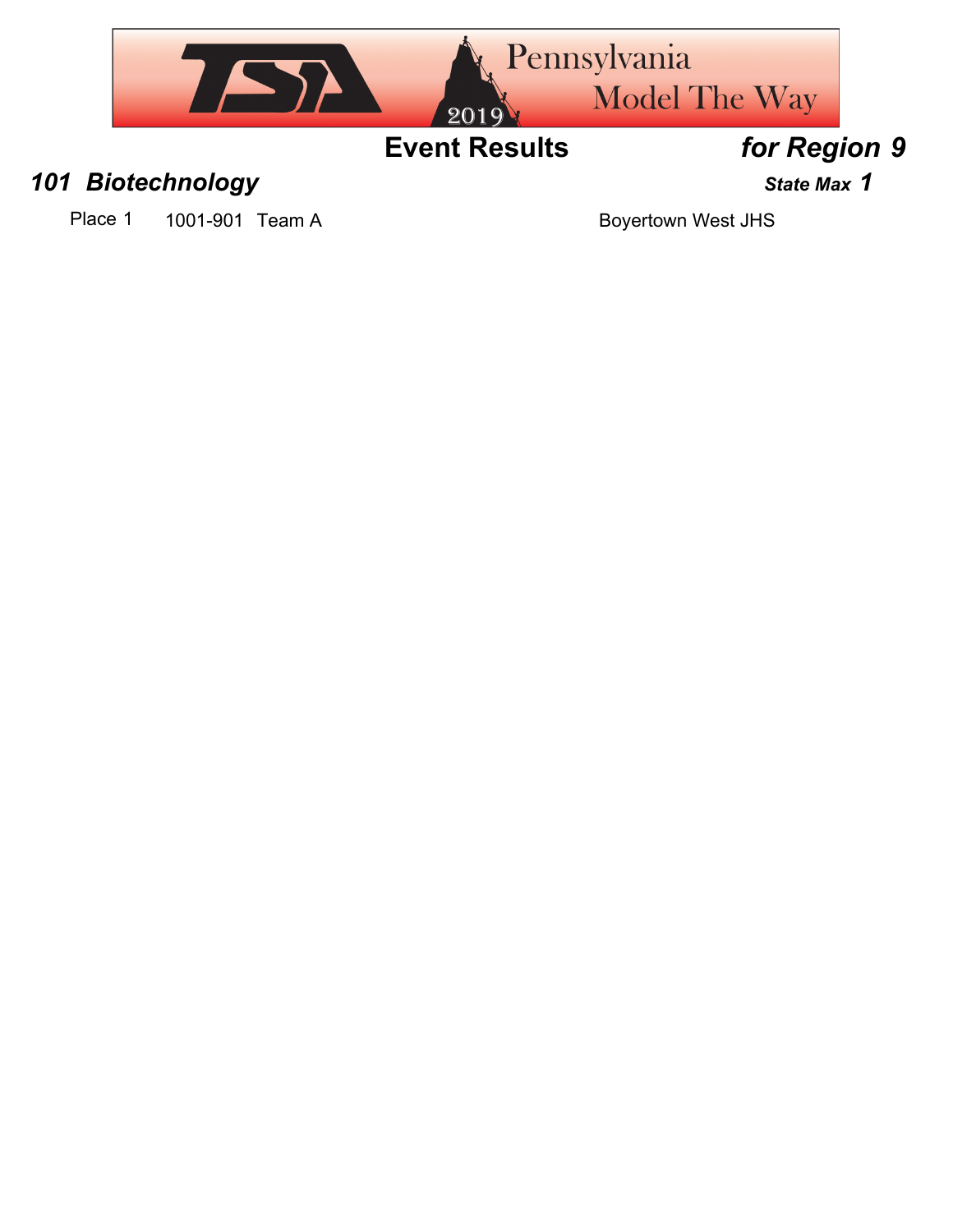|         |                            | 2019                 | <b>Pennsylvania</b><br><b>Model The Way</b> |  |
|---------|----------------------------|----------------------|---------------------------------------------|--|
|         |                            | <b>Event Results</b> | for Region 9                                |  |
|         | <b>102 CAD Foundations</b> |                      | State Max 2                                 |  |
| Place 1 | 1041-002 Bellino           | Owen                 | <b>Boyertown East JHS</b>                   |  |
| Place 2 | 1031-009 Shanil            | Sajin                | <b>Upper Perkiomen MS</b>                   |  |
| Place 3 | 1041-033 Schatz            | Ryan                 | <b>Boyertown East JHS</b>                   |  |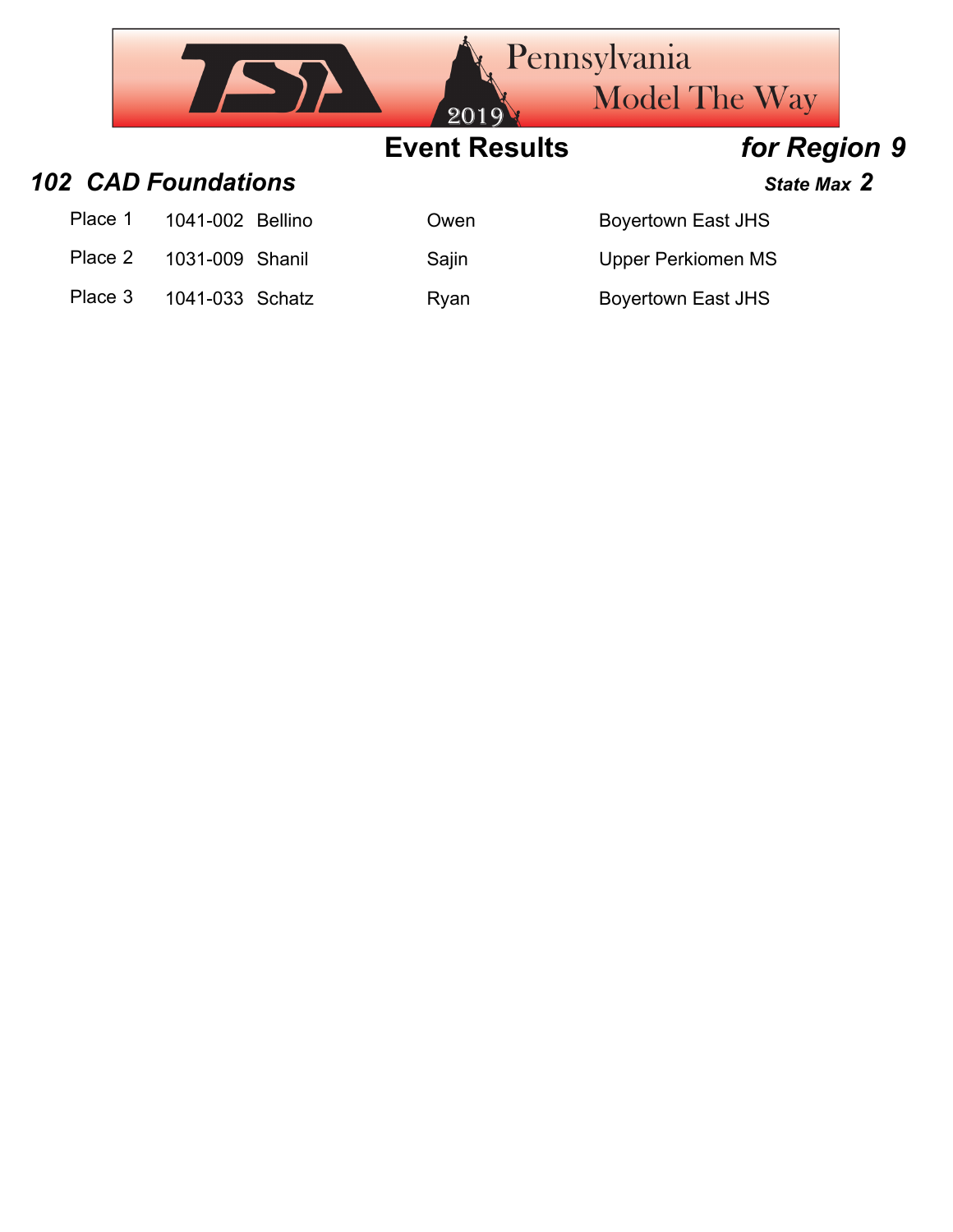

Place 4 1137-003 Musarra Rain Rain JT Lambert IS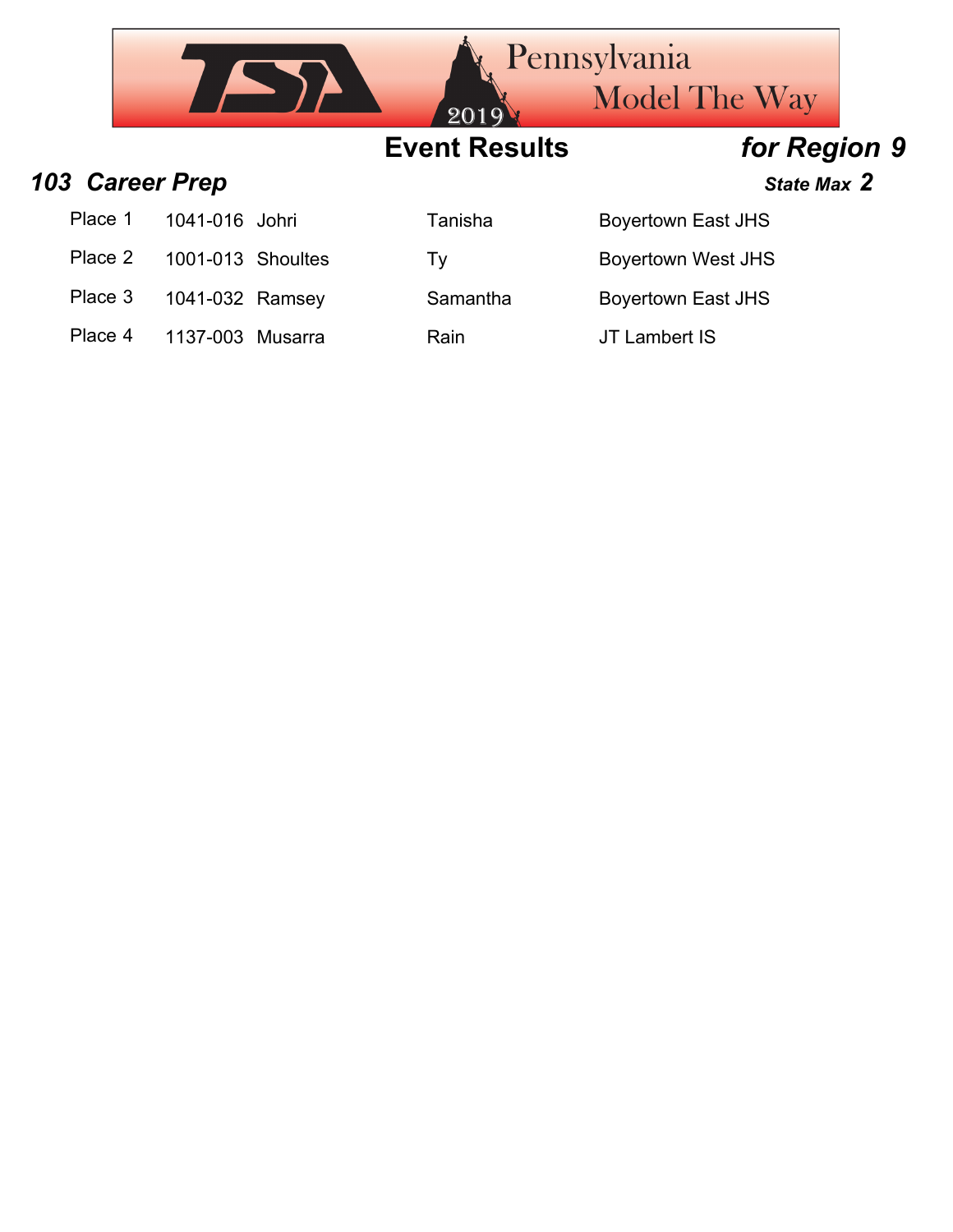|         |                 |                                          | 201                  | <b>Pennsylvania</b><br><b>Model The Way</b> |  |
|---------|-----------------|------------------------------------------|----------------------|---------------------------------------------|--|
|         |                 |                                          | <b>Event Results</b> | for Region 9                                |  |
|         |                 | <b>104 Challenging Technology Issues</b> |                      | State Max Q                                 |  |
| Place 1 | 1066-901 Team A |                                          |                      | Daniel Boone MS                             |  |
| Place 2 | 1041-903 Team C |                                          |                      | <b>Boyertown East JHS</b>                   |  |
| Place 3 | 1041-901        | Team A                                   |                      | <b>Boyertown East JHS</b>                   |  |

Place 4 1041-902 Team B Boyertown East JHS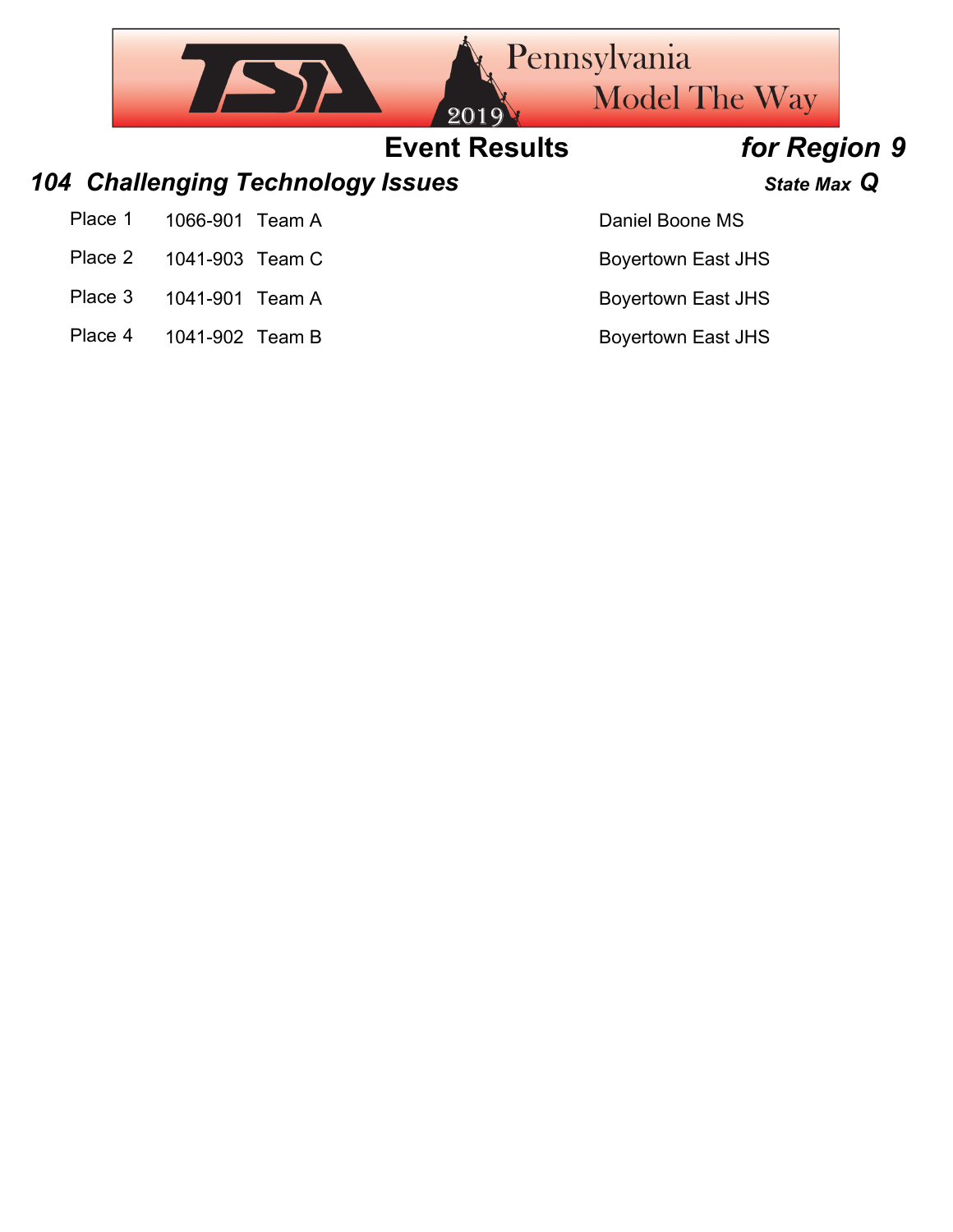

- Place 2 1001-901 Team A Boyertown West JHS
- Place 3 1001-902 Team B Boyertown West JHS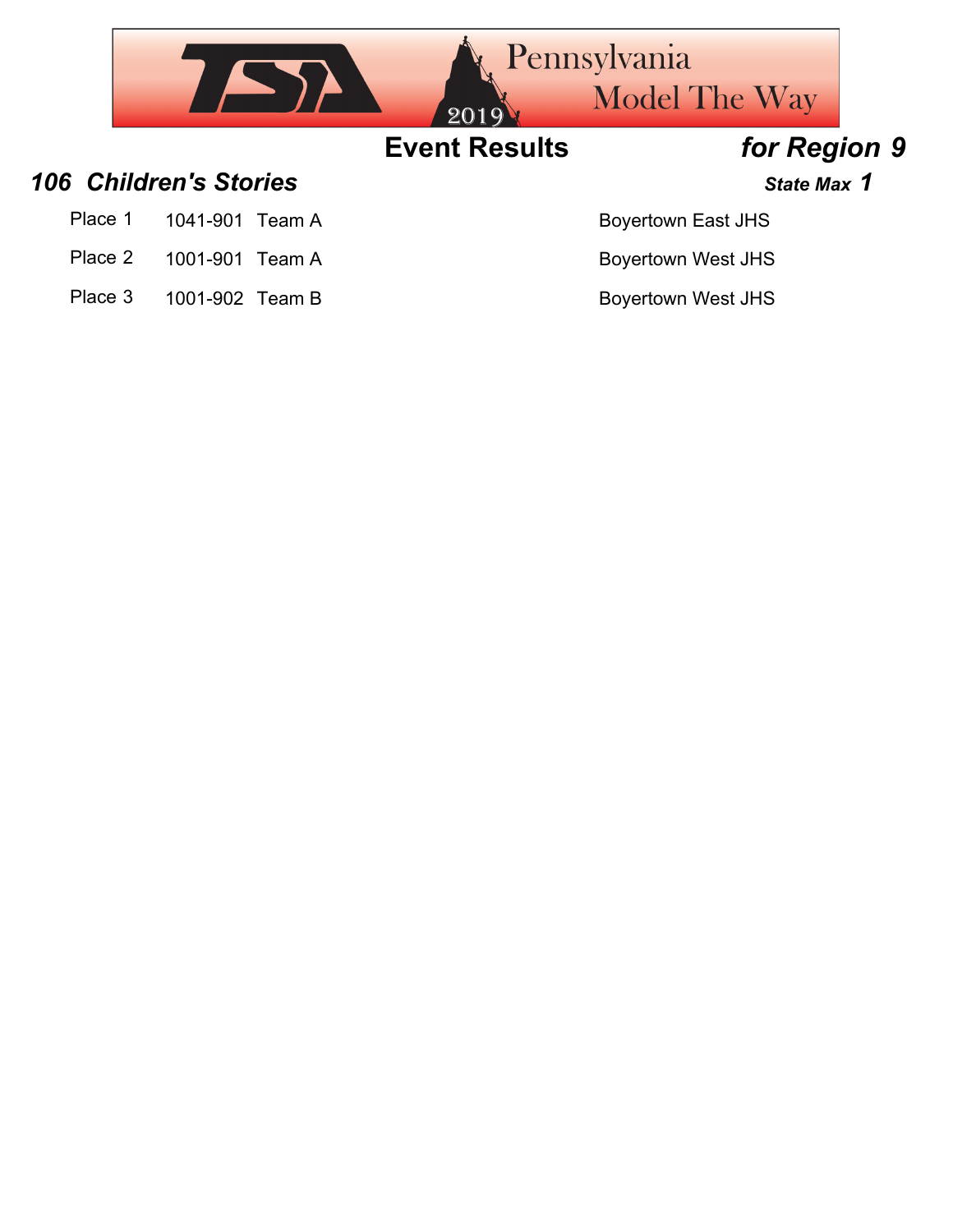

- 
- Place 2 1001-903 Team C Boyertown West JHS
- Place 3 1101-902 Team B Lehman IS
- 
- 
- Place 5 1071-902 Team B Stroudsburg JHS
- Place 6 1071-901 Team A Stroudsburg JHS
- Place 7 1041-901 Team A Boyertown East JHS
- Place 8 1101-901 Team A Lehman IS

Place 4 1031-906 Team F Upper Perkiomen MS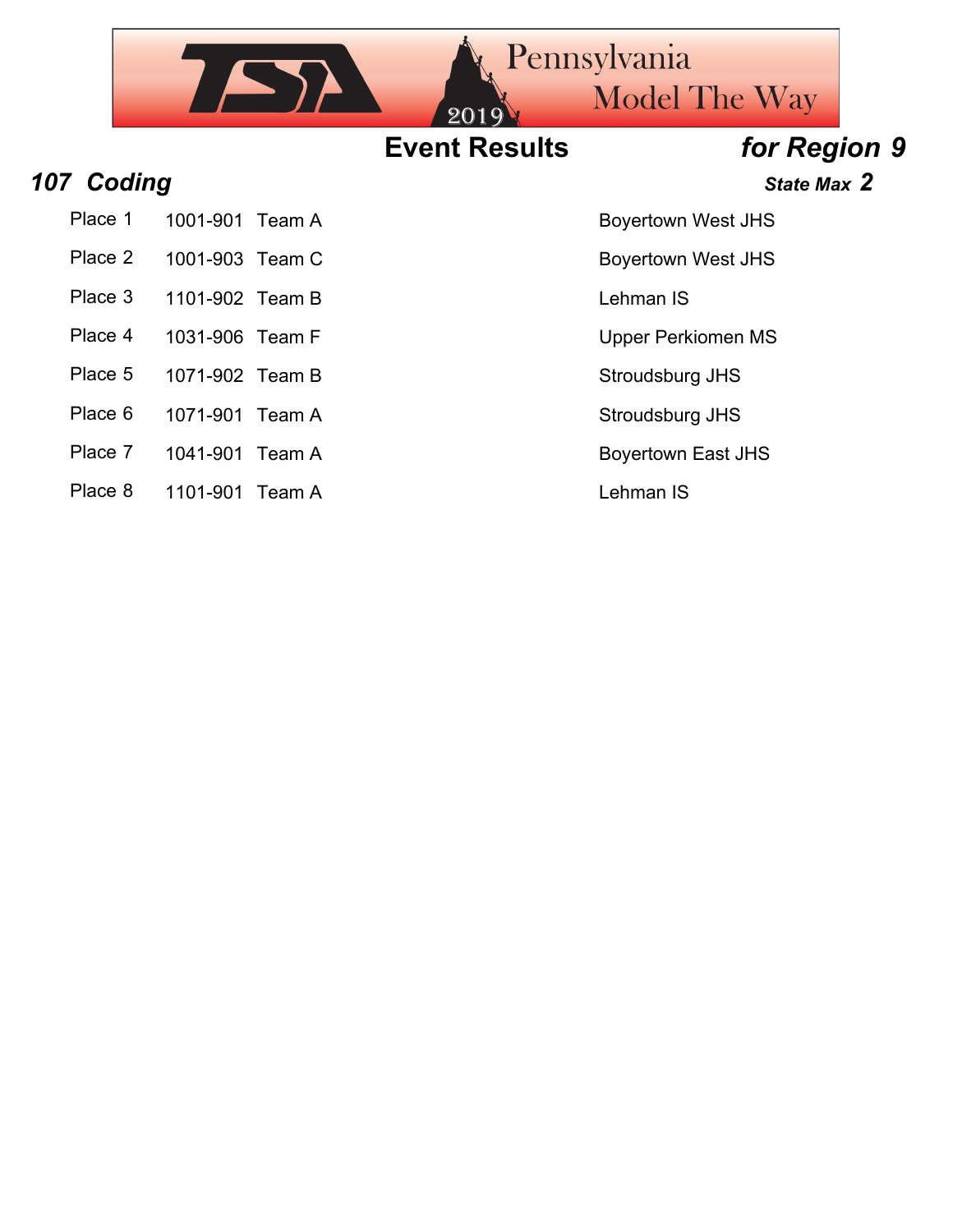## **Event Results** *for Region 9*

 $20<sub>2</sub>$ 

### **110 Digital Photography**

 $757$ 

| Place 1 | 1041-006 Camp     |  |
|---------|-------------------|--|
| Place 2 | 1001-003 Droege   |  |
| Place 3 | 1001-024 Bailey   |  |
| Place 4 | 1041-036 Smith    |  |
| Place 5 | 1101-018 Shafft   |  |
| Place 6 | 1041-022 Leshinsk |  |
|         |                   |  |

- Place 7 1137-004 Strube Vanessa JT Lambert IS
- Place 8 1041-032 Ramsey Samantha Boyertown East JHS

| <b>State Max 1</b> |  |
|--------------------|--|

Lyndsay Boyertown East JHS Abigail Boyertown West JHS

Model The Way

Logan Boyertown West JHS

Mckenna Boyertown East JHS

**Brooke** Lehman IS

Pennsylvania

ie 6 Mary 105 Boyertown East JHS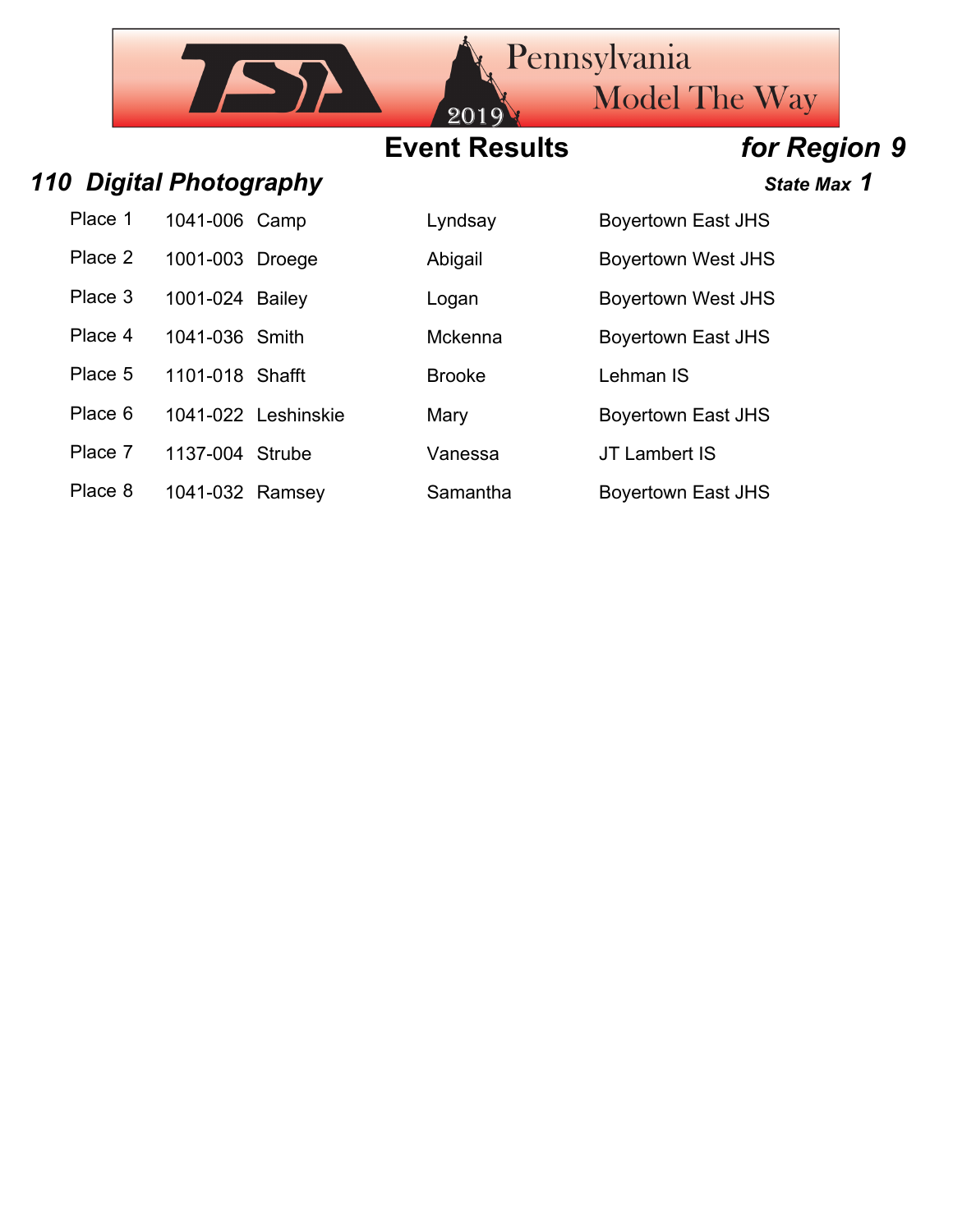## **Event Results** *for Region 9*

20

| 111 Dragster |                  |                     |                 | State Max Q               |
|--------------|------------------|---------------------|-----------------|---------------------------|
| Place 1      | 1041-029 Moyer   |                     | Logan           | <b>Boyertown East JHS</b> |
| Place 2      | 1041-035 Smith   |                     | Luke            | <b>Boyertown East JHS</b> |
| Place 3      | 1041-013 Haydt   |                     | <b>Chris</b>    | <b>Boyertown East JHS</b> |
| Place 4      |                  | 1001-026 Levengood  | Clayton         | <b>Boyertown West JHS</b> |
| Place 5      |                  | 1041-042 Zeleznock  | Ryan            | <b>Boyertown East JHS</b> |
| Place 6      | 1041-033 Schatz  |                     | Ryan            | Boyertown East JHS        |
| Place 7      | 1041-002 Bellino |                     | Owen            | <b>Boyertown East JHS</b> |
| Place 8      |                  | 1041-019 Kneidinger | Max             | <b>Bovertown East JHS</b> |
| Place 9      |                  | 1041-012 Goodrich   | Max             | <b>Boyertown East JHS</b> |
| Place 10     |                  | 1041-037 Steinmetz  | Lucas           | <b>Boyertown East JHS</b> |
| Place 11     | 1041-020 Lauer   |                     | Mykenzie        | <b>Boyertown East JHS</b> |
| Place 12     | 1001-005 Gross   |                     | <b>Matthaus</b> | <b>Boyertown West JHS</b> |

IST

| Place 1  | 1041-029 Moyer    |                     | Logan           | <b>Boyertown East JHS</b> |
|----------|-------------------|---------------------|-----------------|---------------------------|
| Place 2  | 1041-035 Smith    |                     | Luke            | <b>Boyertown East JHS</b> |
| Place 3  | 1041-013 Haydt    |                     | <b>Chris</b>    | <b>Boyertown East JHS</b> |
| Place 4  |                   | 1001-026 Levengood  | Clayton         | <b>Boyertown West JHS</b> |
| Place 5  |                   | 1041-042 Zeleznock  | Ryan            | <b>Boyertown East JHS</b> |
| Place 6  | 1041-033 Schatz   |                     | Ryan            | <b>Boyertown East JHS</b> |
| Place 7  | 1041-002 Bellino  |                     | Owen            | <b>Boyertown East JHS</b> |
| Place 8  |                   | 1041-019 Kneidinger | Max             | <b>Boyertown East JHS</b> |
| Place 9  | 1041-012 Goodrich |                     | Max             | <b>Boyertown East JHS</b> |
| Place 10 |                   | 1041-037 Steinmetz  | Lucas           | <b>Boyertown East JHS</b> |
| Place 11 | 1041-020 Lauer    |                     | Mykenzie        | <b>Boyertown East JHS</b> |
| Place 12 | 1001-005 Gross    |                     | <b>Matthaus</b> | <b>Boyertown West JHS</b> |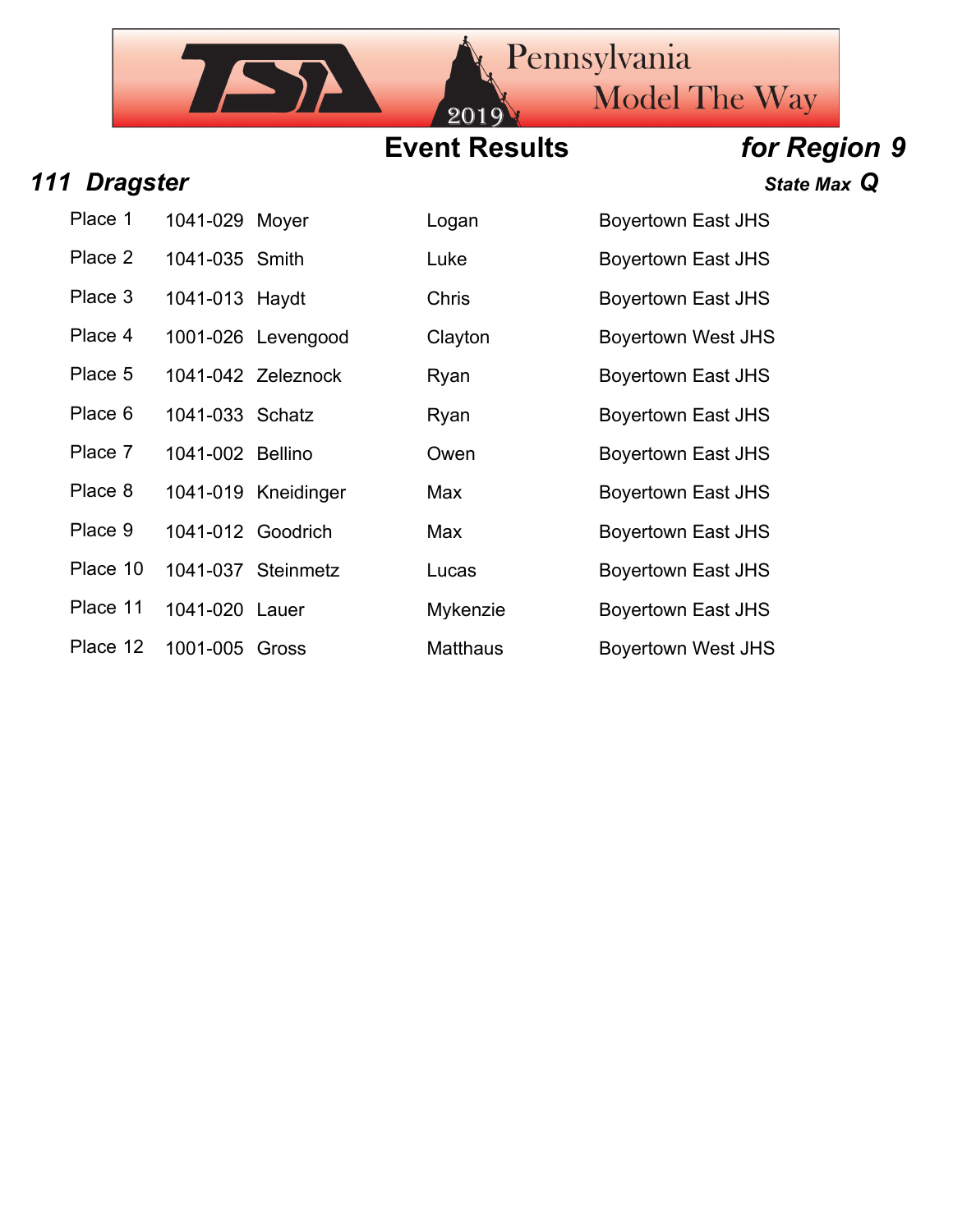|         |                                    |        | 2019                 | Pennsylvania<br><b>Model The Way</b> |  |
|---------|------------------------------------|--------|----------------------|--------------------------------------|--|
|         |                                    |        | <b>Event Results</b> | for Region 9                         |  |
|         | <b>112 Electrical Applications</b> |        |                      | State Max 2                          |  |
| Place 1 | 1137-901                           | Team A |                      | JT Lambert IS                        |  |
| Place 2 | 1066-901                           | Team A |                      | Daniel Boone MS                      |  |
| Place 3 | 1101-902 Team B                    |        |                      | Lehman IS                            |  |
| Place 4 | 1041-902 Team B                    |        |                      | <b>Boyertown East JHS</b>            |  |
| Place 5 | 1041-903 Team C                    |        |                      | <b>Boyertown East JHS</b>            |  |
| Place 6 | 1101-901 Team A                    |        |                      | Lehman IS                            |  |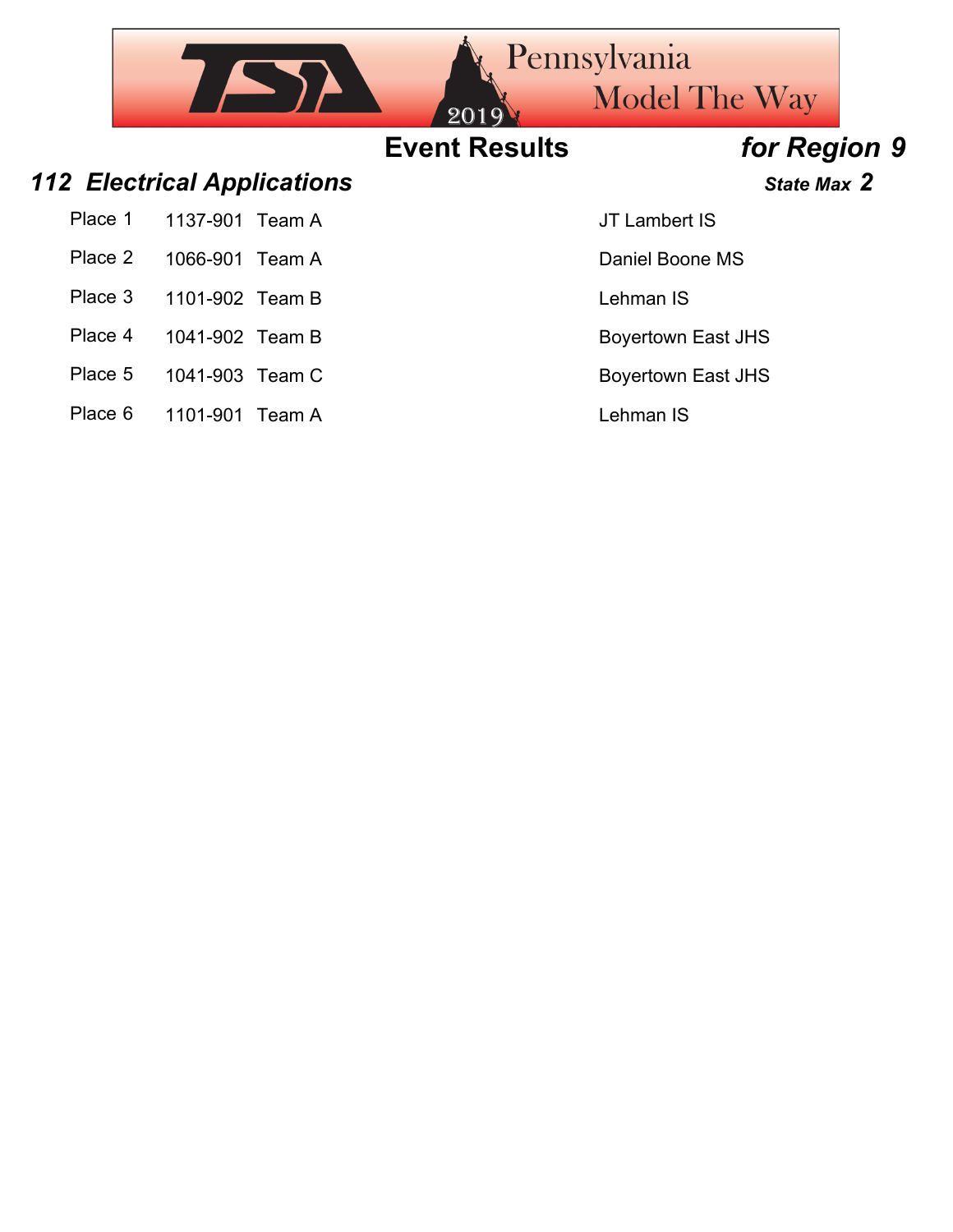|         |                          |              | 2019'                | <b>Pennsylvania</b><br><b>Model The Way</b> |  |
|---------|--------------------------|--------------|----------------------|---------------------------------------------|--|
|         |                          |              | <b>Event Results</b> | for Region 9                                |  |
|         | 113 Essays on Technology |              |                      | State Max 1                                 |  |
| Place 1 | 1041-005                 | <b>Black</b> | <b>Richard</b>       | <b>Boyertown East JHS</b>                   |  |
| Place 2 | 1041-003 Bellino         |              | Summer               | <b>Boyertown East JHS</b>                   |  |
| Place 3 | 1066-016 Chieffo         |              | Samantha             | Daniel Boone MS                             |  |
| Place 4 | 1066-011                 | Czeiner      | Ella                 | Daniel Boone MS                             |  |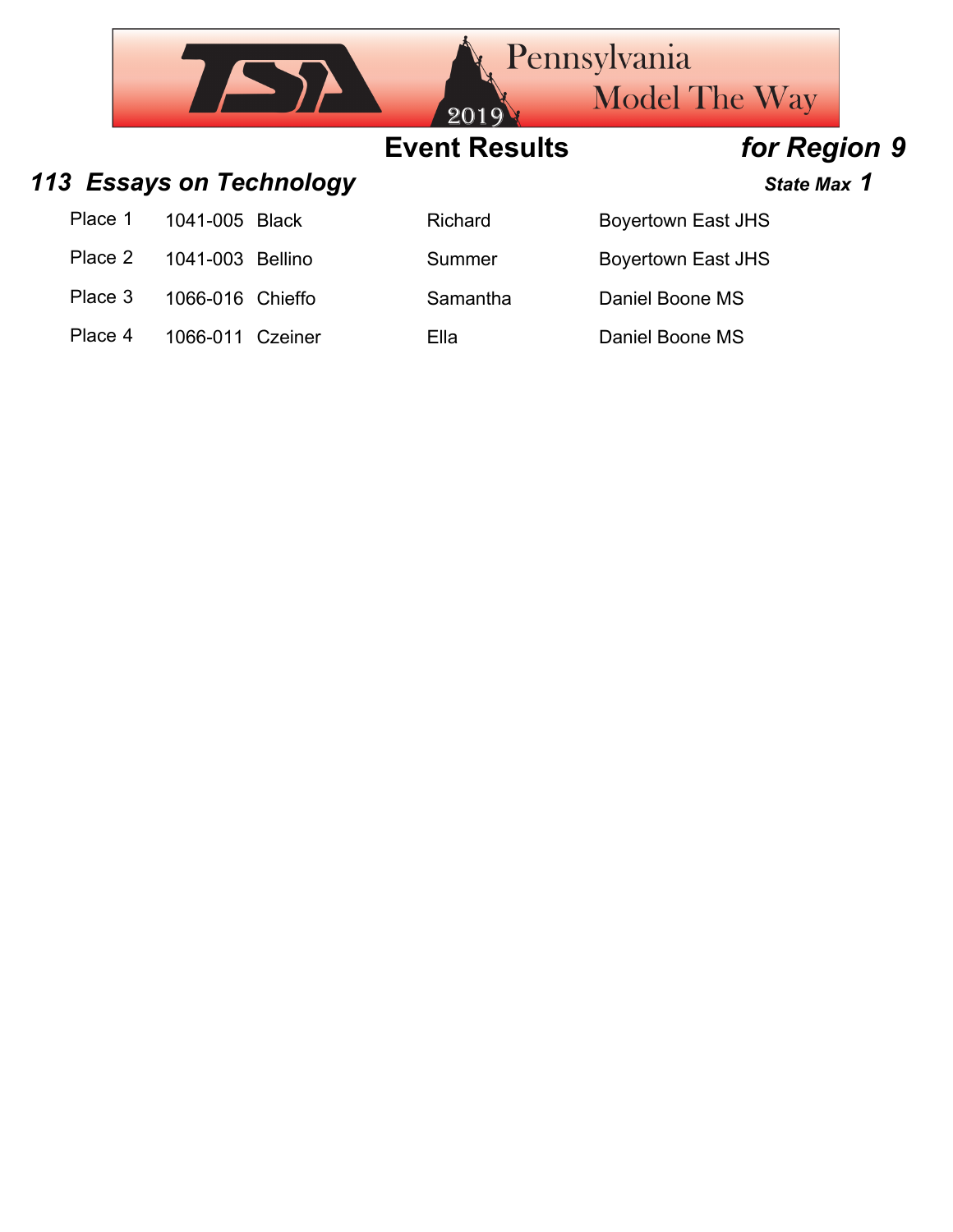|            |                   |     | 2019                 | <b>Rennsylvania</b><br><b>Model The Way</b> |  |
|------------|-------------------|-----|----------------------|---------------------------------------------|--|
|            |                   |     | <b>Event Results</b> | for Region 9                                |  |
| 114 Flight |                   |     |                      | State Max 2                                 |  |
| Place 1    | 1001-015 Freimann |     | <b>Bryton</b>        | <b>Boyertown West JHS</b>                   |  |
| Place 2    | 1001-018 Martin   | lan |                      | <b>Boyertown West JHS</b>                   |  |
| Place 3    | 1041-015 John     |     | Nolan                | <b>Boyertown East JHS</b>                   |  |
| Place 4    | 1071-004 Smith    |     | Colin                | Stroudsburg JHS                             |  |

Place 5 1071-015 Patel Pruthvi Stroudsburg JHS

Place 6 1041-009 Cubbin Cayden Boyertown East JHS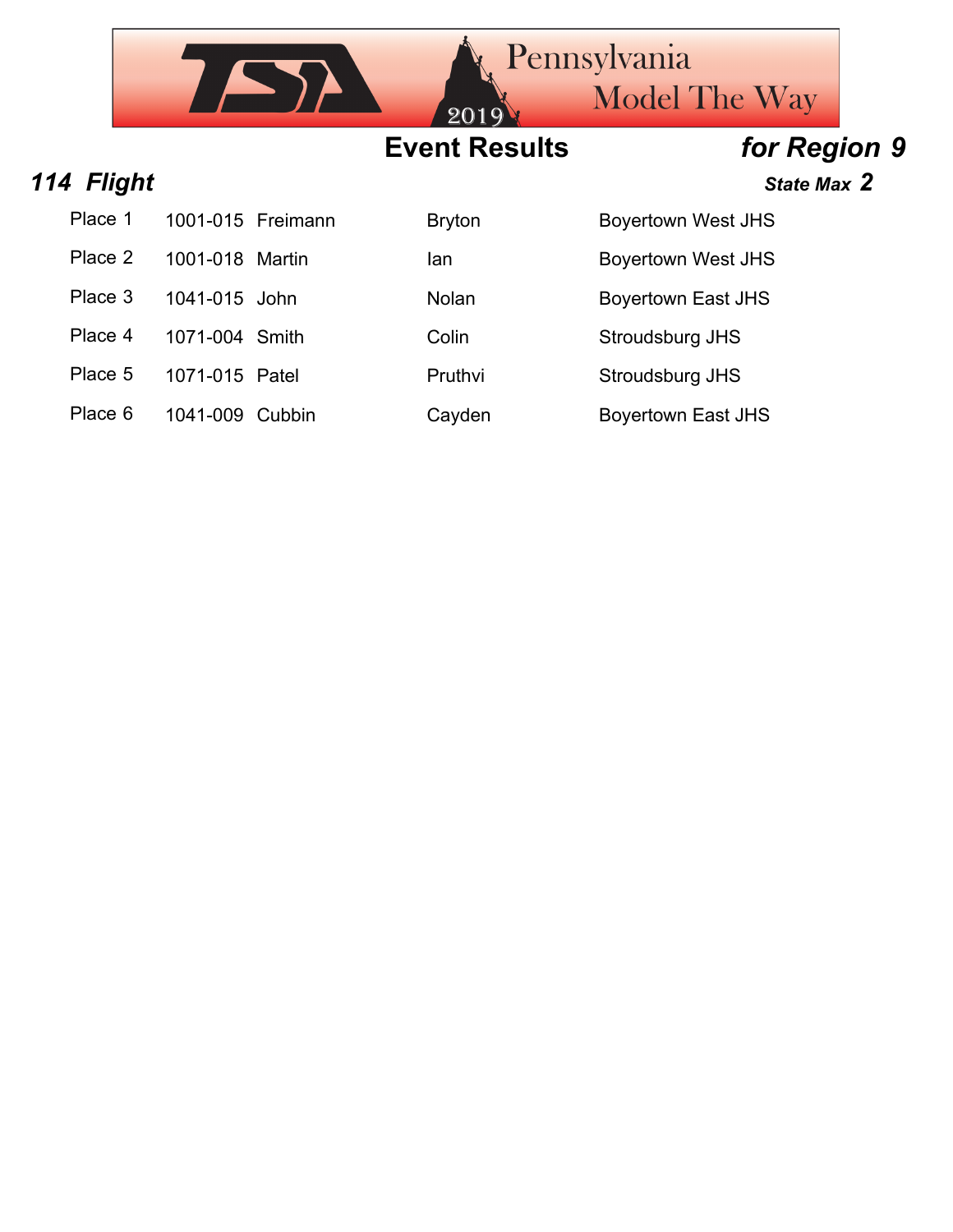|         |                         | 2019                 | <b>Rennsylvania</b><br><b>Model The Way</b> |  |
|---------|-------------------------|----------------------|---------------------------------------------|--|
|         |                         | <b>Event Results</b> | for Region 9                                |  |
|         | 115 Forensic Technology |                      | State Max 2                                 |  |
| Place 1 | 1041-903 Team C         |                      | <b>Boyertown East JHS</b>                   |  |
| Place 2 | 1041-901 Team A         |                      | <b>Boyertown East JHS</b>                   |  |
| Place 3 | 1101-901 Team A         |                      | Lehman IS                                   |  |
| Place 4 | 1001-902 Team B         |                      | <b>Boyertown West JHS</b>                   |  |
| Place 5 | 1041-902 Team B         |                      | <b>Boyertown East JHS</b>                   |  |

Place 6 1071-901 Team A Stroudsburg JHS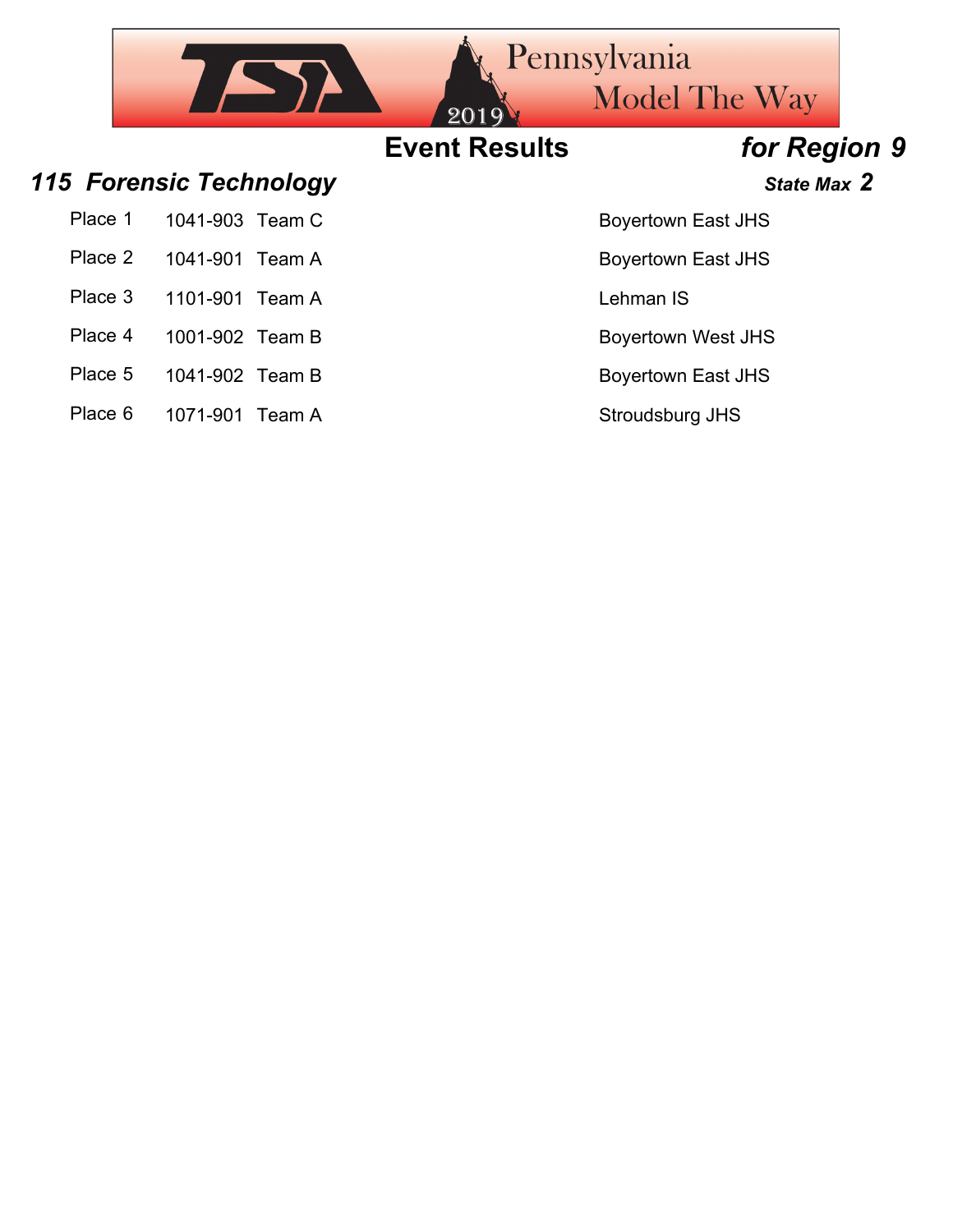

Place 3 1001-902 Team B Boyertown West JHS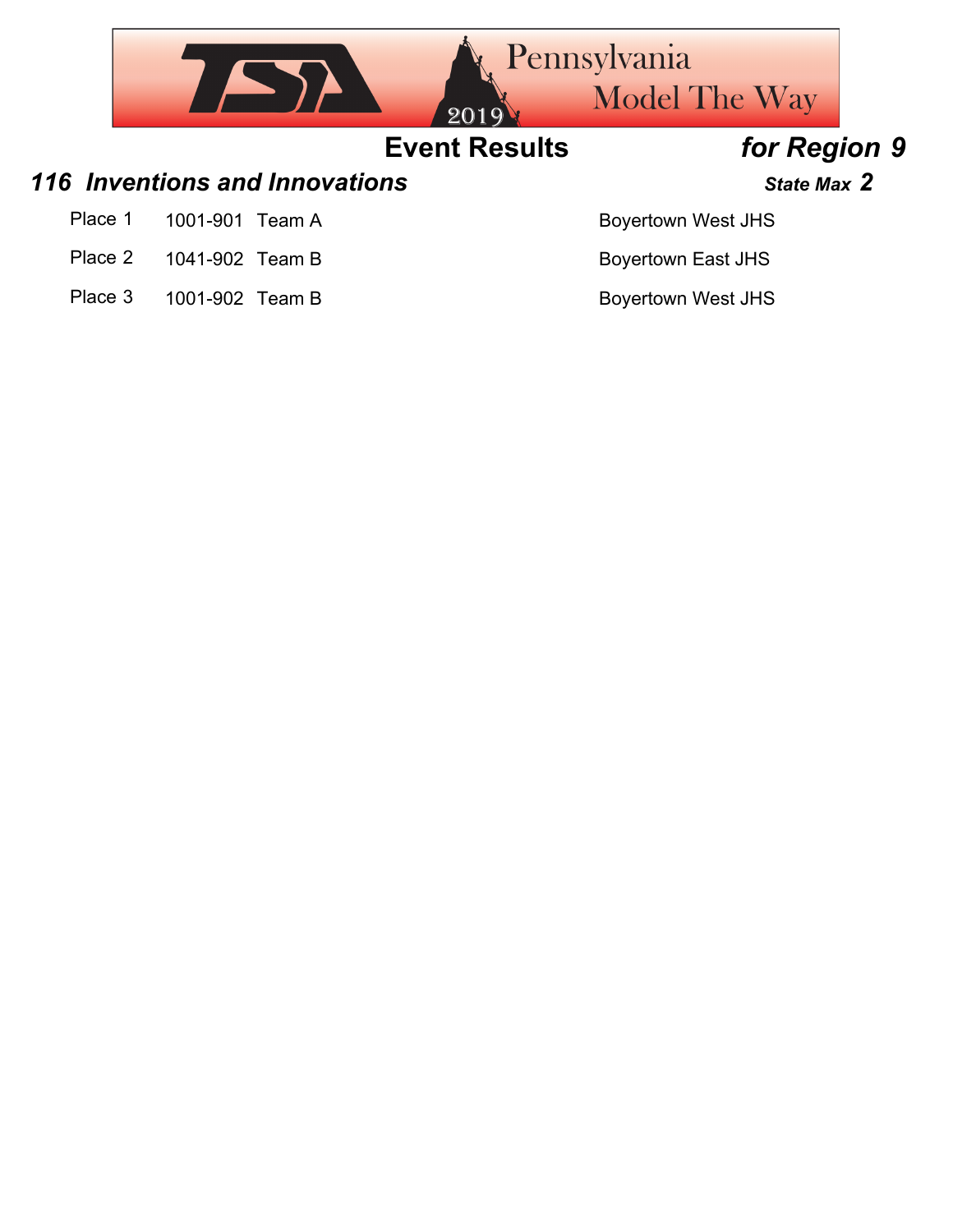## Pennsylvania  $752$ **Model The Way Event Results** *for Region 9 117 Junior Solar Sprint State Max 2* Daniel Boone MS Place 2 1071-901 Team A Stroudsburg JHS

| Place 1 | 1066-903 Team C |  |
|---------|-----------------|--|
|         |                 |  |

- 
- Place 3 1066-904 Team D Daniel Boone MS
- Place 4 1066-901 Team A Daniel Boone MS
- Place 5 1066-902 Team B Daniel Boone MS
- Place 6 1001-901 Team A Boyertown West JHS
- Place 7 1071-903 Team C Stroudsburg JHS
- Place 8 1071-902 Team B Stroudsburg JHS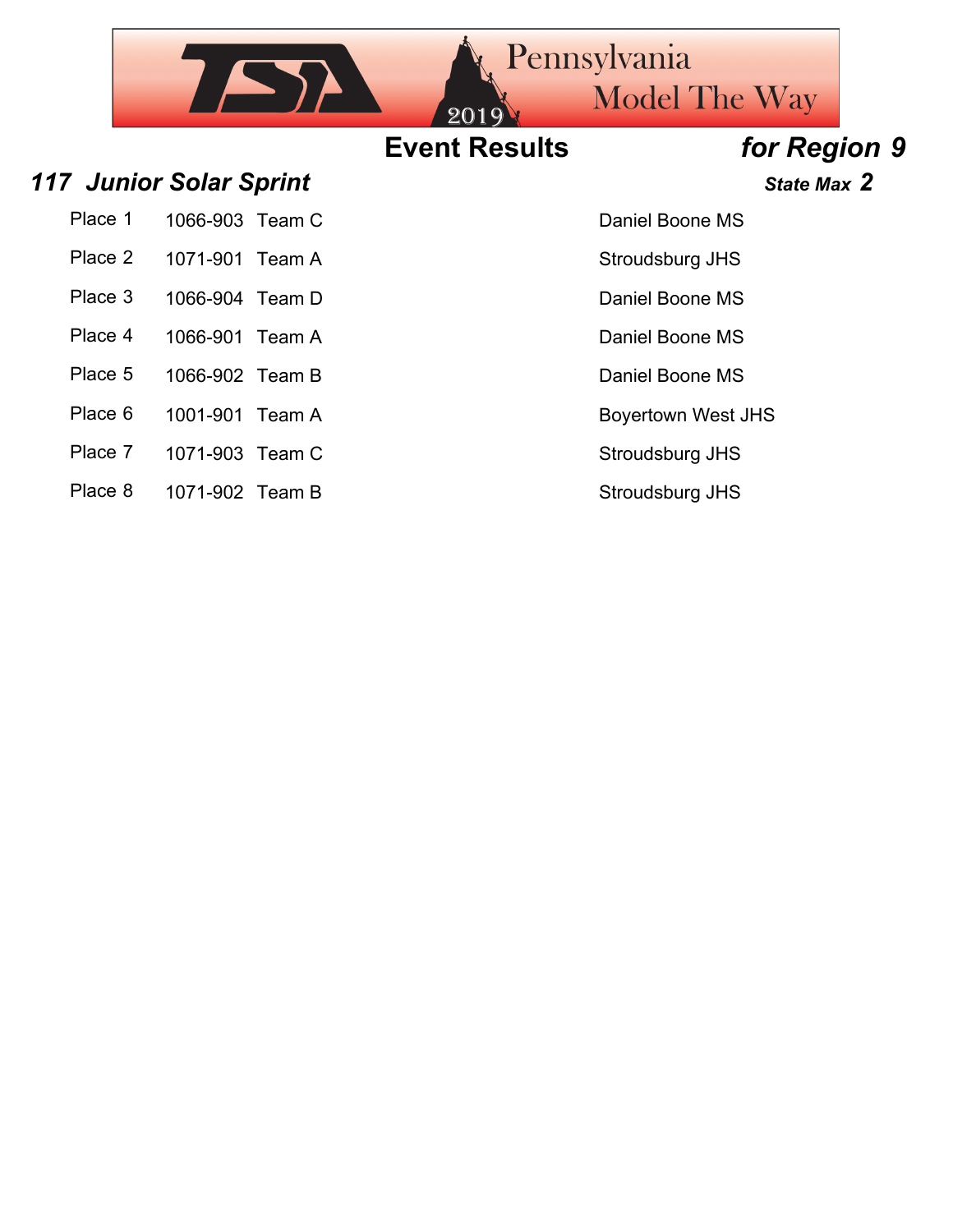

Place 3 1041-902 Team B Boyertown East JHS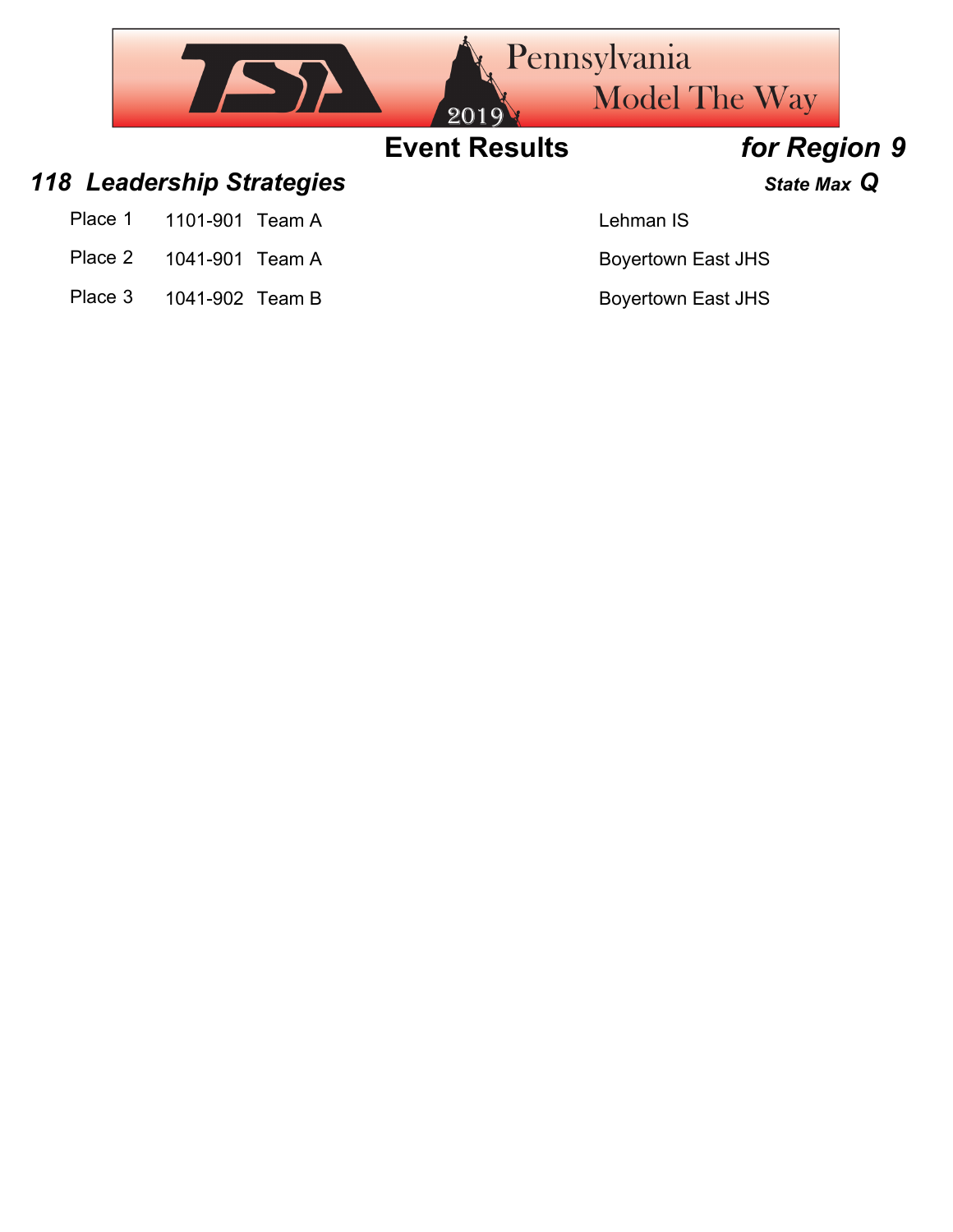

- Place 1 1041-901 Team A Boyertown East JHS
- Place 2 1001-901 Team A Boyertown West JHS
- Place 3 1066-902 Team B Daniel Boone MS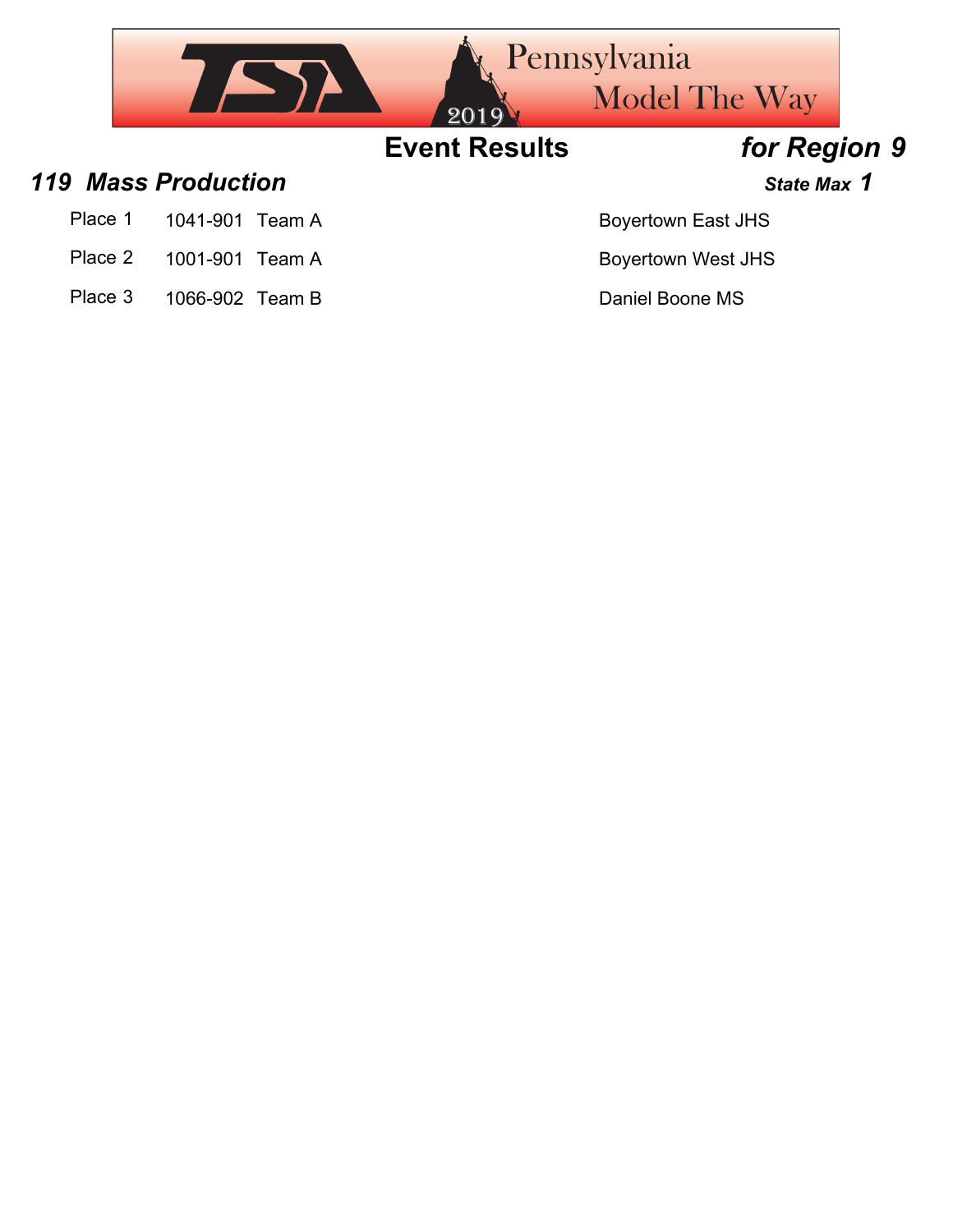

- 
- Place 2 1138-908 Team H Place 2 Penndale MS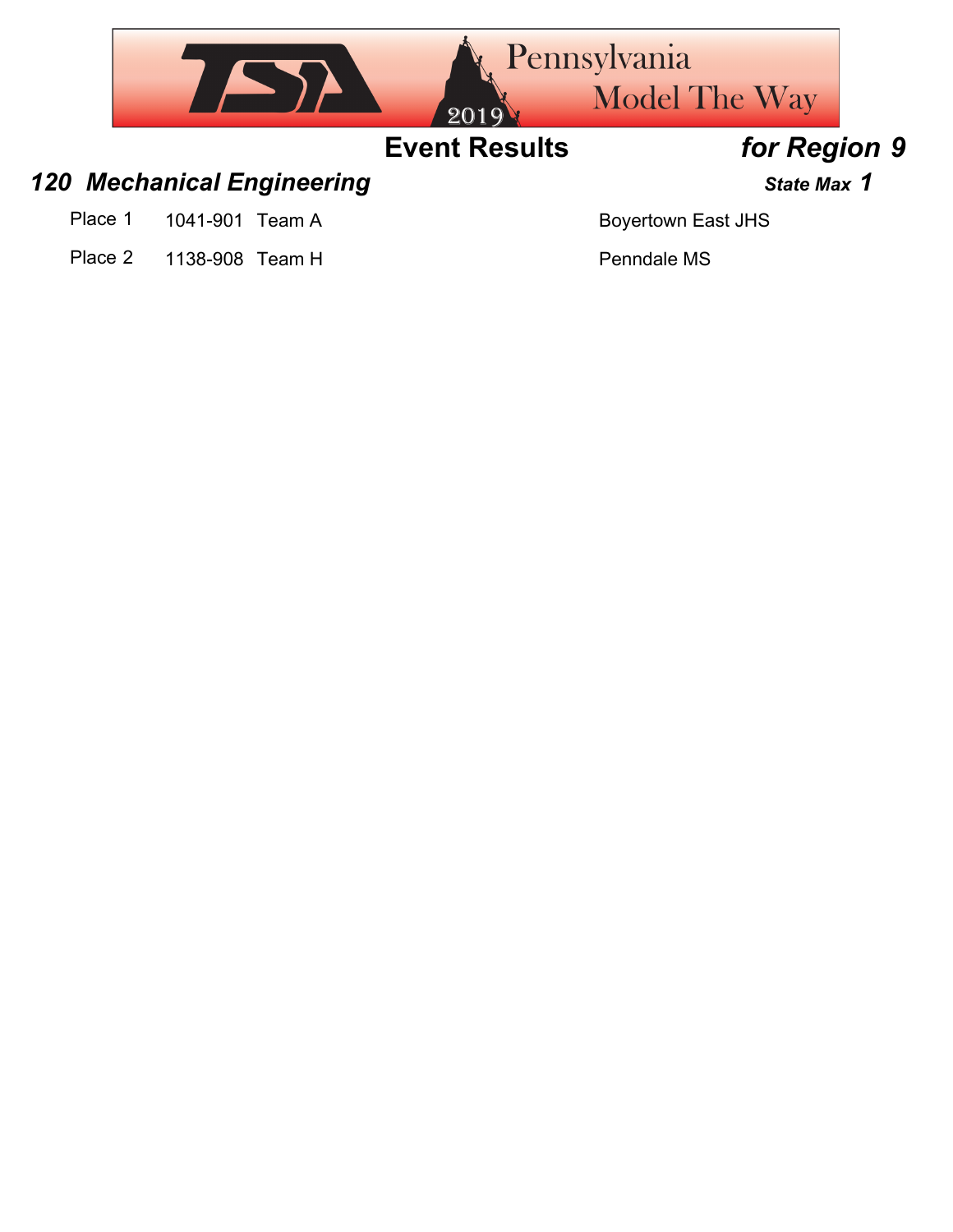

- Place 2 1041-901 Team A Boyertown East JHS
- Place 3 1001-902 Team B Boyertown West JHS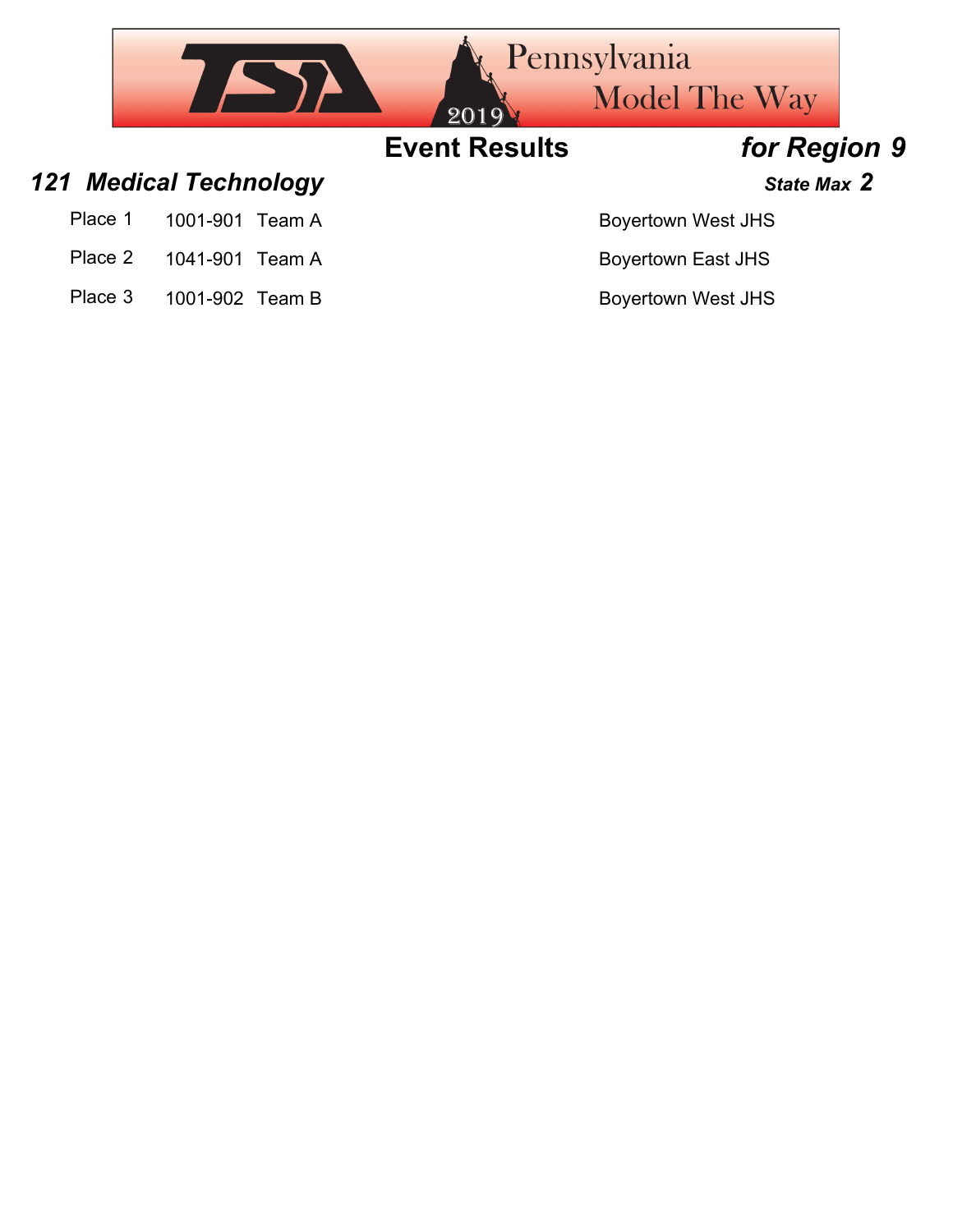

- 
- Place 3 1001-901 Team A Boyertown West JHS
- Place 4 1066-901 Team A Daniel Boone MS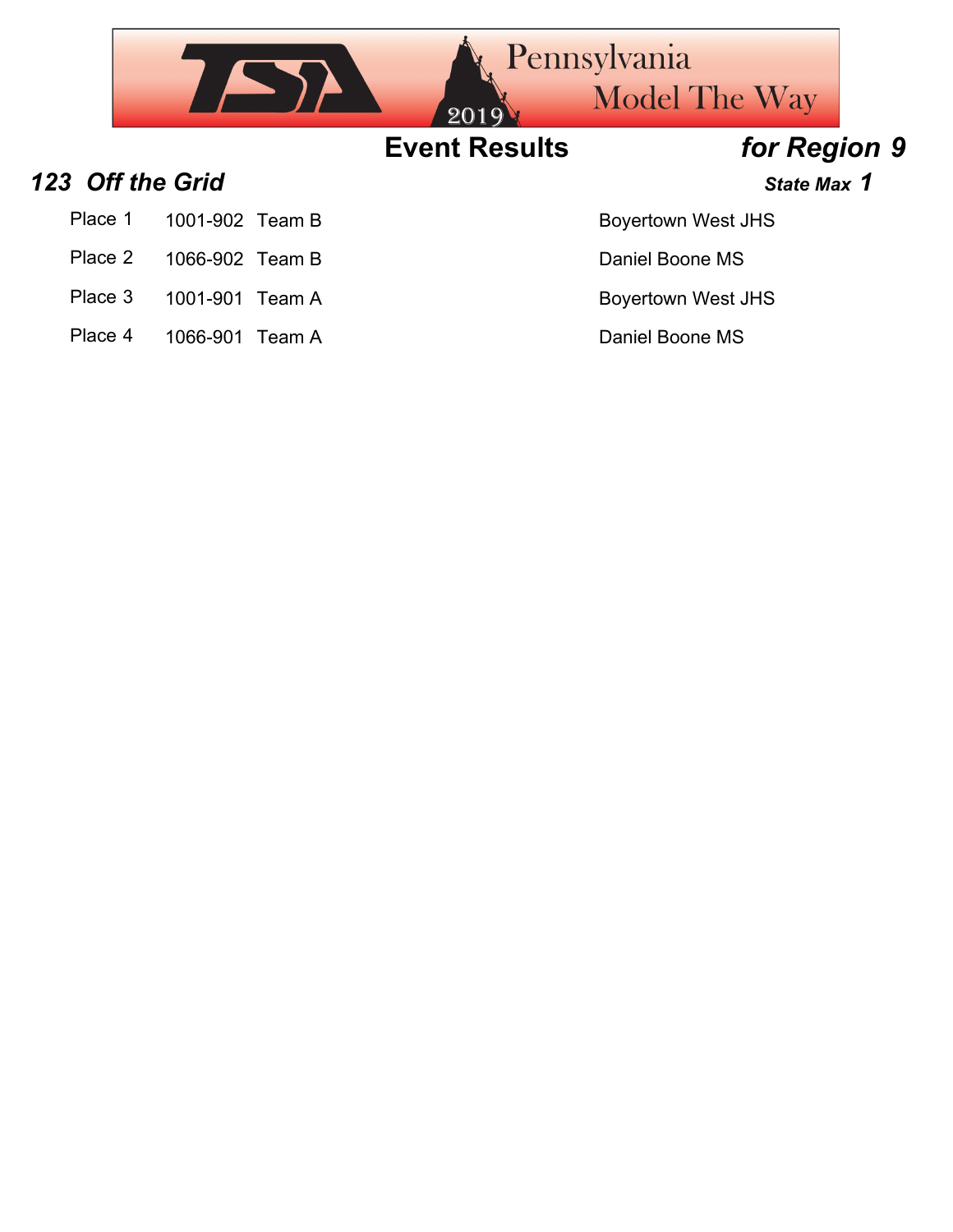|         |                            |                     | 2019                 | <b>Pennsylvania</b><br><b>Model The Way</b> |  |
|---------|----------------------------|---------------------|----------------------|---------------------------------------------|--|
|         |                            |                     | <b>Event Results</b> | for Region 9                                |  |
|         | <b>124 Prepared Speech</b> |                     |                      | State Max Q                                 |  |
| Place 1 | 1041-003 Bellino           |                     | Summer               | <b>Boyertown East JHS</b>                   |  |
| Place 2 | 1041-028 Megay             |                     | Gracen               | <b>Boyertown East JHS</b>                   |  |
| Place 3 |                            | 1041-007 Carmichael | Ava                  | <b>Boyertown East JHS</b>                   |  |
| Place 4 | 1101-012 Zhao              |                     | Jason                | Lehman IS                                   |  |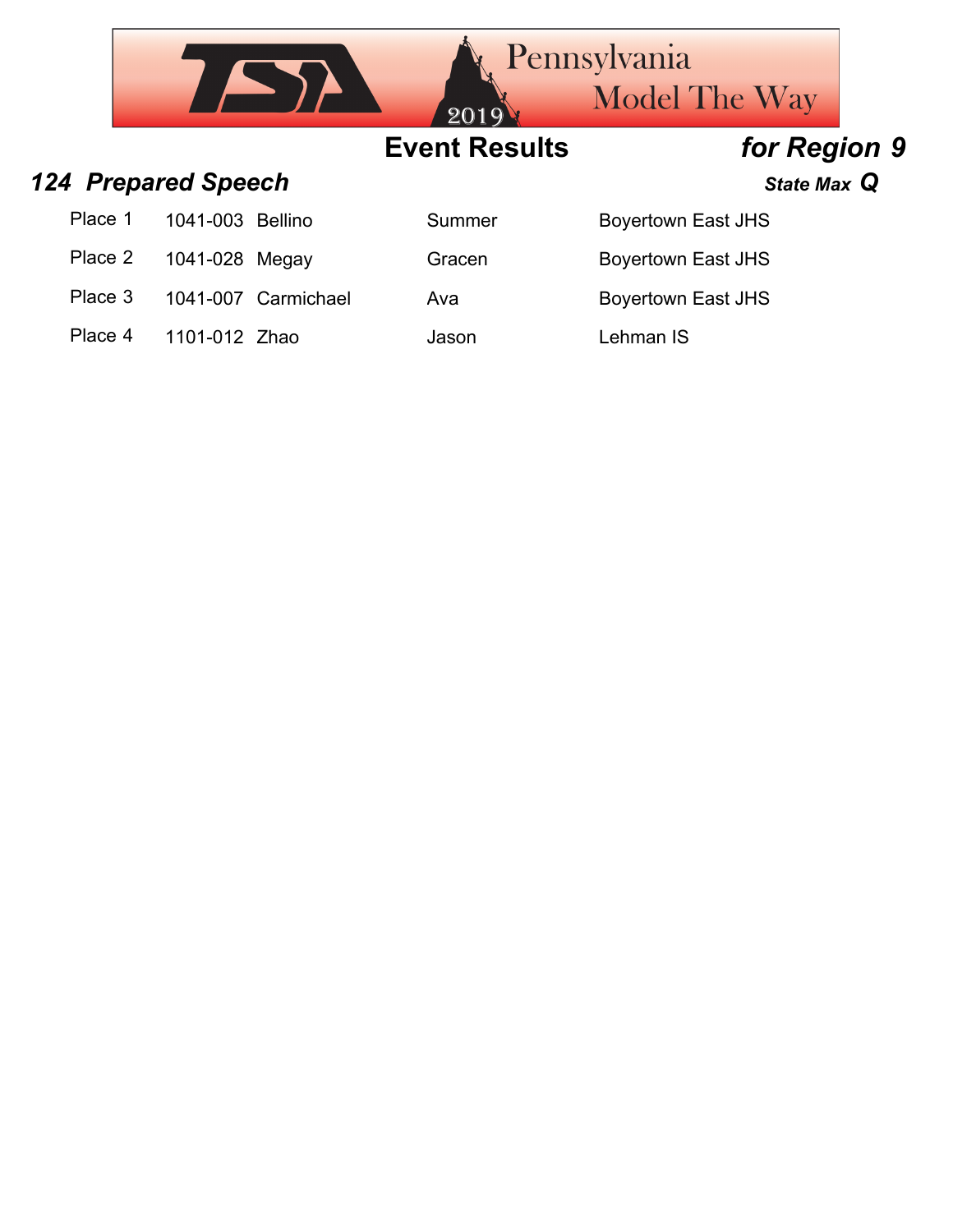

Place 6 1066-902 Team B Daniel Boone MS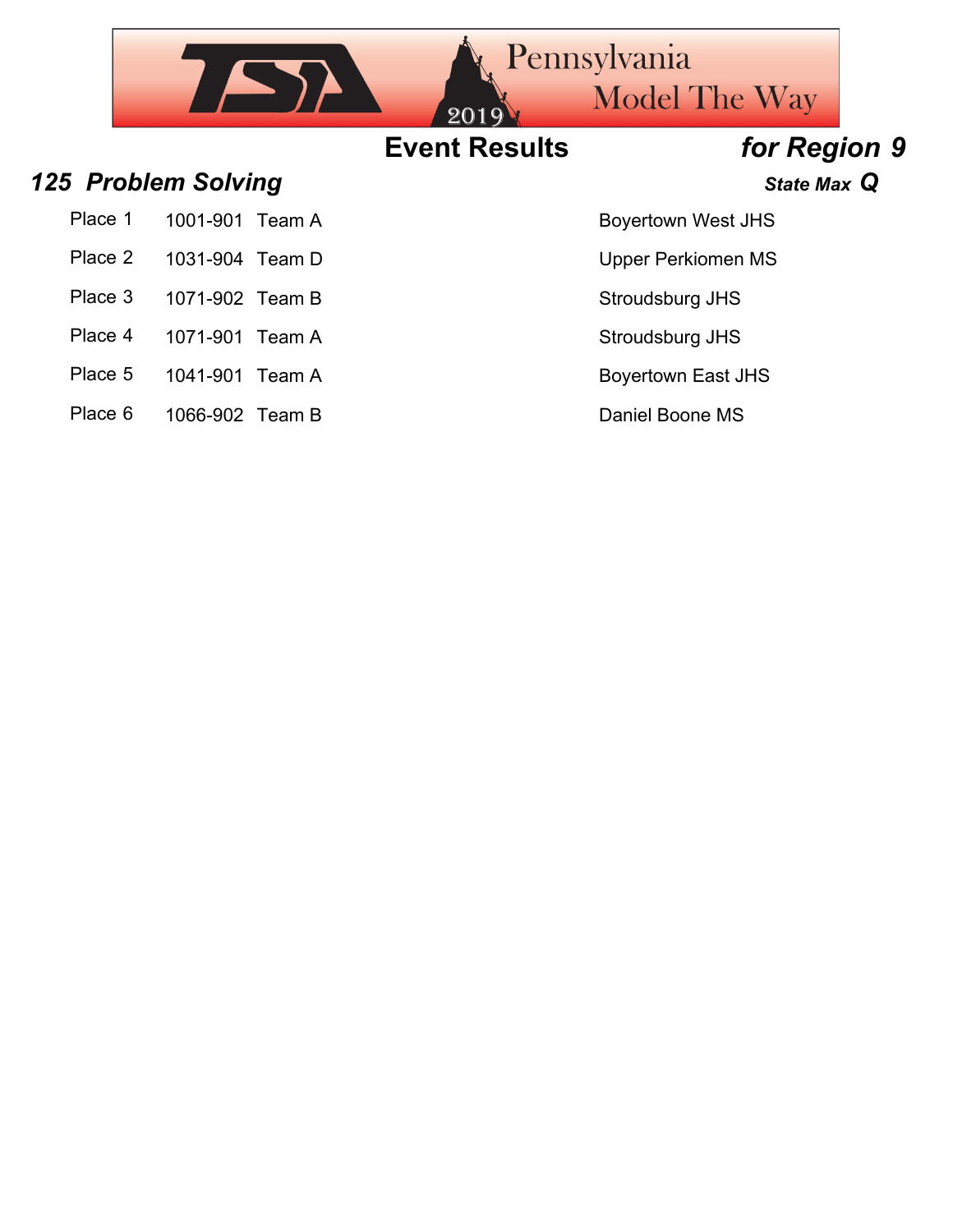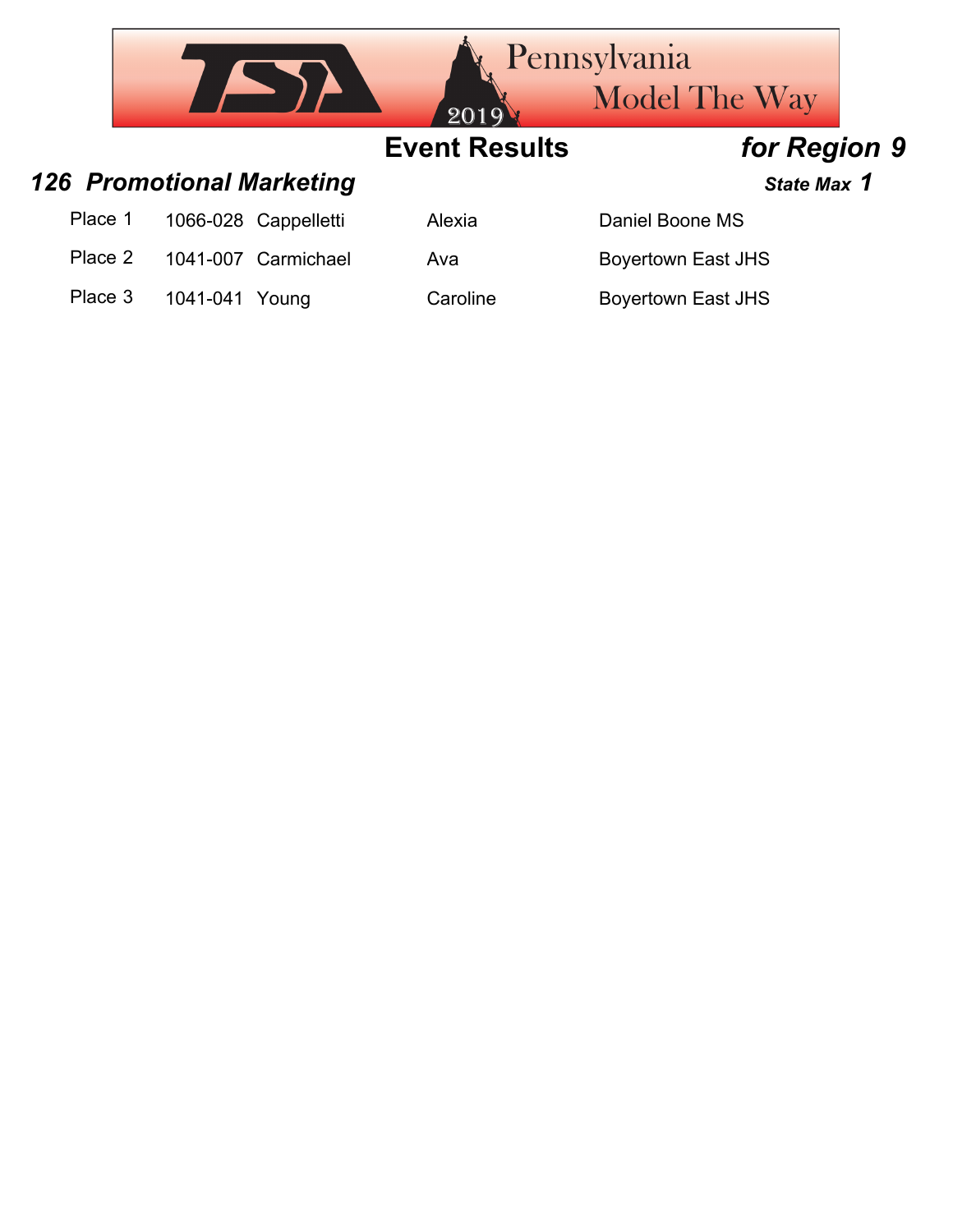

### *127 STEM Animation State Max 2*

- Place 1 1001-901 Team A Boyertown West JHS
- Place 2 1041-901 Team A Boyertown East JHS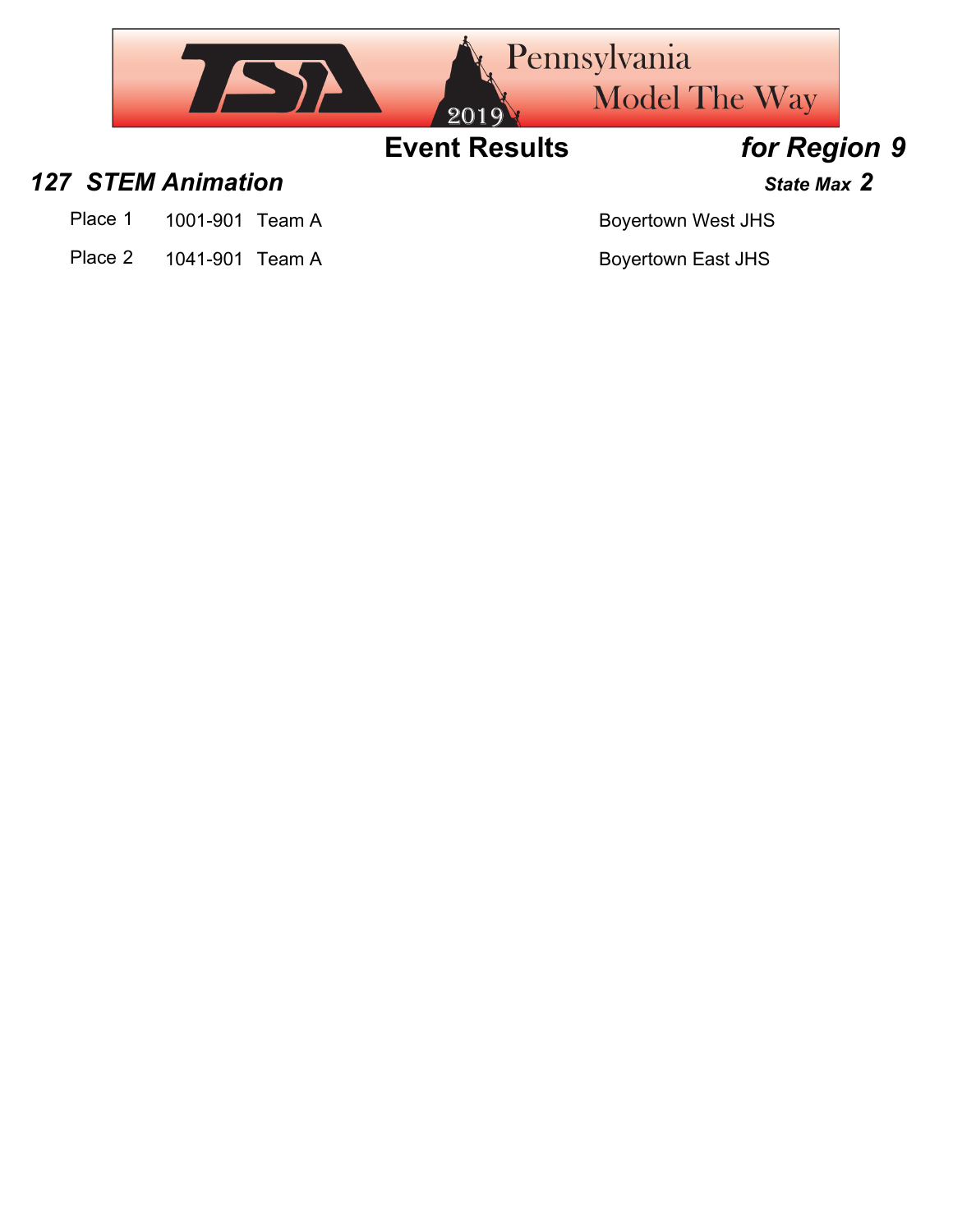

Place 1 1001-901 Team A Boyertown West JHS

Place 2 1071-901 Team A Stroudsburg JHS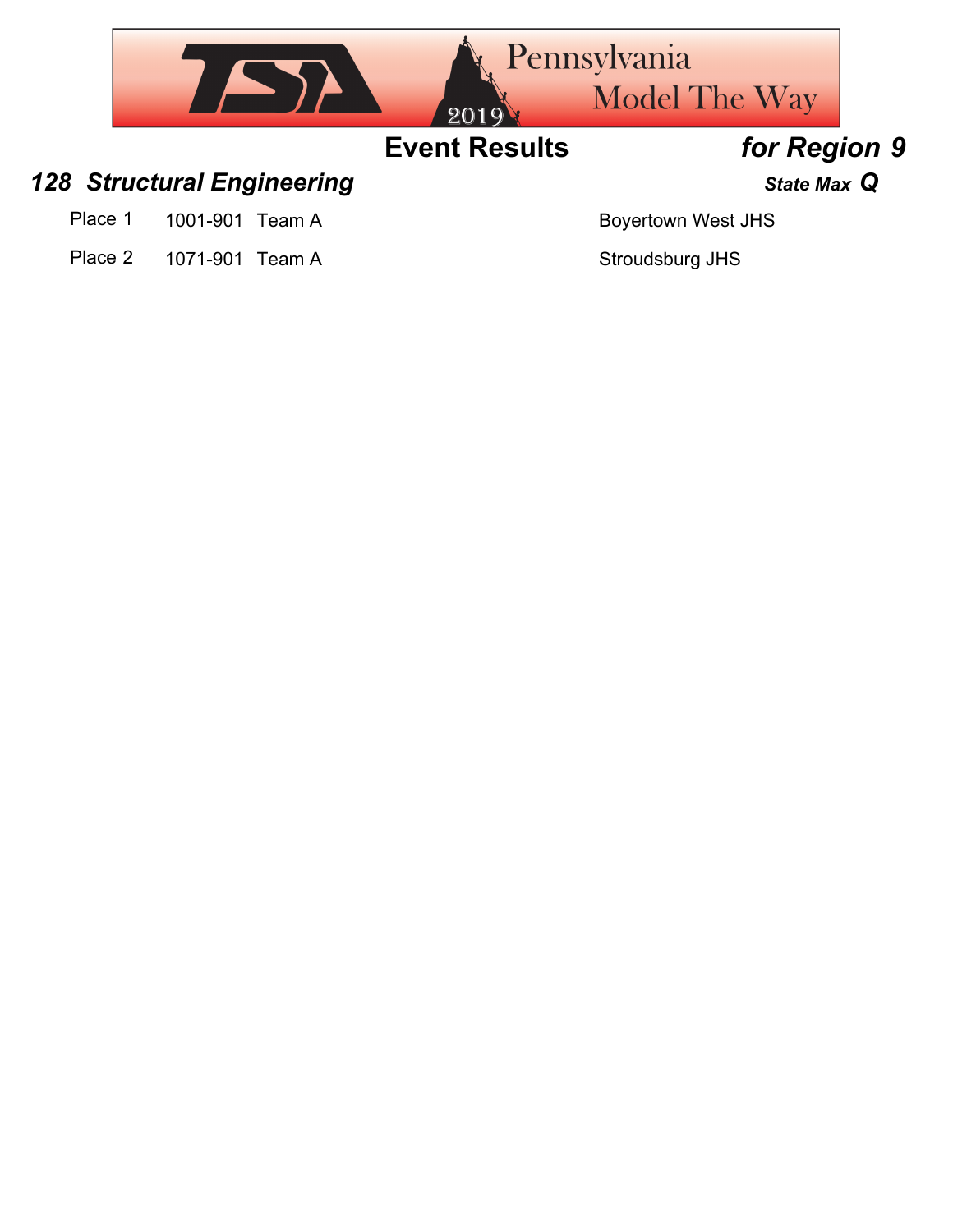

- Place 3 1066-902 Team B Daniel Boone MS
- Place 4 1001-901 Team A Boyertown West JHS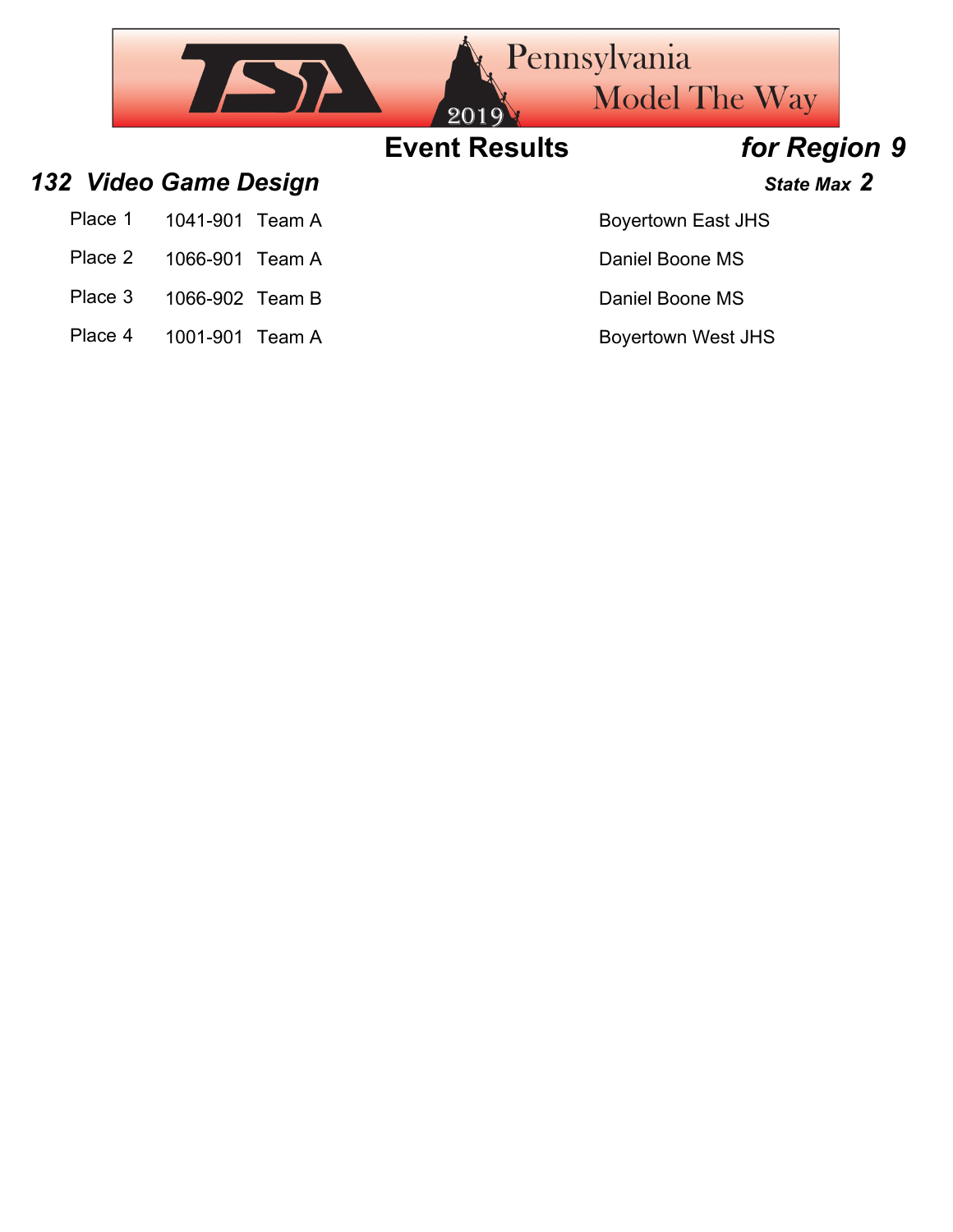

- 
- Place 2 1041-902 Team B Boyertown East JHS
- Place 3 1001-901 Team A Boyertown West JHS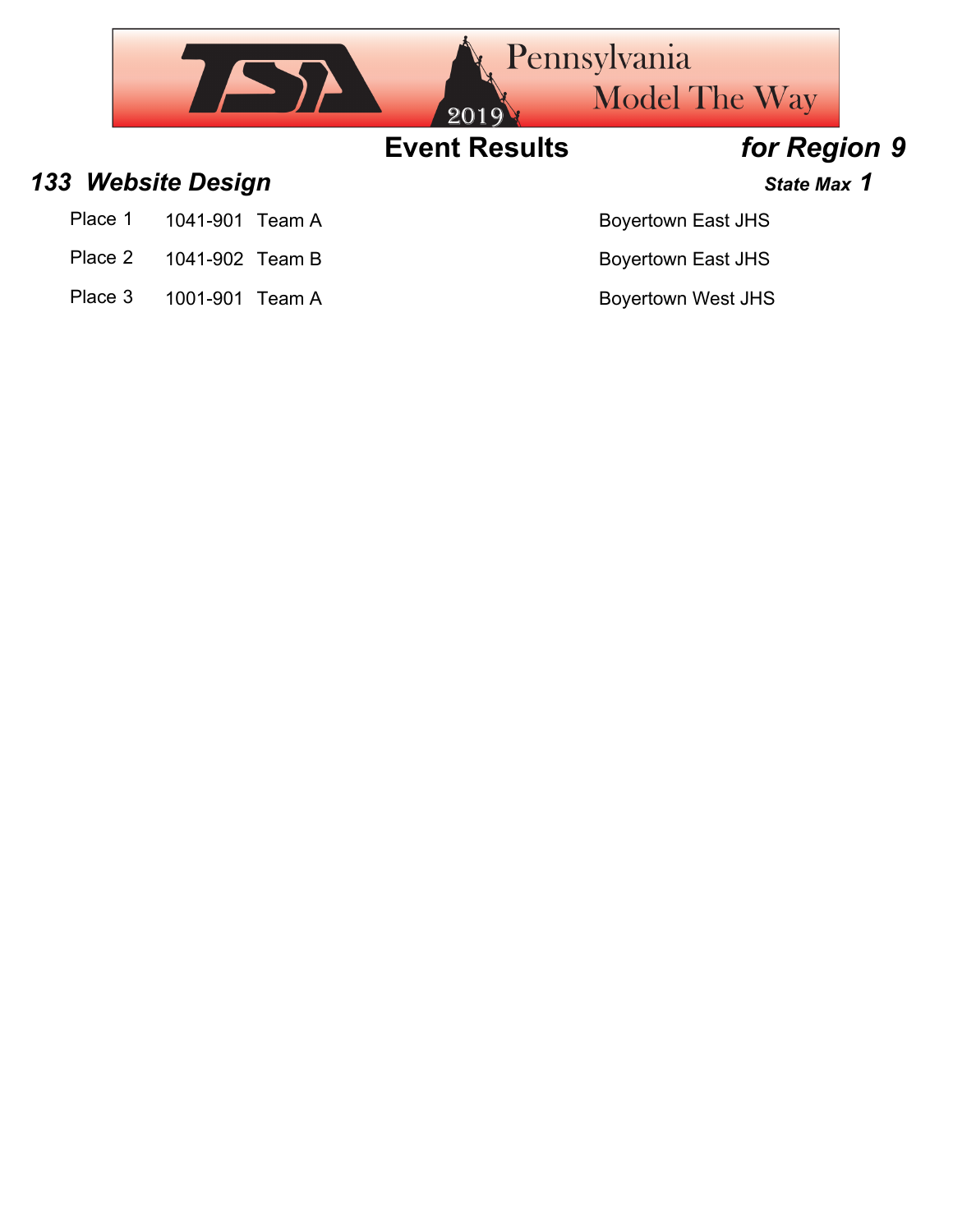## **Event Results** *for Region 9*

20

### **151 PA - Delta Dart State Max 5**

| Place 1  | 1001-005 Gross   |                       | Matthaus | Boyertown We         |
|----------|------------------|-----------------------|----------|----------------------|
| Place 2  |                  | 1001-009 McMahon      | Michael  | <b>Boyertown We</b>  |
| Place 3  | 1031-009 Shanil  |                       | Sajin    | <b>Upper Perkion</b> |
| Place 4  | 1001-019 Miller  |                       | Austin   | <b>Boyertown We</b>  |
| Place 5  | 1041-029 Moyer   |                       | Logan    | <b>Boyertown Eas</b> |
| Place 6  |                  | 1001-014 Diffenderfer | Tyler    | <b>Boyertown We</b>  |
| Place 7  | 1137-002 Testa   |                       | Isabella | JT Lambert IS        |
| Place 8  | 1001-010 Moyer   |                       | James    | <b>Boyertown We</b>  |
| Place 9  |                  | 1137-009 Quarterman   | Imani    | JT Lambert IS        |
| Place 10 | 1041-009 Cubbin  |                       | Cayden   | <b>Boyertown Eas</b> |
| Place 11 | 1137-010 Zerfoss |                       | Kaden    | JT Lambert IS        |

7 S)

| Place 1  | 1001-005 Gross                                                                       |                       | <b>Matthaus</b>                                                         | <b>Boyertown West JHS</b> |
|----------|--------------------------------------------------------------------------------------|-----------------------|-------------------------------------------------------------------------|---------------------------|
| Place 2  |                                                                                      | 1001-009 McMahon      | Michael                                                                 | <b>Boyertown West JHS</b> |
| Place 3  | 1031-009 Shanil                                                                      |                       | Sajin                                                                   | <b>Upper Perkiomen MS</b> |
| Place 4  | 1001-019 Miller                                                                      |                       | Austin                                                                  | <b>Boyertown West JHS</b> |
| Place 5  | 1041-029 Moyer                                                                       |                       | Logan                                                                   | Boyertown East JHS        |
| Place 6  |                                                                                      | 1001-014 Diffenderfer | Tyler                                                                   | <b>Boyertown West JHS</b> |
| Place 7  | 1137-002 Testa                                                                       |                       | Isabella                                                                | JT Lambert IS             |
| Place 8  | 1001-010 Moyer                                                                       |                       | James                                                                   | <b>Boyertown West JHS</b> |
| Place 9  |                                                                                      | 1137-009 Quarterman   | Imani                                                                   | <b>JT Lambert IS</b>      |
| Place 10 | 1041-009 Cubbin                                                                      |                       | Cayden                                                                  | <b>Boyertown East JHS</b> |
|          | $D_{\text{max}}$ 11 $\rightarrow$ 1107 010 $\rightarrow$ $\rightarrow$ $\rightarrow$ |                       | $\mathbf{1} \mathbf{Z} = \mathbf{Z} \mathbf{Z} + \mathbf{Z} \mathbf{Z}$ | $1T + 246$                |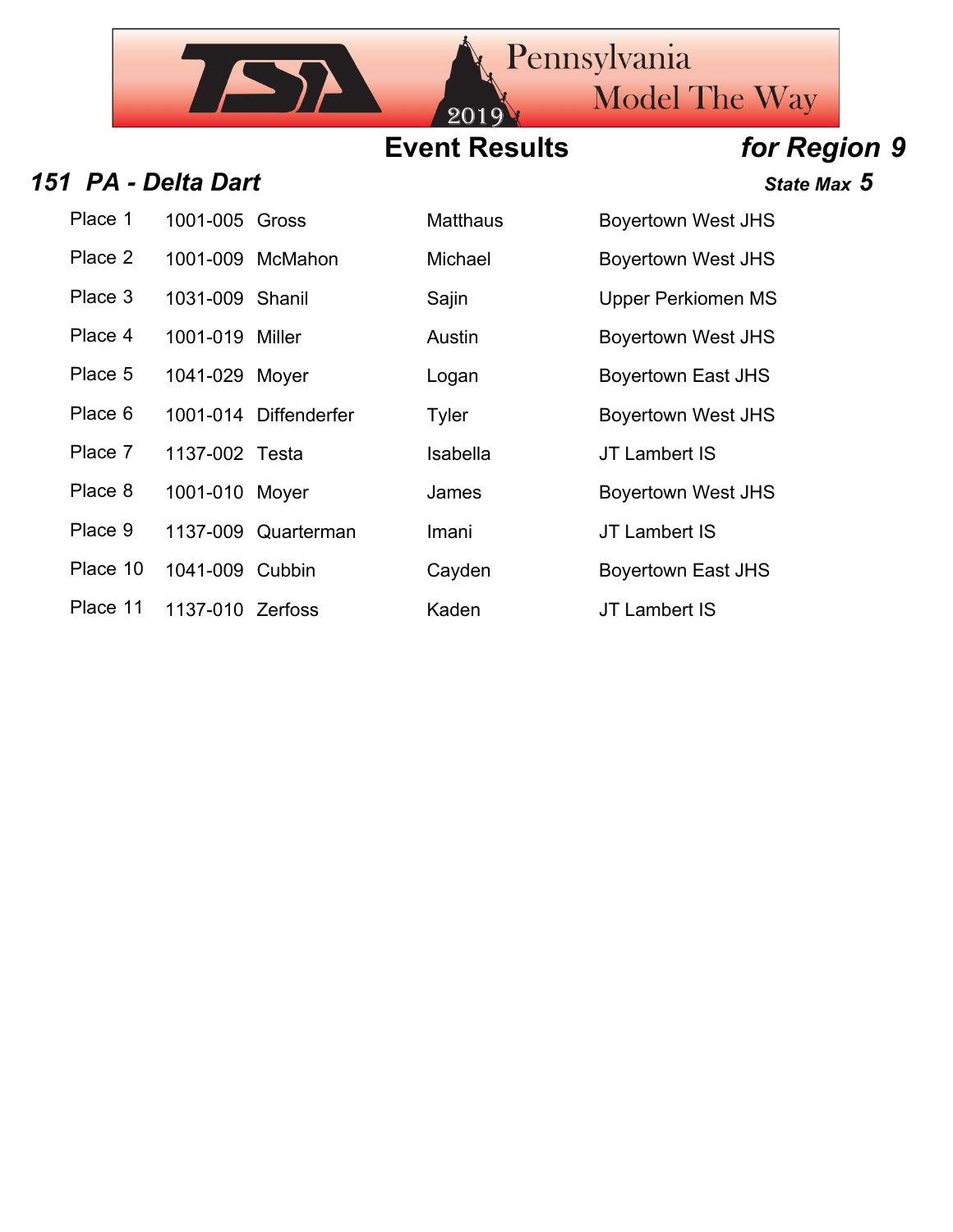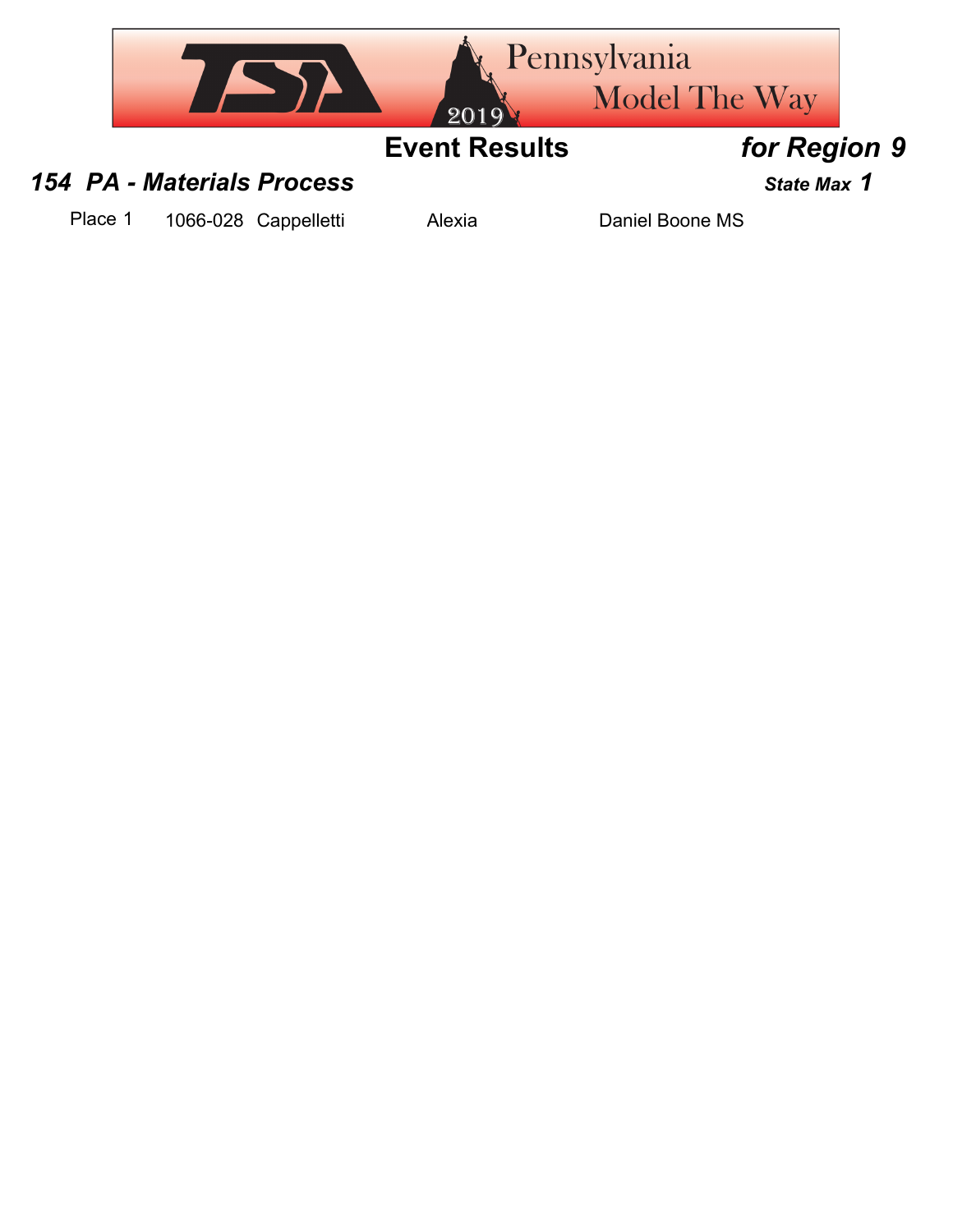|                   |                 | 2019                 | <b>Pennsylvania</b><br><b>Model The Way</b> |              |
|-------------------|-----------------|----------------------|---------------------------------------------|--------------|
|                   |                 | <b>Event Results</b> |                                             | for Region 9 |
| 156 PA - Robotics |                 |                      |                                             | State Max 3  |
| Place 1           | 1101-901 Team A |                      | Lehman IS                                   |              |
| Place 2           | 1137-902 Team B |                      | JT Lambert IS                               |              |
| Place 3           | 1101-903 Team C |                      | Lehman IS                                   |              |
| Place 4           | 1137-901 Team A |                      | JT Lambert IS                               |              |
| Place 5           | 1071-903 Team C |                      | Stroudsburg JHS                             |              |

Place 6 1101-902 Team B Lehman IS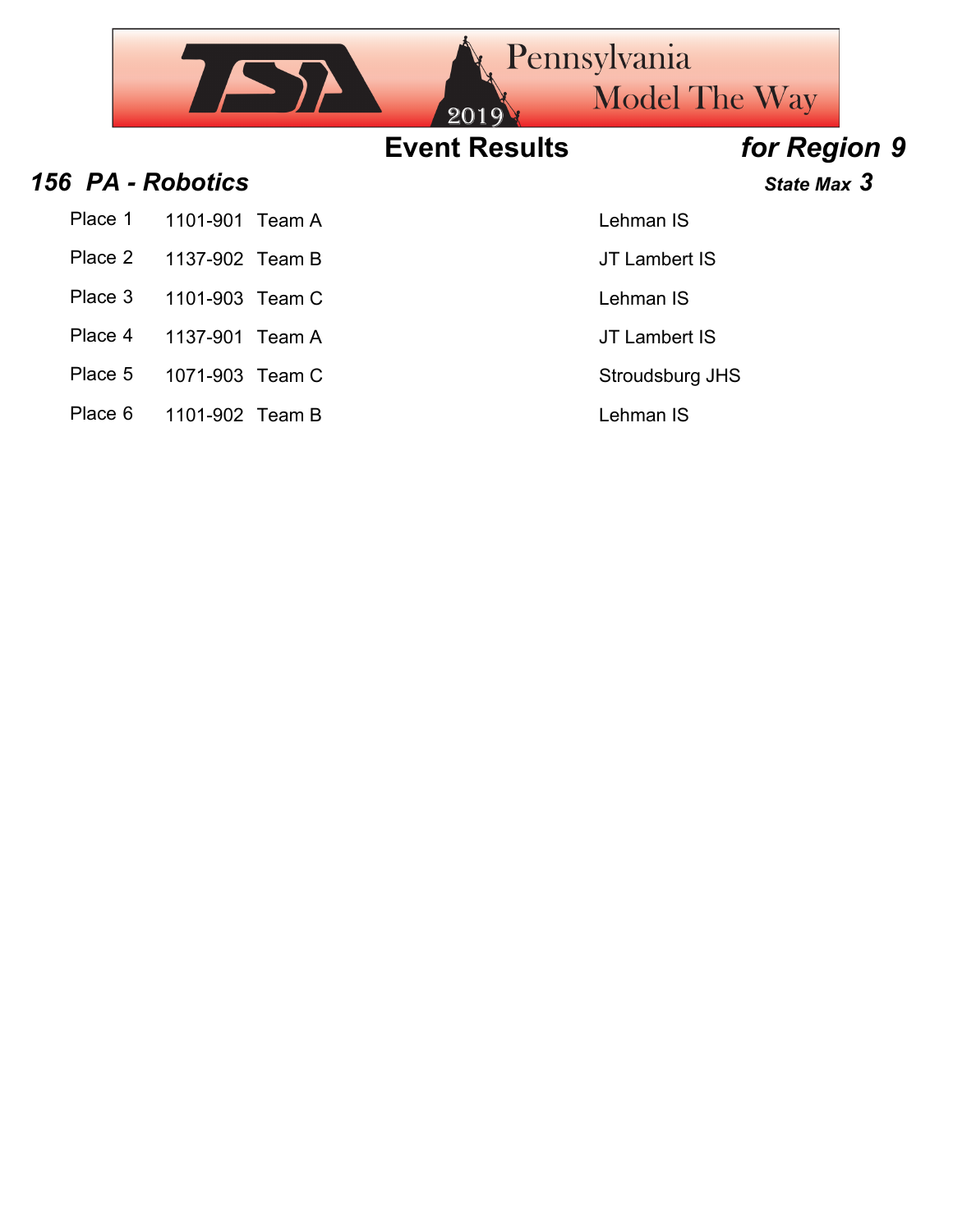## **Event Results** *for Region 9*

201

### 157 PA - Safety Illustration *State Max* 1

| Place 1 | 1001-003 Droege | Abigail | <b>Boyertown West JHS</b> |
|---------|-----------------|---------|---------------------------|
| Place 2 | 1101-009 Foran  | Alyssa  | Lehman IS                 |

 $752$ 

| vn Waet IHS |  |
|-------------|--|

Place 3 1071-003 Wilson Matthew Stroudsburg JHS

Place 4 1101-015 Beckworth Amber Lehman IS

Place 5 1137-010 Zerfoss Kaden JT Lambert IS

Place 6 1066-007 Smith Mia Mia Daniel Boone MS

Place 7 1001-022 Toscano Chase Boyertown West JHS

Place 8 1001-006 Kelleher Emily Emily Boyertown West JHS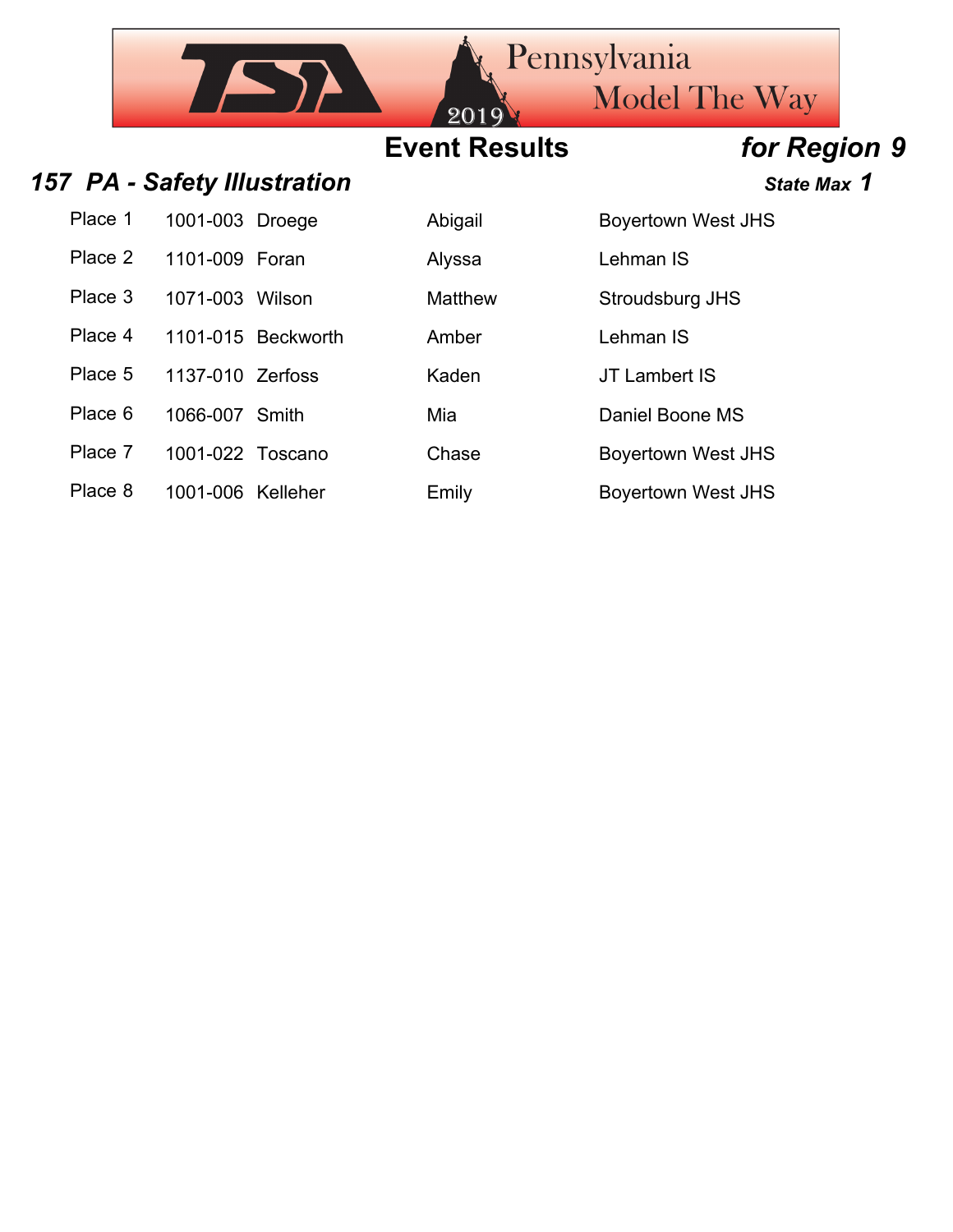## **Event Results** *for Region 9*

### *158 PA - Snapshot State Max 4*

| Place 1 | 1071-024 Mayers   | Elizabeth      | Stroudsburg JHS           |
|---------|-------------------|----------------|---------------------------|
| Place 2 | 1071-003 Wilson   | <b>Matthew</b> | Stroudsburg JHS           |
| Place 3 | 1066-016 Chieffo  | Samantha       | Daniel Boone MS           |
| Place 4 | 1001-030 Stehman  | Madeline       | <b>Boyertown West JHS</b> |
| Place 5 | 1066-012 Shank    | Zachary        | Daniel Boone MS           |
| Place 6 | 1071-005 Indzonka | Joseph         | Stroudsburg JHS           |

| Flizabeth |
|-----------|
| Matthew   |
| Samantha  |
| Madeline  |
| Zachary   |
|           |

| Stroudsburg JHS   |
|-------------------|
| Stroudsburg JHS   |
| Daniel Boone MS   |
| Boyertown West JF |
| Daniel Boone MS   |

005 Indzonka Joseph Stroudsburg JHS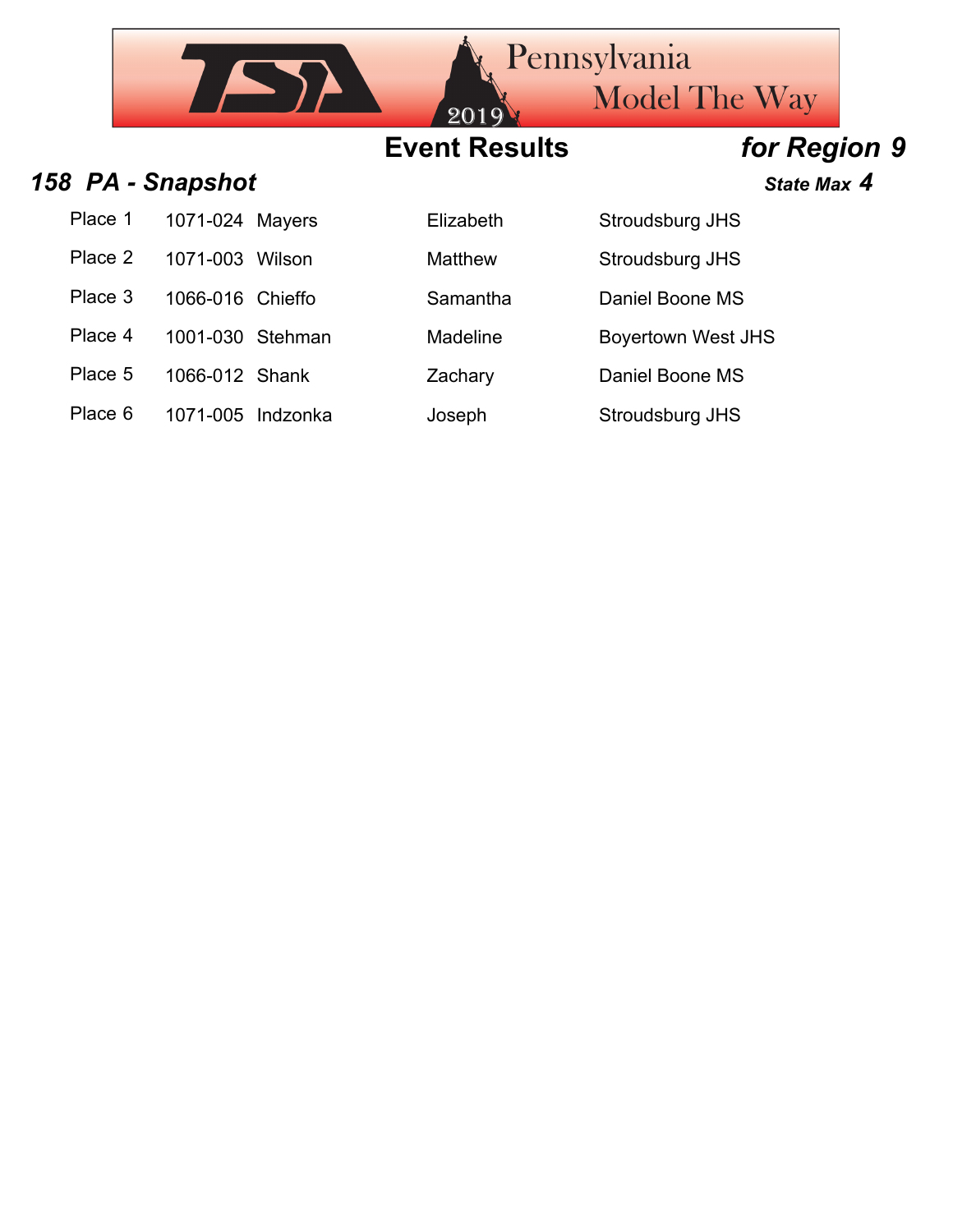### Pennsylvania  $752$ Model The Way 201 **Event Results** *for Region 9*

### *171 Chapter Team - Written State Max 0*

| Place 1 | 1041-018 Klass | <b>Dylan</b> | Boyertown East JHS        |
|---------|----------------|--------------|---------------------------|
| Place 2 | 1041-005 Black | Richard      | <b>Boyertown East JHS</b> |
| Place 3 | 1041-041 Young | Caroline     | Boyertown East JHS        |

Place 4 1001-004 Famous Lucas Lucas Boyertown West JHS

Place 5 1041-037 Steinmetz Lucas Boyertown East JHS

Place 6 1041-038 Theisen Max Boyertown East JHS

Place 7 1101-005 Cruz Jacob Lehman IS

Place 8 1041-016 Johri Tanisha Boyertown East JHS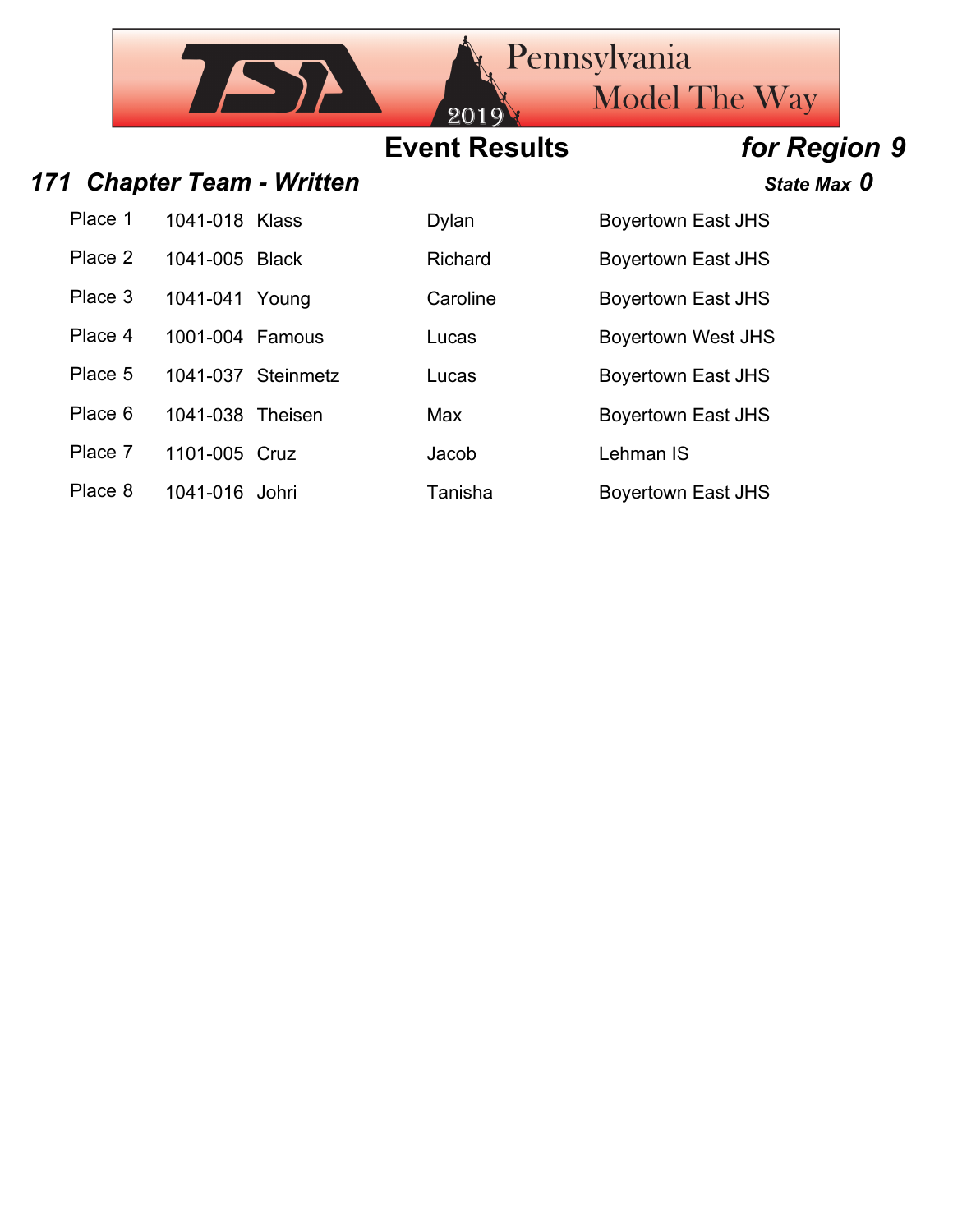## **Event Results** *for Region 9*

201

### *172 Tech Bowl - Written State Max 0*

 $757$ 

| Place 1 | 1071-016 Herrern   |  |
|---------|--------------------|--|
| Place 2 | 1101-012 Zhao      |  |
| Place 3 | 1041-033 Schatz    |  |
| Place 4 | 1071-006 Christian |  |
| Place 5 | 1101-013 Mandadi   |  |
| Place 6 | 1071-002 Morgan    |  |
| Place 7 | 1041-024 Maraldo   |  |
|         |                    |  |

Jhonotan Stroudsburg JHS

**Place 2 1101-1101-012 Value 2 1101-2 2 1201-2 2 1201-2 2 1201-2 2 1201-2 2 1201-2 2 1201-2 2 1201-2 2 1201-2 2 1201-2 2 1201-2 2 1201-2 2 1201-2 2 1201-2 2 1201-2 2 1201-2 2 1201-2 2 1201-2 2 1201-2 2 1201-2 2 1201-2 2 12** 

Pennsylvania

Ryan Boyertown East JHS

Model The Way

Tyler **Stroudsburg JHS** 

Hardhik Lehman IS

Casimir **Stroudsburg JHS** 

Ethan Boyertown East JHS

Place 8 1071-003 Wilson Matthew Stroudsburg JHS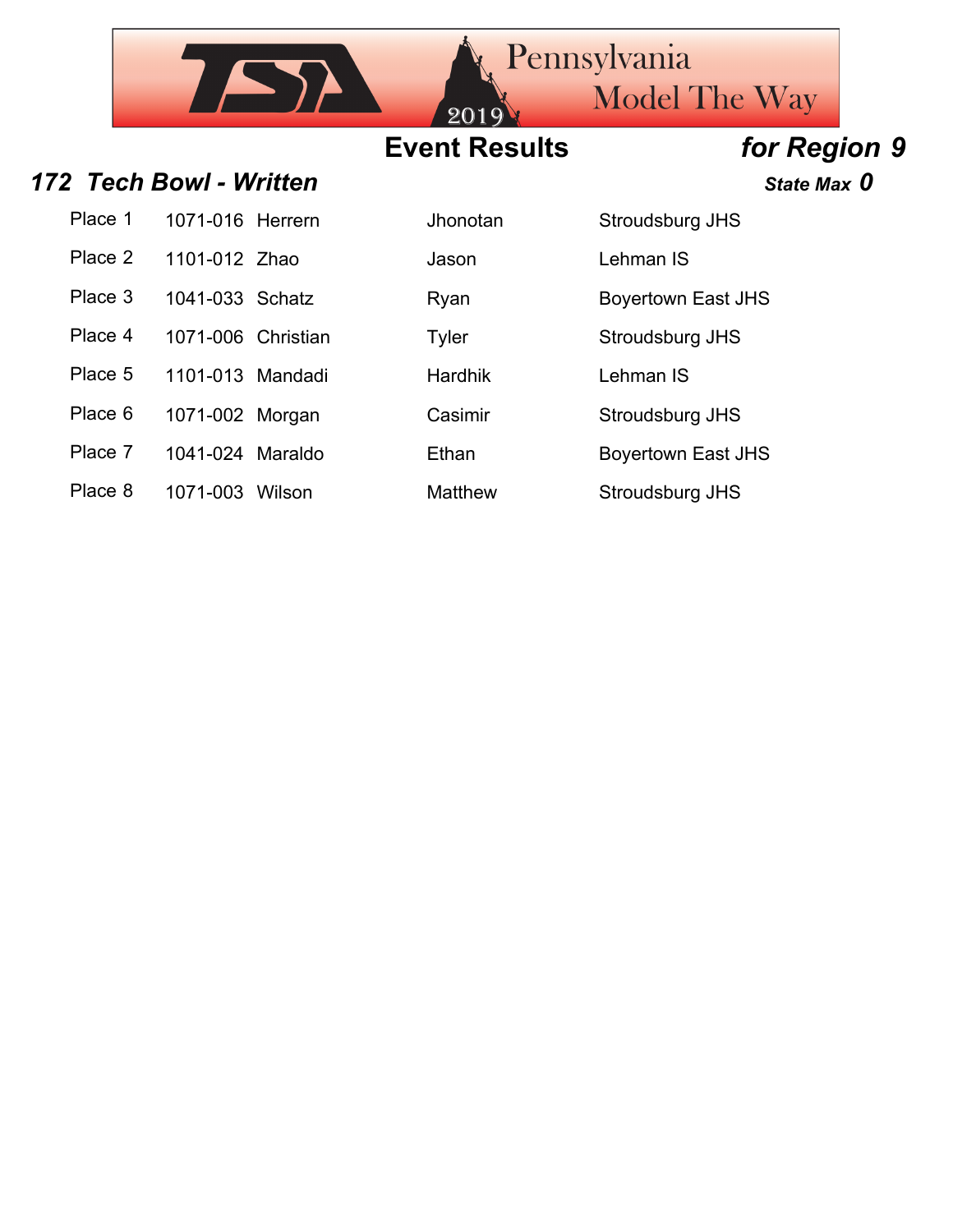

Place 1 2206-901 Team A Boyertown Freshman

- Place 2 2004-901 Team A Boyertown Area SHS
- Place 3 2004-902 Team B Boyertown Area SHS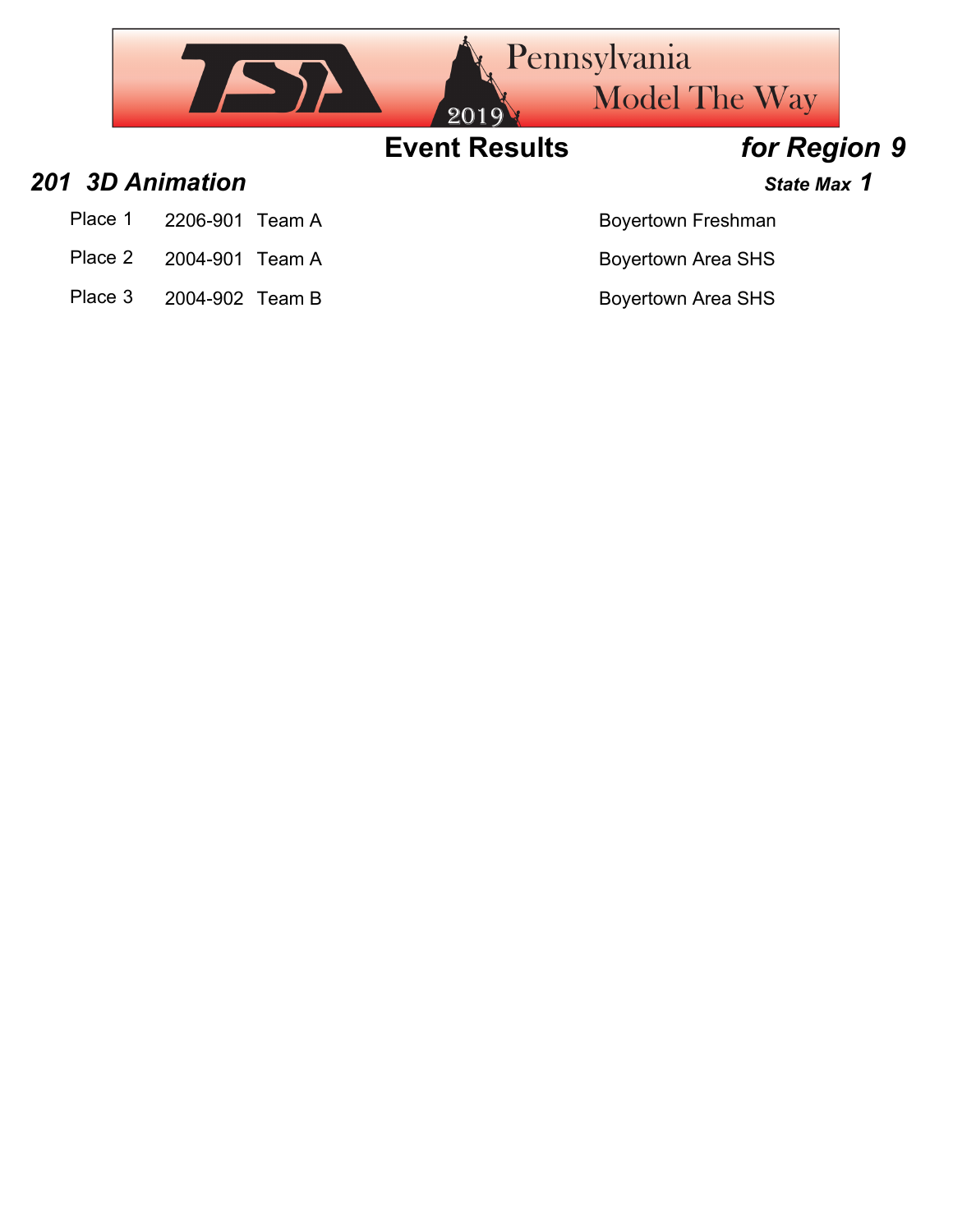## **Event Results** *for Region 9*

### *203 Architectural Design State Max Q*

| Place 1 2004-901 Team A |  |
|-------------------------|--|
| Place 2 2130-901 Team A |  |

 $752$ 

- 
- Place 4 2151-903 Team C Daniel Boone Area HS
- Place 5 2004-902 Team B Boyertown Area SHS
- Place 6 2195-901 Team A Cley Valley HS
- Place 7 2004-904 Team D Boyertown Area SHS
- Place 8 2199-902 Team B Scranton Prep HS

Boyertown Area SHS

Model The Way

Pennsylvania

- Lehigh Valley Academy
- Place 3 2151-902 Team B Daniel Boone Area HS
	-
	-
	-
	-
	-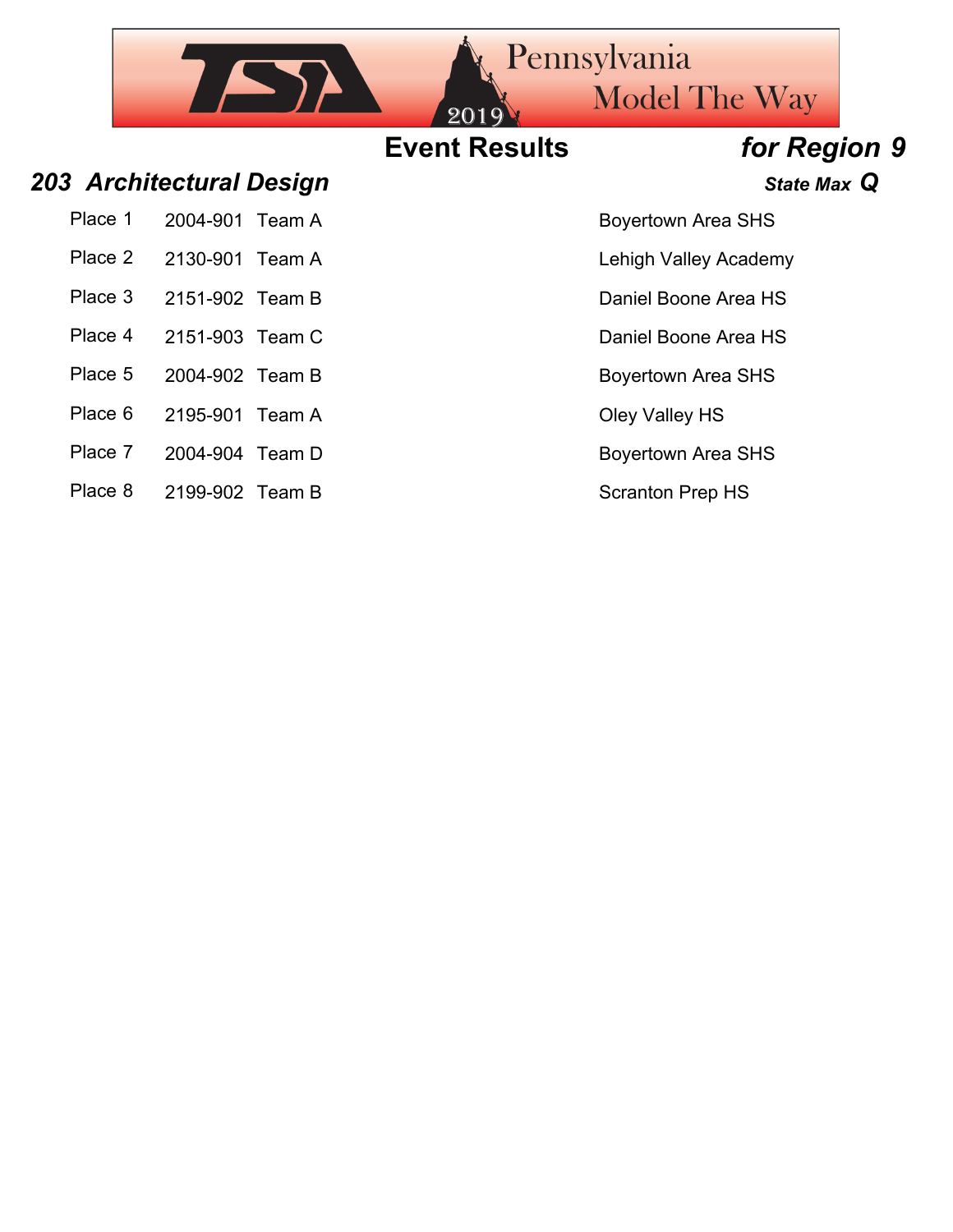|         |                 |                          | 2019                 | <b>Pennsylvania</b><br><b>Model The Way</b> |  |
|---------|-----------------|--------------------------|----------------------|---------------------------------------------|--|
|         |                 |                          | <b>Event Results</b> | for Region 9                                |  |
|         |                 | 204 Biotechnology Design |                      | State Max 1                                 |  |
| Place 1 | 2004-901        | Team A                   |                      | <b>Boyertown Area SHS</b>                   |  |
| Place 2 | 2004-903 Team C |                          |                      | <b>Boyertown Area SHS</b>                   |  |
| Place 3 | 2151-908 Team H |                          |                      | Daniel Boone Area HS                        |  |
| Place 4 | 2195-901        | Team A                   |                      | Oley Valley HS                              |  |
| Place 5 | 2206-901        | Team A                   |                      | <b>Boyertown Freshman</b>                   |  |
|         |                 |                          |                      |                                             |  |

Place 6 2151-910 Team J Daniel Boone Area HS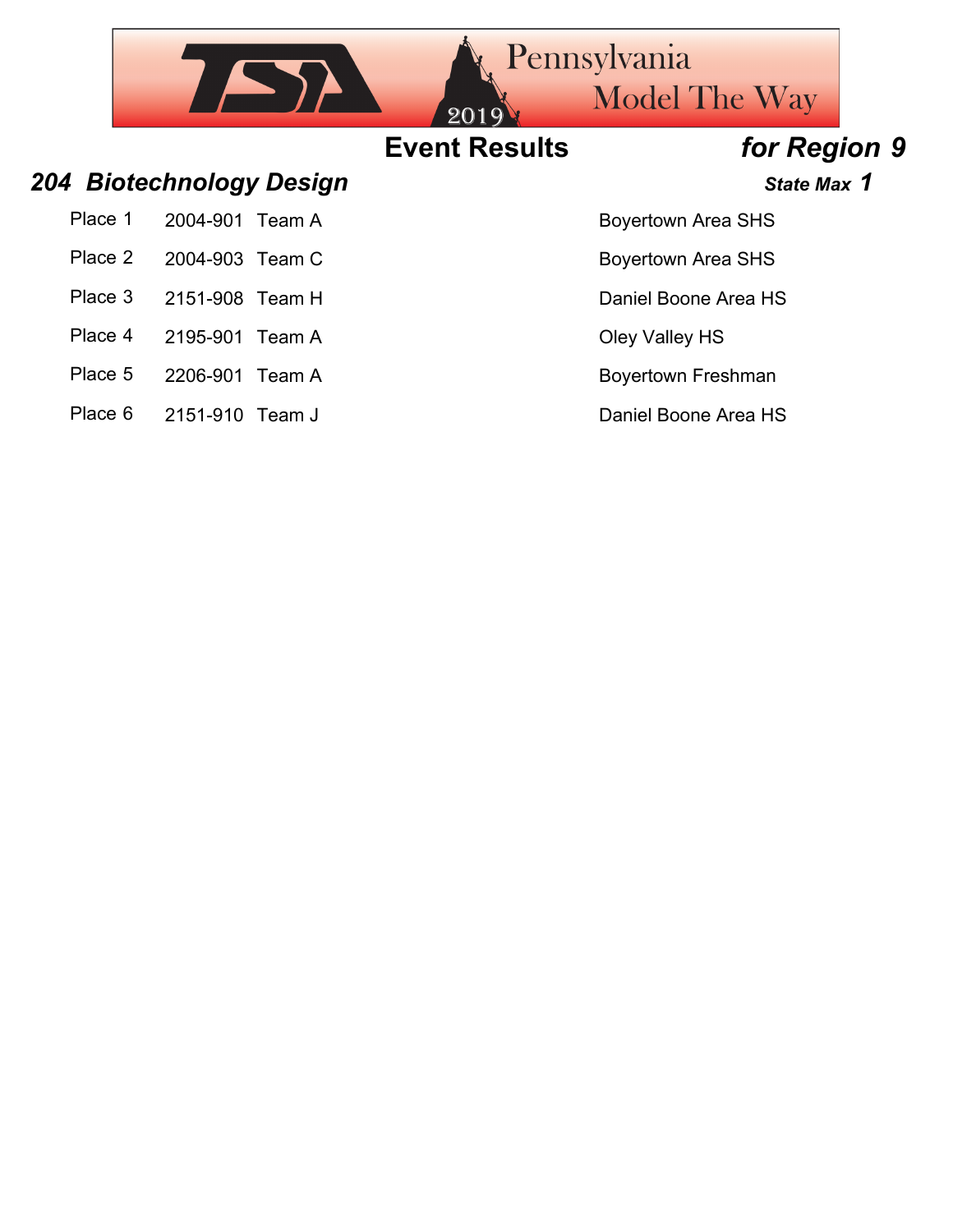## Pennsylvania  $757$ Model The Way **Event Results** *for Region 9 205 Board Game Design State Max 1* Place 1 2206-902 Team B Boyertown Freshman Place 2 2206-901 Team A Boyertown Freshman Place 3 2004-901 Team A Boyertown Area SHS Place 4 2004-902 Team B Boyertown Area SHS

- Place 5 2151-908 Team H Daniel Boone Area HS
- Place 6 2051-901 Team A Bangor Area HS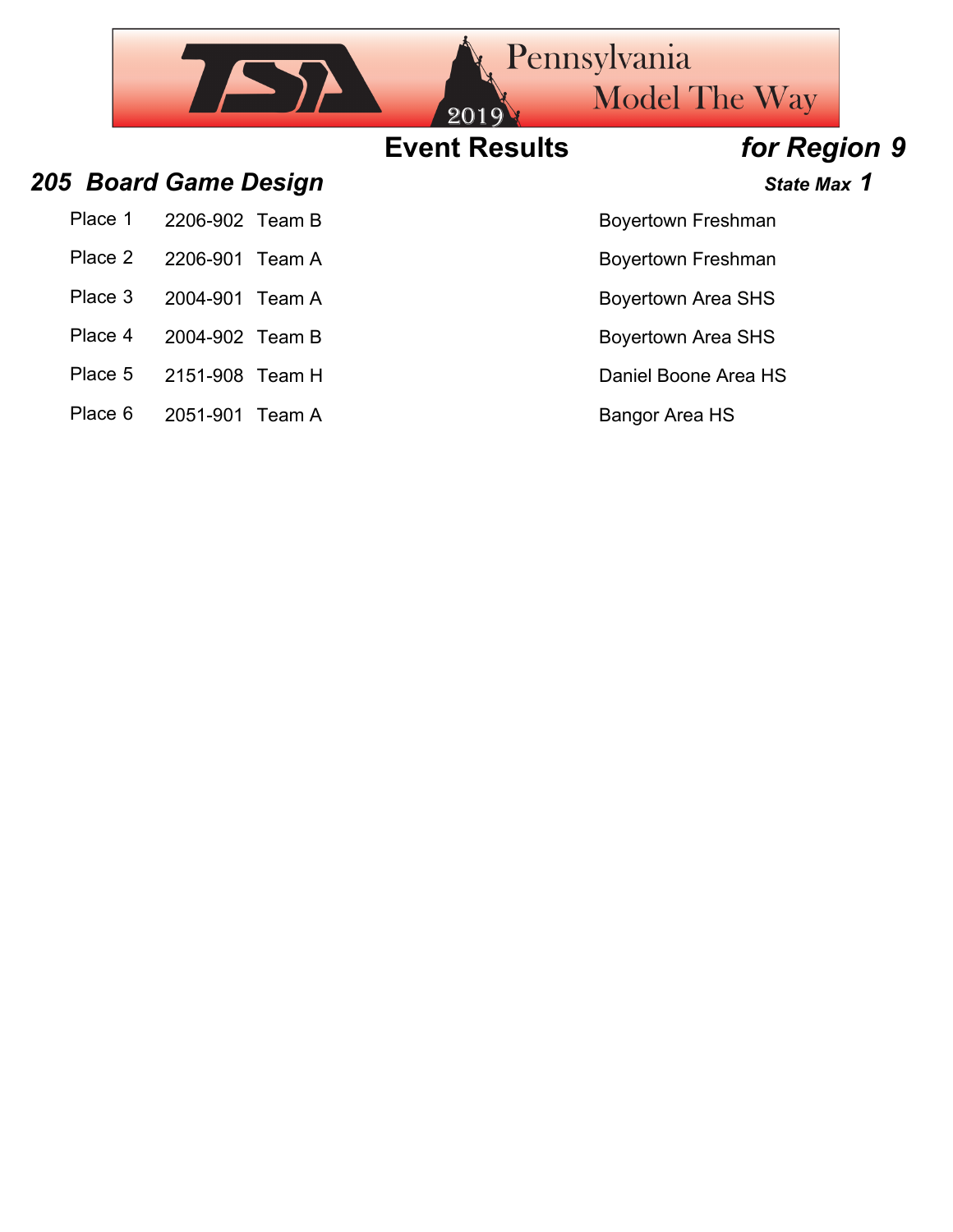### Pennsylvania  $752$ Model The Way **Event Results** *for Region 9 207 Children's Stories State Max 1*

- Place 1 2130-902 Team B Lehigh Valley Academy
- Place 2 2087-901 Team A Exeter Township SHS
- 
- 
- 
- Place 5 2004-902 Team B Boyertown Area SHS
- Place 6 2206-902 Team B Boyertown Freshman
- Place 7 2004-903 Team C Boyertown Area SHS
- Place 8 2151-903 Team C Daniel Boone Area HS

- 
- Place 3 2004-901 Team A Boyertown Area SHS
- Place 4 2195-901 Team A Cley Valley HS
	-
	-
	-
	-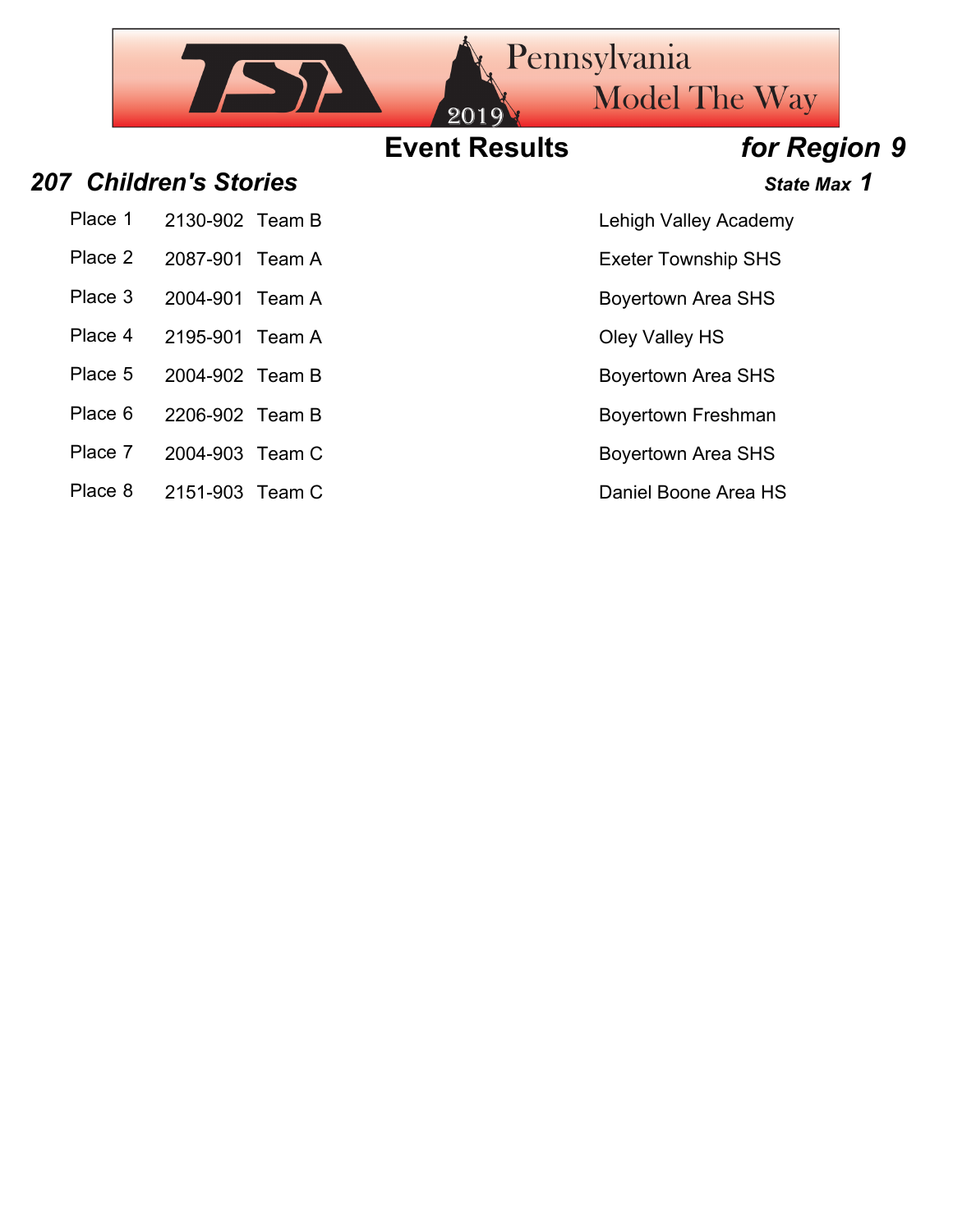|            |                    | 2019                 | Pennsylvania<br><b>Model The Way</b> |  |
|------------|--------------------|----------------------|--------------------------------------|--|
|            |                    | <b>Event Results</b> | for Region 9                         |  |
| 208 Coding |                    |                      | State Max 1                          |  |
| Place 1    | 2199-901<br>Team A |                      | <b>Scranton Prep HS</b>              |  |
| Place 2    | 2004-901<br>Team A |                      | <b>Boyertown Area SHS</b>            |  |

- 
- Place 3 2111-901 Team A Easton Area HS
- Place 4 2004-902 Team B Boyertown Area SHS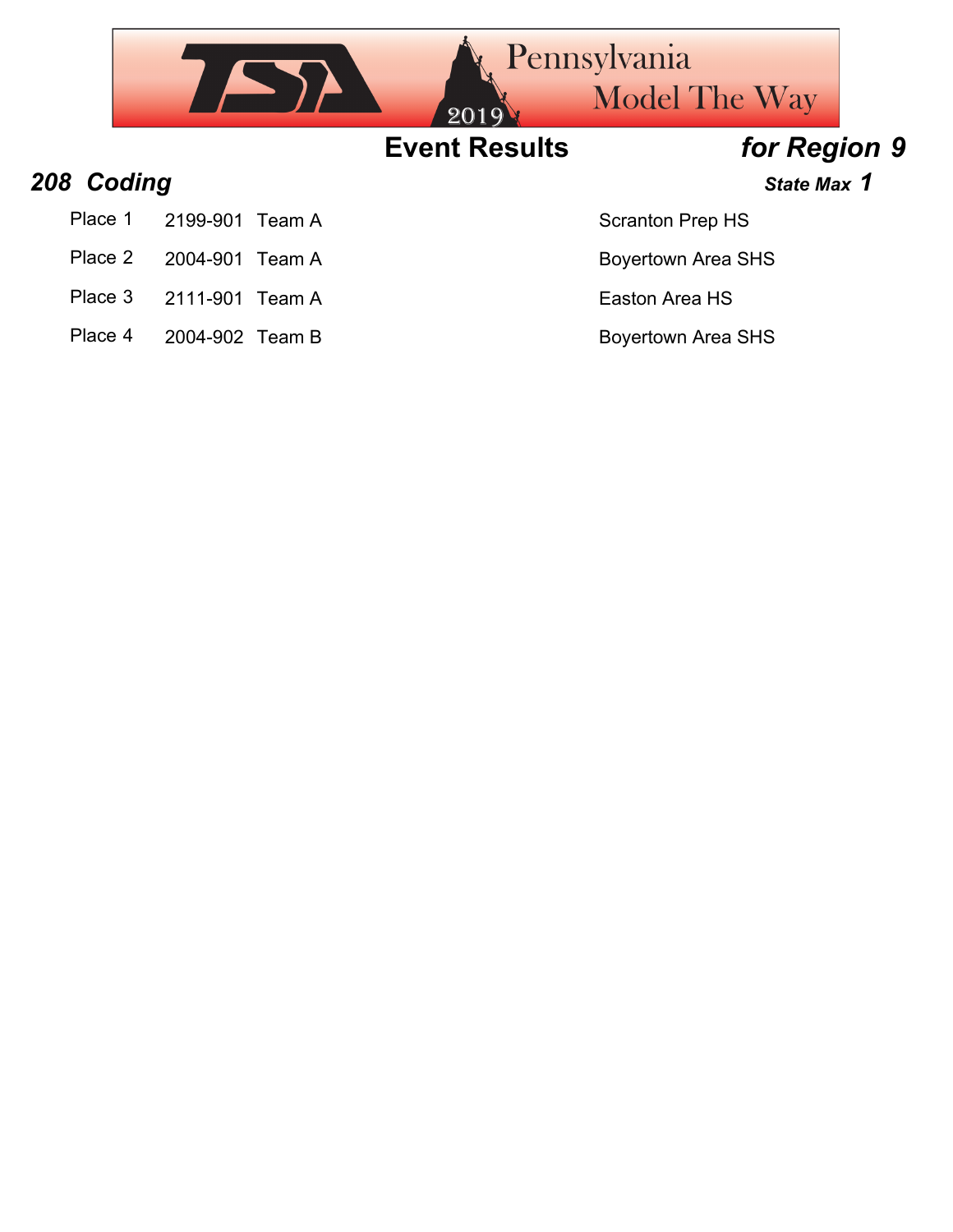|         |                  | 2019                                     | Pennsylvania<br><b>Model The Way</b> |  |
|---------|------------------|------------------------------------------|--------------------------------------|--|
|         |                  | <b>Event Results</b>                     | for Region 9                         |  |
|         |                  | 209 Computer-Aided Design - Architecture | State Max 3                          |  |
| Place 1 | 2130-007 Korb    | Wyatt                                    | Lehigh Valley Academy                |  |
| Place 2 | 2004-027 Rees    | Gavin                                    | <b>Boyertown Area SHS</b>            |  |
| Place 3 | 2004-018 Frisco  | David                                    | <b>Boyertown Area SHS</b>            |  |
| Place 4 | 2004-064 Barrett | <b>Scott</b>                             | <b>Boyertown Area SHS</b>            |  |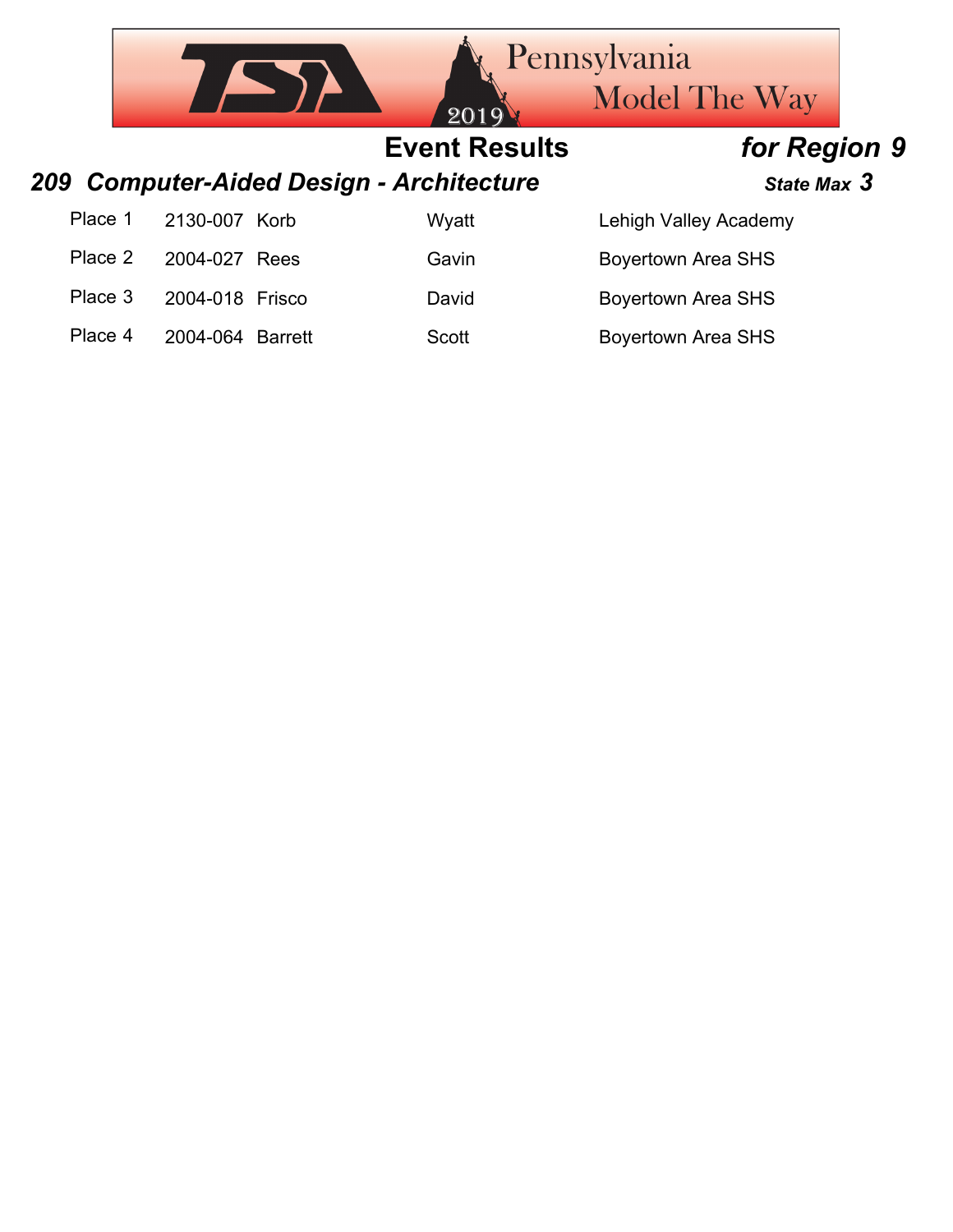**Model The Way** 

Pennsylvania

# **Event Results** *for Region 9*

 $20$ 

### *210 Computer-Aided Design - Engineering State Max 3*

 $\sqrt{2}$ 

Place 8 2206-015 Longenberger Mark Boyertown Freshman

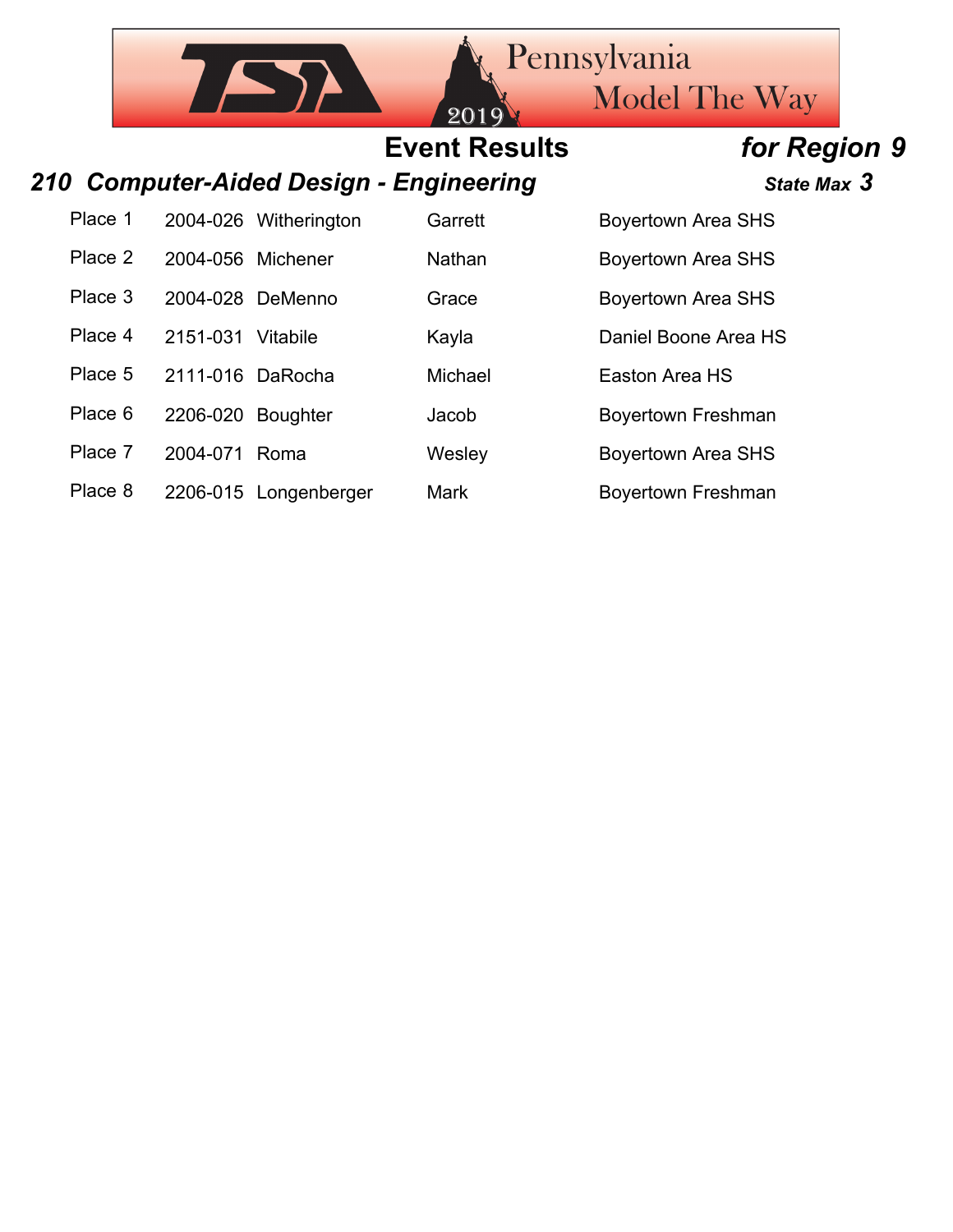|         |                 |        | 2019                                        | Pennsylvania<br><b>Model The Way</b> |  |
|---------|-----------------|--------|---------------------------------------------|--------------------------------------|--|
|         |                 |        | <b>Event Results</b>                        | for Region 9                         |  |
|         |                 |        | 211 Computer Integrated Manufacturing (CIM) | State Max 1                          |  |
| Place 1 | 2004-901        | Team A |                                             | <b>Boyertown Area SHS</b>            |  |
| Place 2 | 2206-901        | Team A |                                             | <b>Boyertown Freshman</b>            |  |
| Place 3 | 2004-902 Team B |        |                                             | <b>Boyertown Area SHS</b>            |  |
| Place 4 | 2004-903 Team C |        |                                             | <b>Boyertown Area SHS</b>            |  |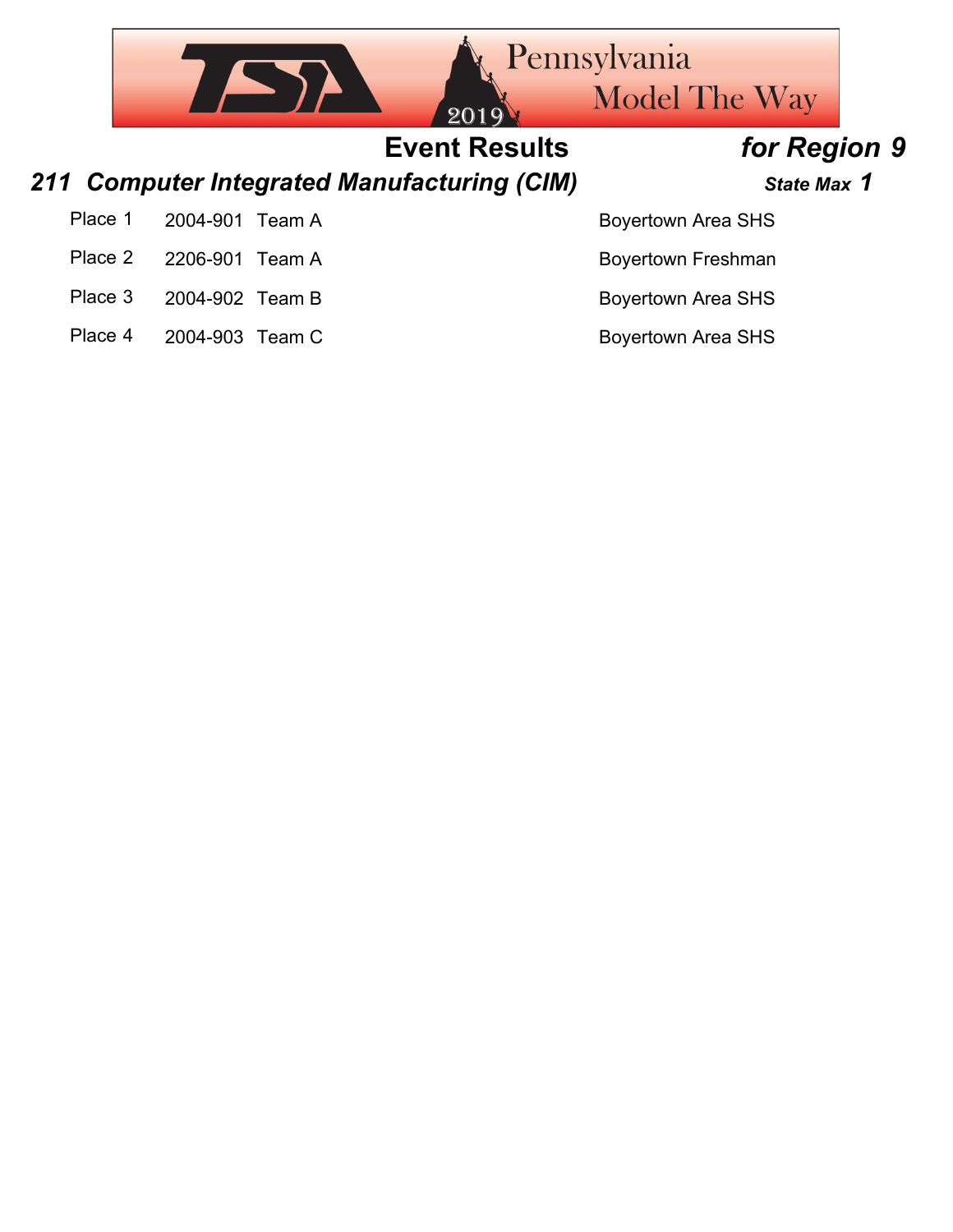## Pennsylvania  $\sqrt{2}$ Model The Way **Event Results** *for Region 9 212 Debating Technological Issues State Max 1*

- Place 1 2004-903 Team C Boyertown Area SHS
- 
- Place 3 2063-901 Team A Stroudsburg HS
- Place 4 2206-901 Team A Boyertown Freshman
- Place 5 2151-908 Team H Daniel Boone Area HS
- Place 6 2087-901 Team A Exeter Township SHS
- Place 7 2004-901 Team A Boyertown Area SHS
- Place 8 2199-901 Team A Scranton Prep HS

Place 2 2151-910 Team J Daniel Boone Area HS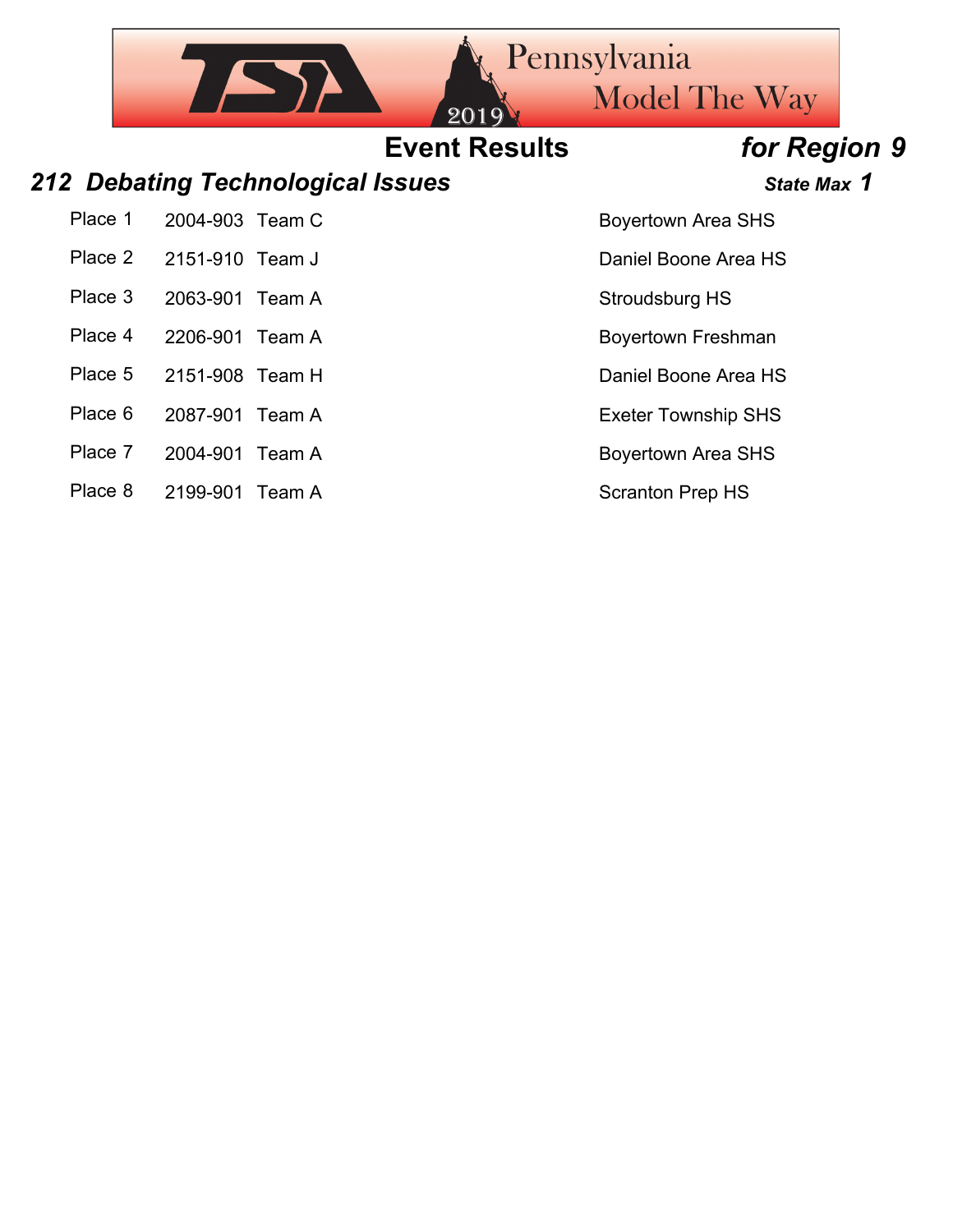|         |                              | 2019                 | Pennsylvania<br><b>Model The Way</b> |
|---------|------------------------------|----------------------|--------------------------------------|
|         |                              | <b>Event Results</b> | for Region 9                         |
|         | 213 Digital Video Production |                      | State Max 1                          |
| Place 1 | 2004-901<br>Team A           |                      | <b>Boyertown Area SHS</b>            |
| Place 2 | 2047-901<br>Team A           |                      | <b>Upper Perkiomen HS</b>            |
| Place 3 | 2004-902 Team B              |                      | <b>Boyertown Area SHS</b>            |
| Place 4 | 2063-901<br>Team A           |                      | Stroudsburg HS                       |
| Place 5 | 2195-901<br>Team A           |                      | Oley Valley HS                       |
| Place 6 | 2047-902 Team B              |                      | <b>Upper Perkiomen HS</b>            |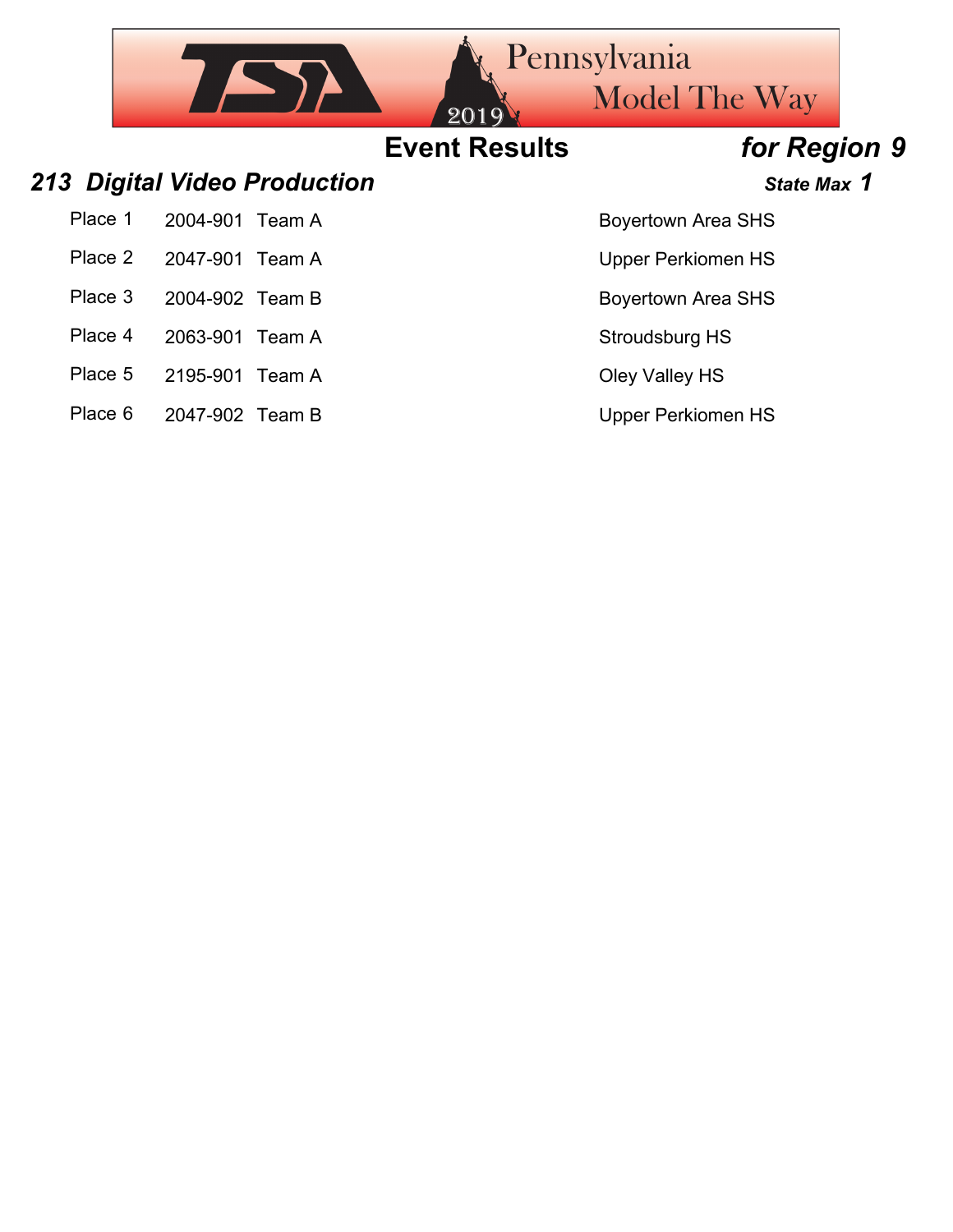## **Event Results** *for Region 9*

20

### *214 Dragster Design State Max Q*

| Place 1  | 2004-040 Gabriel  |                       |
|----------|-------------------|-----------------------|
| Place 2  |                   | 2206-019 Leshinskie   |
| Place 3  | 2004-018 Frisco   |                       |
| Place 4  |                   | 2206-008 O'Connor     |
| Place 5  |                   | 2004-026 Witheringtor |
| Place 6  |                   | 2206-012 DeMenno      |
| Place 7  | 2206-020 Boughter |                       |
| Place 8  | 2087-023 Scherer  |                       |
| Place 9  | 2206-004 Freimann |                       |
| Place 10 | 2004-013 Doorey   |                       |
| Place 11 | 2047-021 Shup     |                       |
| Place 12 | 2047-023 Siwak    |                       |
| Place 13 |                   | 2206-015 Longenberg   |

7 ST

| Place 1  | 2004-040 Gabriel  |                       | Kai            | <b>Boyertown Area SHS</b>  |
|----------|-------------------|-----------------------|----------------|----------------------------|
| Place 2  |                   | 2206-019 Leshinskie   | Joshua         | Boyertown Freshman         |
| Place 3  | 2004-018 Frisco   |                       | David          | <b>Boyertown Area SHS</b>  |
| Place 4  |                   | 2206-008 O'Connor     | Joshua         | <b>Boyertown Freshman</b>  |
| Place 5  |                   | 2004-026 Witherington | Garrett        | <b>Boyertown Area SHS</b>  |
| Place 6  |                   | 2206-012 DeMenno      | <b>Richard</b> | <b>Boyertown Freshman</b>  |
| Place 7  | 2206-020 Boughter |                       | Jacob          | <b>Boyertown Freshman</b>  |
| Place 8  | 2087-023 Scherer  |                       | Corinne        | <b>Exeter Township SHS</b> |
| Place 9  |                   | 2206-004 Freimann     | Christian      | <b>Boyertown Freshman</b>  |
| Place 10 | 2004-013 Doorey   |                       | Cameron        | <b>Boyertown Area SHS</b>  |
| Place 11 | 2047-021 Shup     |                       | Carson         | <b>Upper Perkiomen HS</b>  |
| Place 12 | 2047-023 Siwak    |                       | Alicia         | <b>Upper Perkiomen HS</b>  |
| Place 13 |                   | 2206-015 Longenberger | Mark           | <b>Boyertown Freshman</b>  |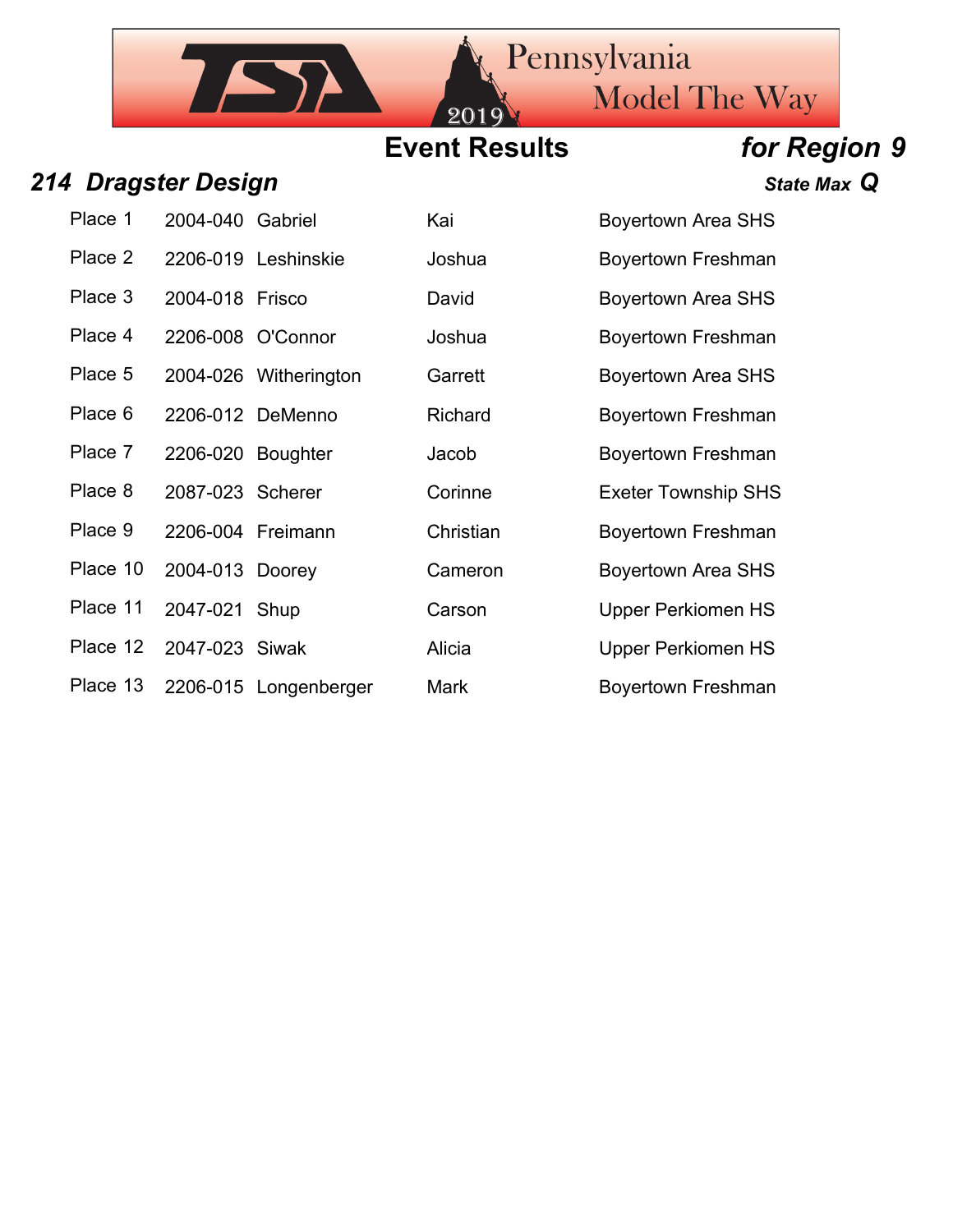## Pennsylvania  $752$ Model The Way **Event Results** *for Region 9 215 Engineering Design State Max 1* Place 1 2004-901 Team A Boyertown Area SHS Place 2 2004-902 Team B Boyertown Area SHS Place 3 2004-903 Team C Boyertown Area SHS Place 4 2004-904 Team D Boyertown Area SHS

- Place 5 2047-901 Team A Upper Perkiomen HS
- Place 6 2195-901 Team A Cley Valley HS
-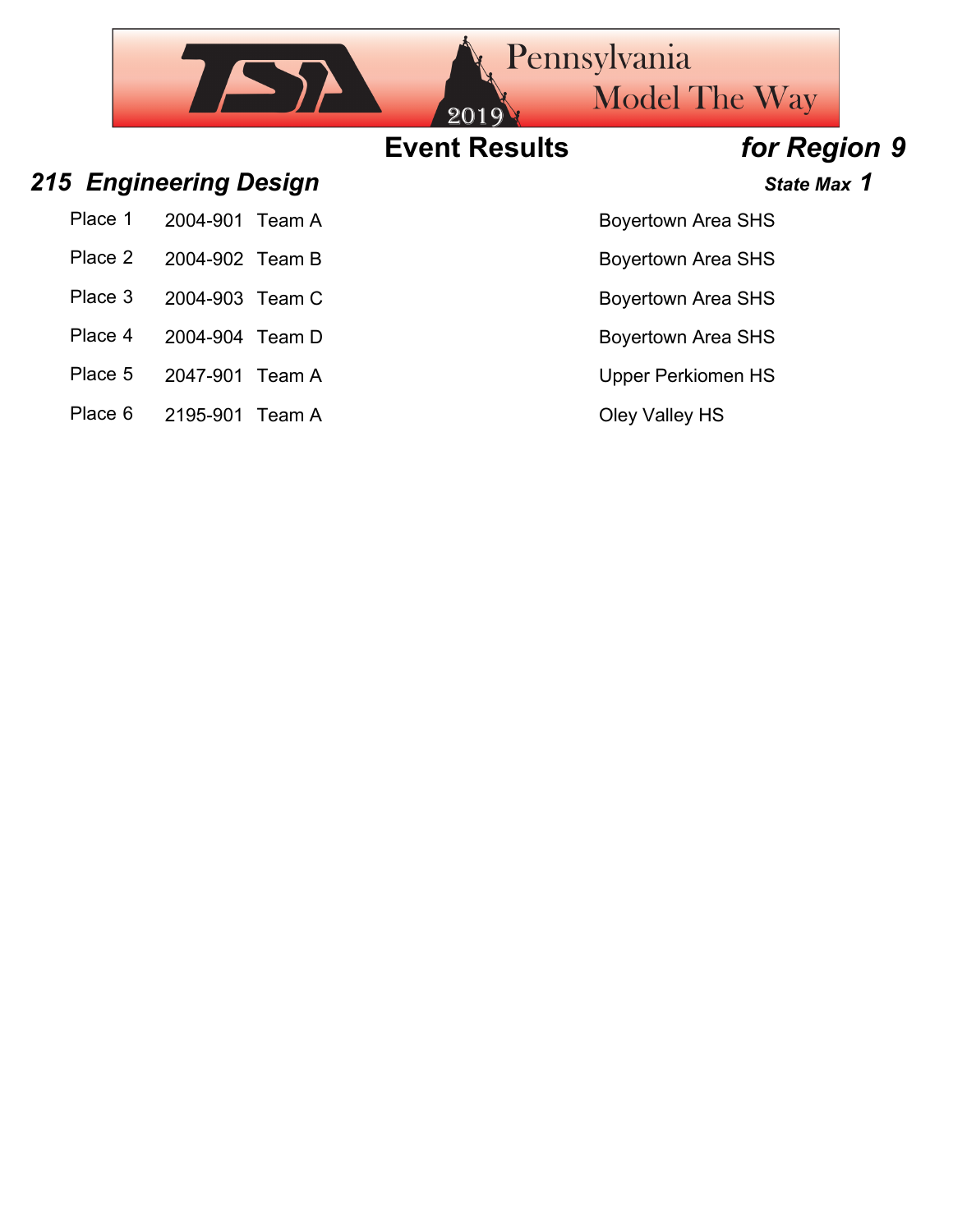## **Event Results** *for Region 9*

20

### 216 **Essays on Technology State Max 1** State Max 1

| Place 1 2004-012 Goggin | Cε |
|-------------------------|----|
| Place 2 2004-005 Howald | Ar |
| Place 3 2004-044 Patel  | Κr |

 $757$ 

Place 9 2199-010 HARRISON MOLLY Scranton Prep HS

| Place 1 | 2004-012 Goggin  |                    | Caitlin       | <b>Boyertown Area SHS</b>  |
|---------|------------------|--------------------|---------------|----------------------------|
| Place 2 | 2004-005 Howald  |                    | Annie         | <b>Boyertown Area SHS</b>  |
| Place 3 | 2004-044 Patel   |                    | Kreena        | <b>Boyertown Area SHS</b>  |
| Place 4 | 2151-030 Sweet   |                    | Zoe           | Daniel Boone Area HS       |
| Place 5 | 2151-024 Santos  |                    | Ally          | Daniel Boone Area HS       |
| Place 6 | 2087-014 Morgan  |                    | Ryu           | <b>Exeter Township SHS</b> |
| Place 7 |                  | 2199-005 KORNUTIAK | <b>AMANDA</b> | <b>Scranton Prep HS</b>    |
| Place 8 | 2206-005 Glackin |                    | Lucas         | <b>Boyertown Freshman</b>  |
|         |                  |                    |               |                            |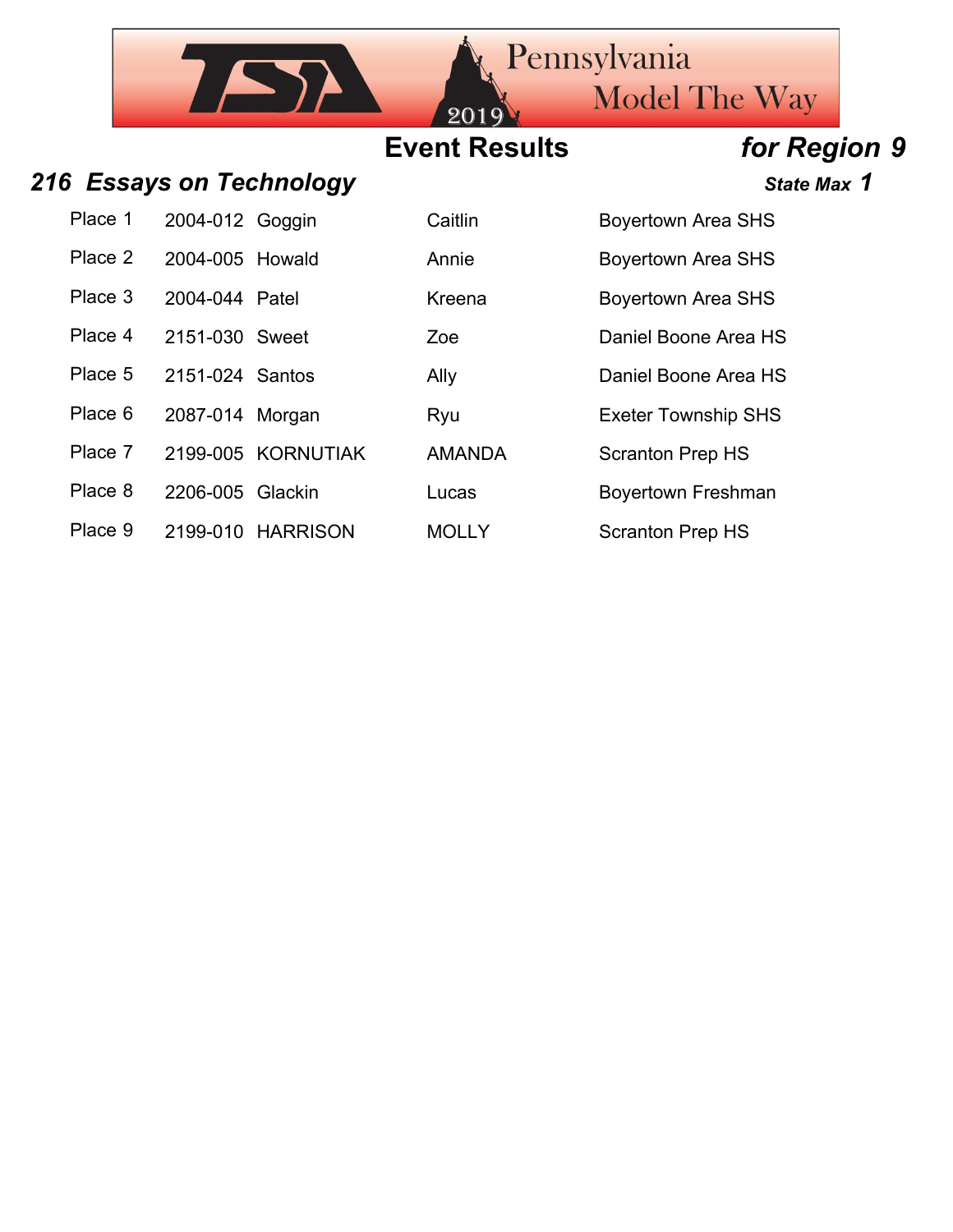|         |                                 |                   | 2019                 | <b>Pennsylvania</b><br><b>Model The Way</b> |  |
|---------|---------------------------------|-------------------|----------------------|---------------------------------------------|--|
|         |                                 |                   | <b>Event Results</b> | for Region 9                                |  |
|         | 217 Extemporaneous Presentation |                   |                      | State Max Q                                 |  |
| Place 1 | 2151-030 Sweet                  |                   | Zoe                  | Daniel Boone Area HS                        |  |
| Place 2 |                                 | 2151-005 McNamara | <b>Breana</b>        | Daniel Boone Area HS                        |  |
| Place 3 | 2111-008 Alfieri                |                   | Samantha             | Easton Area HS                              |  |
| Place 4 | 2004-041                        | Towers            | Kate                 | <b>Boyertown Area SHS</b>                   |  |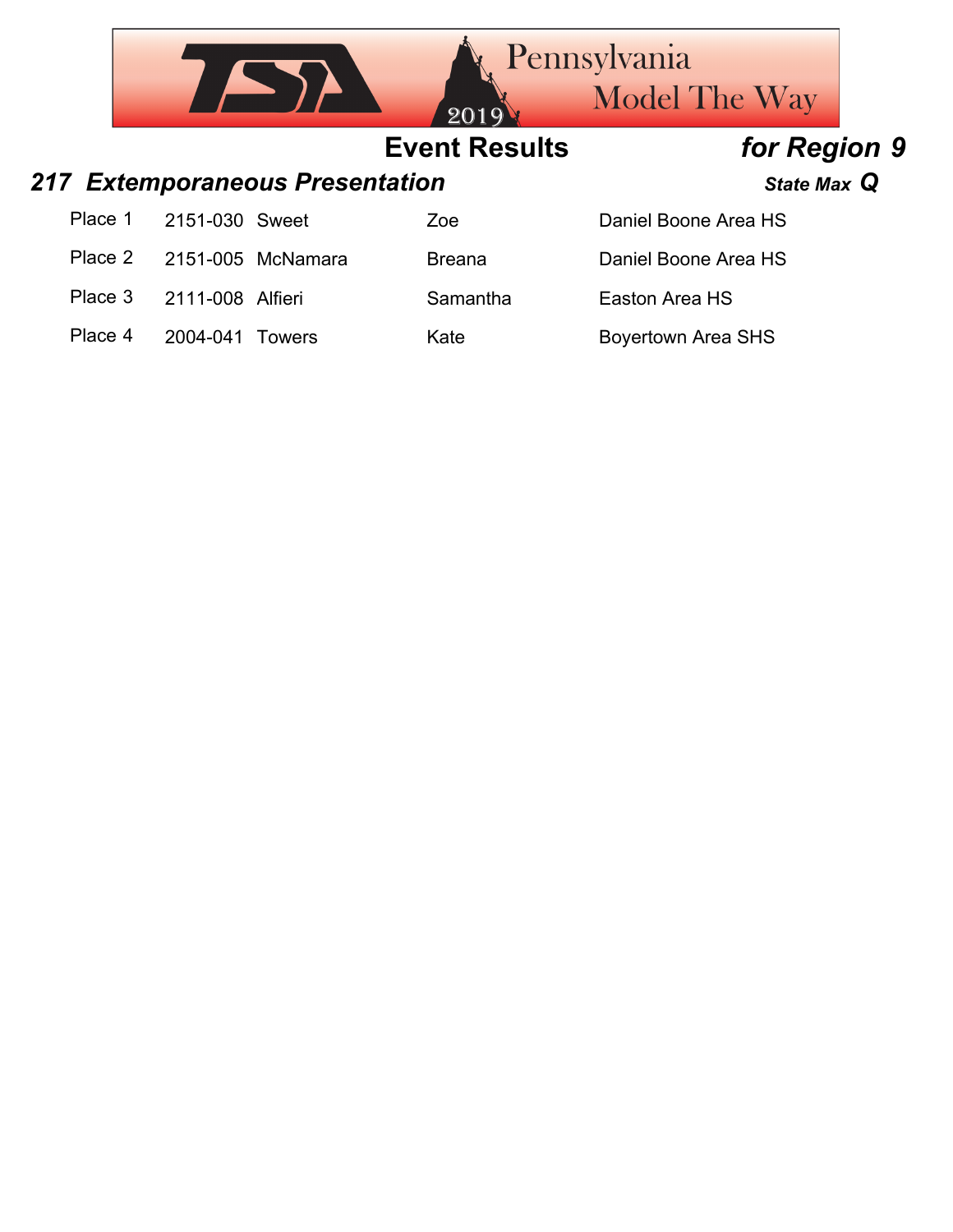|         |                                   |                      | Pennsylvania               |  |
|---------|-----------------------------------|----------------------|----------------------------|--|
|         |                                   | 2019                 | <b>Model The Way</b>       |  |
|         |                                   | <b>Event Results</b> | for Region 9               |  |
|         | 218 Fashion Design and Technology |                      | State Max 1                |  |
| Place 1 | 2151-908 Team H                   |                      | Daniel Boone Area HS       |  |
| Place 2 | 2087-901<br>Team A                |                      | <b>Exeter Township SHS</b> |  |
| Place 3 | 2004-903 Team C                   |                      | <b>Boyertown Area SHS</b>  |  |
| Place 4 | 2004-902 Team B                   |                      | <b>Boyertown Area SHS</b>  |  |
| Place 5 | 2004-901<br>Team A                |                      | <b>Boyertown Area SHS</b>  |  |

- 
- Place 6 2151-906 Team F Daniel Boone Area HS
- -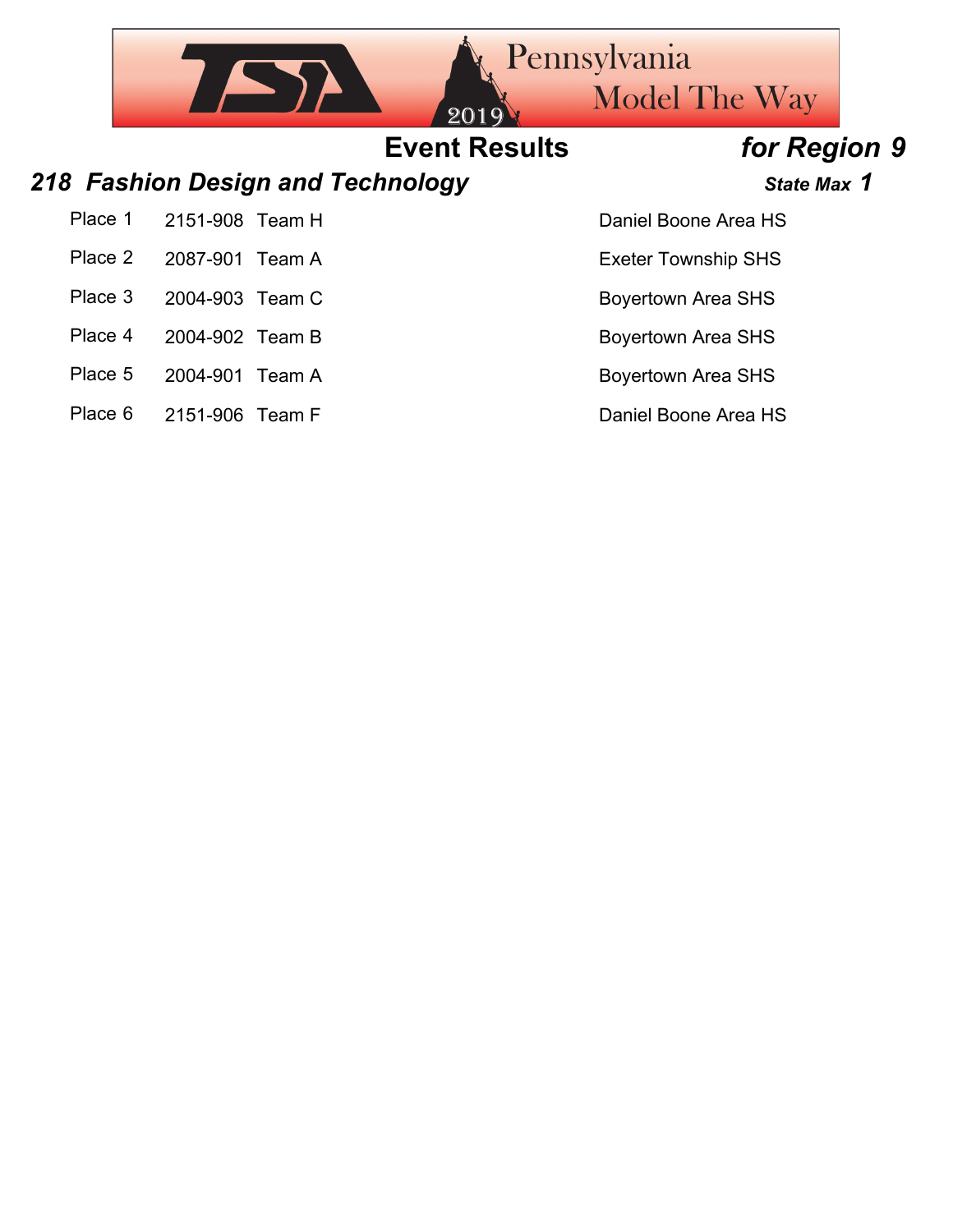## **Event Results** *for Region 9*

20

### *219 Flight Endurance State Max 2*

IST

| Place 1              | 2151-015 Kim            |  |
|----------------------|-------------------------|--|
| Place 2              | 2206-019 Leshinski      |  |
| Place 3              | 2195-012 Degler         |  |
| Place 4              | 2206-008 O'Connor       |  |
| Place 5              | 2047-005 Carpenter      |  |
| Place 6              | 2195-011 Cleavelan      |  |
| Place 7              | 2047-022 Shup           |  |
| Place 8              | 2004-040 Gabriel        |  |
| Place 9              | 2004-013 Doorey         |  |
| Place 10             | 2004-038 Burisky        |  |
|                      | Place 11 2111-012 Niosi |  |
| DI <sub>nne</sub> 40 | 0.0010010               |  |

| Place 1  | 2151-015 Kim     |                     | David        | Daniel Boone Area HS      |
|----------|------------------|---------------------|--------------|---------------------------|
| Place 2  |                  | 2206-019 Leshinskie | Joshua       | <b>Boyertown Freshman</b> |
| Place 3  | 2195-012 Degler  |                     | Codey        | Oley Valley HS            |
| Place 4  |                  | 2206-008 O'Connor   | Joshua       | <b>Boyertown Freshman</b> |
| Place 5  |                  | 2047-005 Carpenter  | Lucas        | <b>Upper Perkiomen HS</b> |
| Place 6  |                  | 2195-011 Cleaveland | Michael      | Oley Valley HS            |
| Place 7  | 2047-022 Shup    |                     | Christopher  | <b>Upper Perkiomen HS</b> |
| Place 8  | 2004-040 Gabriel |                     | Kai          | <b>Boyertown Area SHS</b> |
| Place 9  | 2004-013 Doorey  |                     | Cameron      | <b>Boyertown Area SHS</b> |
| Place 10 | 2004-038 Burisky |                     | Joseph       | <b>Boyertown Area SHS</b> |
| Place 11 | 2111-012 Niosi   |                     | Domenic      | Easton Area HS            |
| Place 12 | 2004-064 Barrett |                     | <b>Scott</b> | <b>Boyertown Area SHS</b> |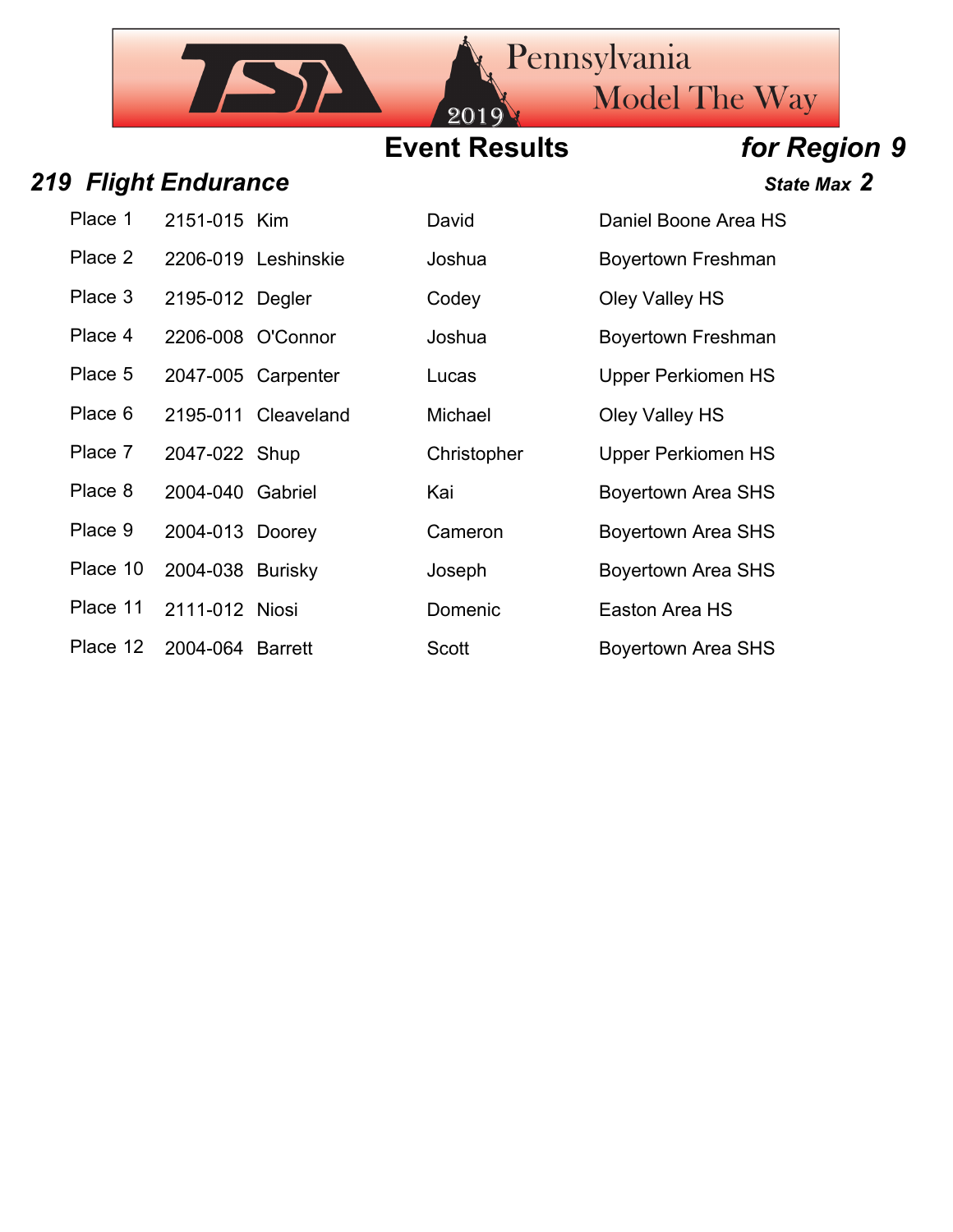## Pennsylvania  $752$ Model The Way **Event Results** *for Region 9 220 Forensic Science State Max 2* Place 1 2151-906 Team F New York Channel Boone Area HS Place 2 2151-908 Team H Daniel Boone Area HS

Place 3 2004-901 Team A Boyertown Area SHS

- 
- Place 8 2206-901 Team A Boyertown Freshman

### Place 4 2206-902 Team B Boyertown Freshman

Place 5 2004-902 Team B Boyertown Area SHS

Place 6 2004-903 Team C Boyertown Area SHS

Place 7 2206-903 Team C Boyertown Freshman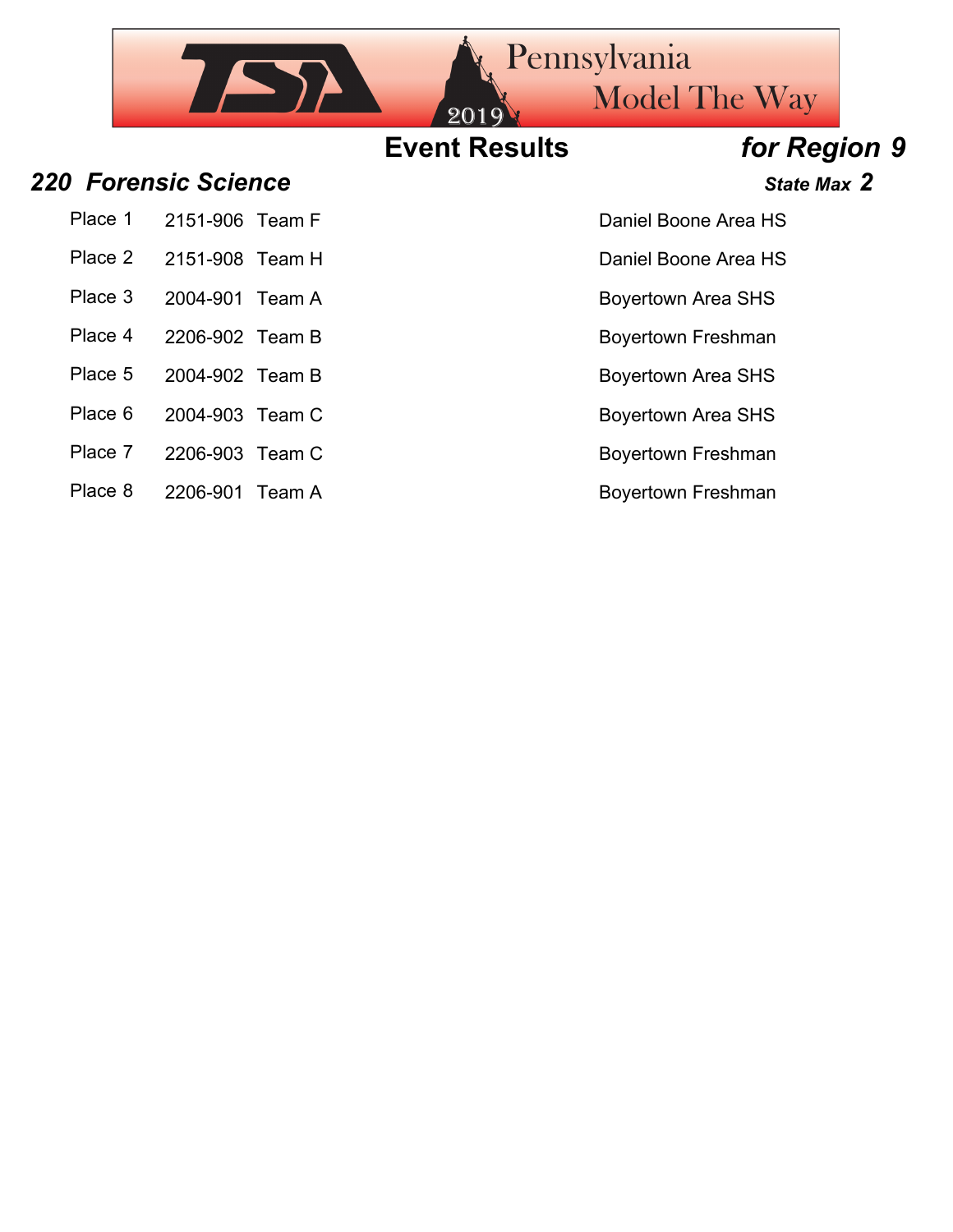|         |                |                   | <b>Rennsylvania</b><br>2019'                | <b>Model The Way</b>      |  |
|---------|----------------|-------------------|---------------------------------------------|---------------------------|--|
|         |                |                   | <b>Event Results</b>                        | for Region 9              |  |
|         |                |                   | 221 Future Technology & Engineering Teacher | State Max 2               |  |
| Place 1 | 2004-041       | <b>Towers</b>     | Kate                                        | <b>Boyertown Area SHS</b> |  |
| Place 2 |                | 2151-005 McNamara | <b>Breana</b>                               | Daniel Boone Area HS      |  |
| Place 3 | 2151-030 Sweet |                   | Zoe                                         | Daniel Boone Area HS      |  |
| Place 4 | 2004-029       | Weller            | Hannah                                      | <b>Boyertown Area SHS</b> |  |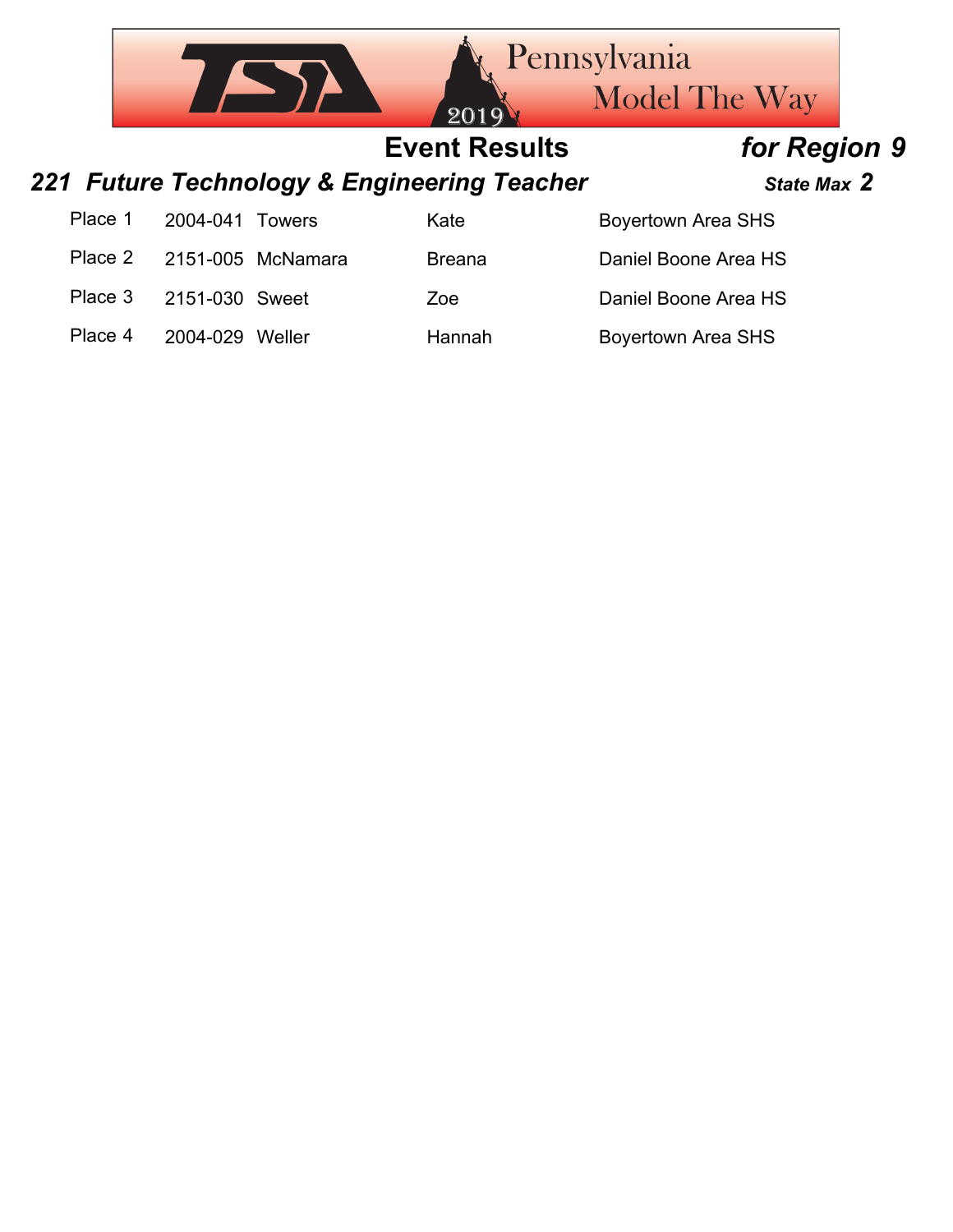## **Event Results** *for Region 9*

 $20$ 

### *224 Photographic Technology State Max Q*

**TASY** 

| Place T |                  | 2206-010 Carmichael |
|---------|------------------|---------------------|
| Place 2 | 2206-002 Martin  |                     |
| Place 3 | 2087-021 Patton  |                     |
| Place 4 | 2063-012 LEON    |                     |
| Place 5 | 2004-033 Houser  |                     |
| Place 6 | 2151-016 Lavenia |                     |
| Place 7 | 2151-030 Sweet   |                     |
| Place 8 | 2004-015 Quinn   |                     |
| Place 9 | 2151-025 Schafer |                     |
|         |                  |                     |

| Place 1  |                  | 2206-010 Carmichael | Sophia        | <b>Boyertown Freshman</b>  |
|----------|------------------|---------------------|---------------|----------------------------|
| Place 2  | 2206-002 Martin  |                     | Madison       | <b>Boyertown Freshman</b>  |
| Place 3  | 2087-021 Patton  |                     | Karleigh      | <b>Exeter Township SHS</b> |
| Place 4  | 2063-012 LEON    |                     | <b>CALVIN</b> | <b>Stroudsburg HS</b>      |
| Place 5  | 2004-033 Houser  |                     | Jesse         | <b>Boyertown Area SHS</b>  |
| Place 6  | 2151-016 Lavenia |                     | Alexandra     | Daniel Boone Area HS       |
| Place 7  | 2151-030 Sweet   |                     | Zoe           | Daniel Boone Area HS       |
| Place 8  | 2004-015 Quinn   |                     | Christina     | <b>Boyertown Area SHS</b>  |
| Place 9  | 2151-025 Schafer |                     | Amy           | Daniel Boone Area HS       |
| Place 10 | 2195-021 Hoover  |                     | Sara          | Oley Valley HS             |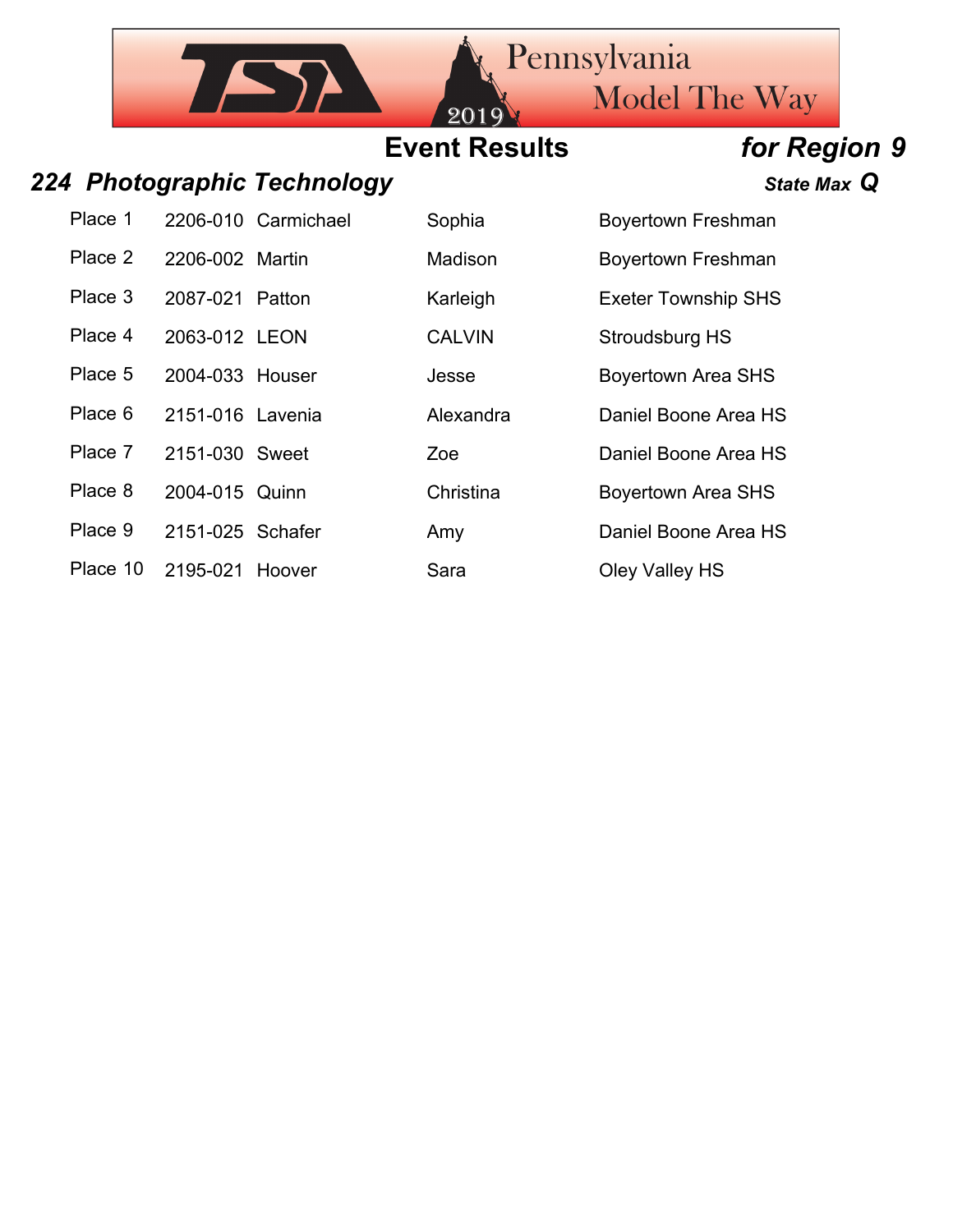|         | <b>Rennsylvania</b><br><b>Model The Way</b><br>2019 |                   |                      |                           |  |
|---------|-----------------------------------------------------|-------------------|----------------------|---------------------------|--|
|         |                                                     |                   | <b>Event Results</b> | for Region 9              |  |
|         | <b>225 Prepared Presentation</b>                    |                   |                      | State Max Q               |  |
| Place 1 | 2004-005 Howald                                     |                   | Annie                | <b>Boyertown Area SHS</b> |  |
| Place 2 |                                                     | 2151-005 McNamara | <b>Breana</b>        | Daniel Boone Area HS      |  |
| Place 3 | 2151-003 Worrall                                    |                   | Alex                 | Daniel Boone Area HS      |  |
| Place 4 | 2151-022 Pastor                                     |                   | Victoria             | Daniel Boone Area HS      |  |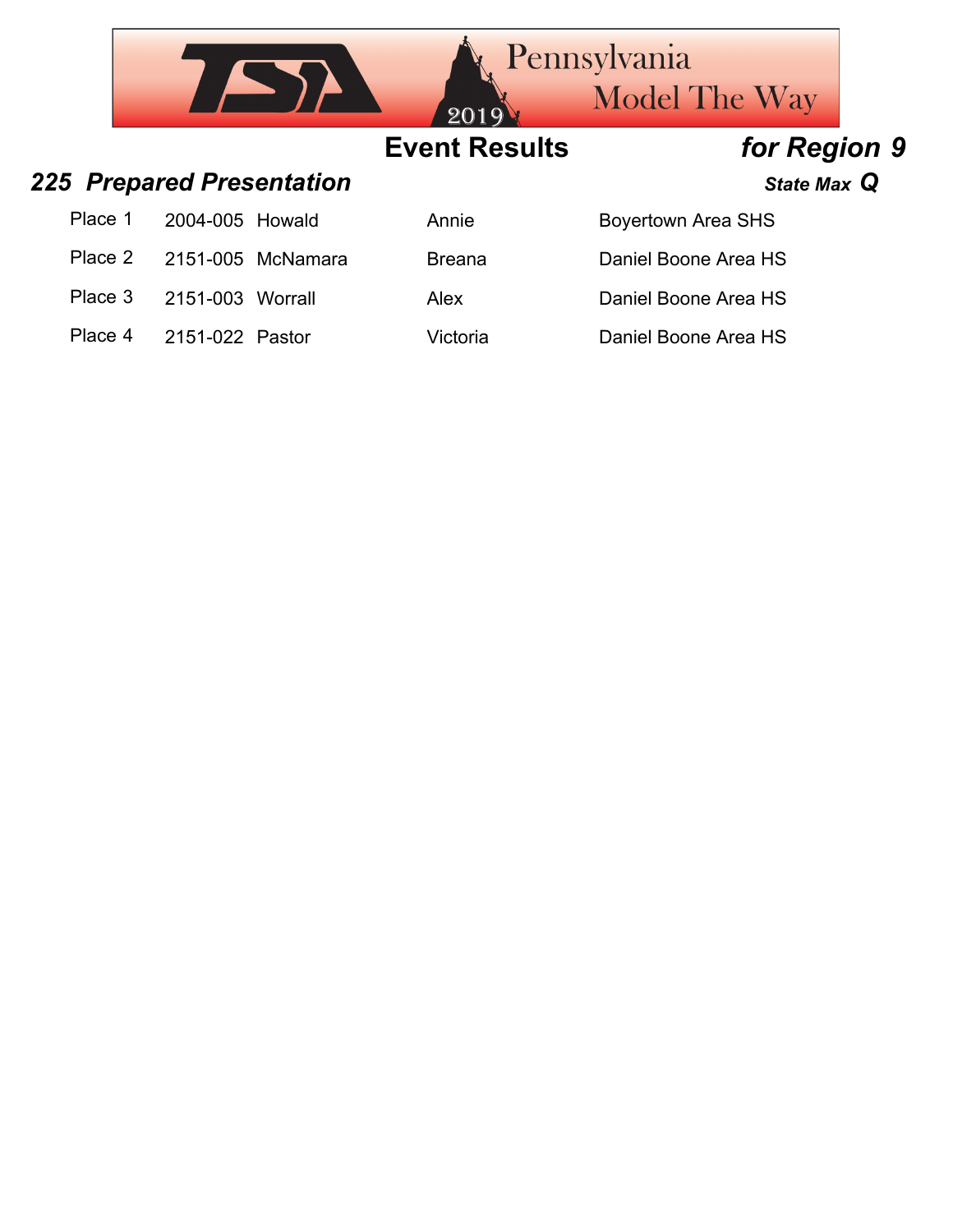|         |                        |                     | 2019                 | <b>Pennsylvania</b><br><b>Model The Way</b> |  |
|---------|------------------------|---------------------|----------------------|---------------------------------------------|--|
|         |                        |                     | <b>Event Results</b> | for Region 9                                |  |
|         | 226 Promotional Design |                     |                      | State Max 1                                 |  |
| Place 1 |                        | 2004-066 O'Connor   | Tara                 | <b>Boyertown Area SHS</b>                   |  |
| Place 2 |                        | 2004-032 Duczkowski | Jenna                | <b>Boyertown Area SHS</b>                   |  |
| Place 3 | 2151-016 Lavenia       |                     | Alexandra            | Daniel Boone Area HS                        |  |
| Place 4 | 2004-060               | Wenhold             | Paige                | <b>Boyertown Area SHS</b>                   |  |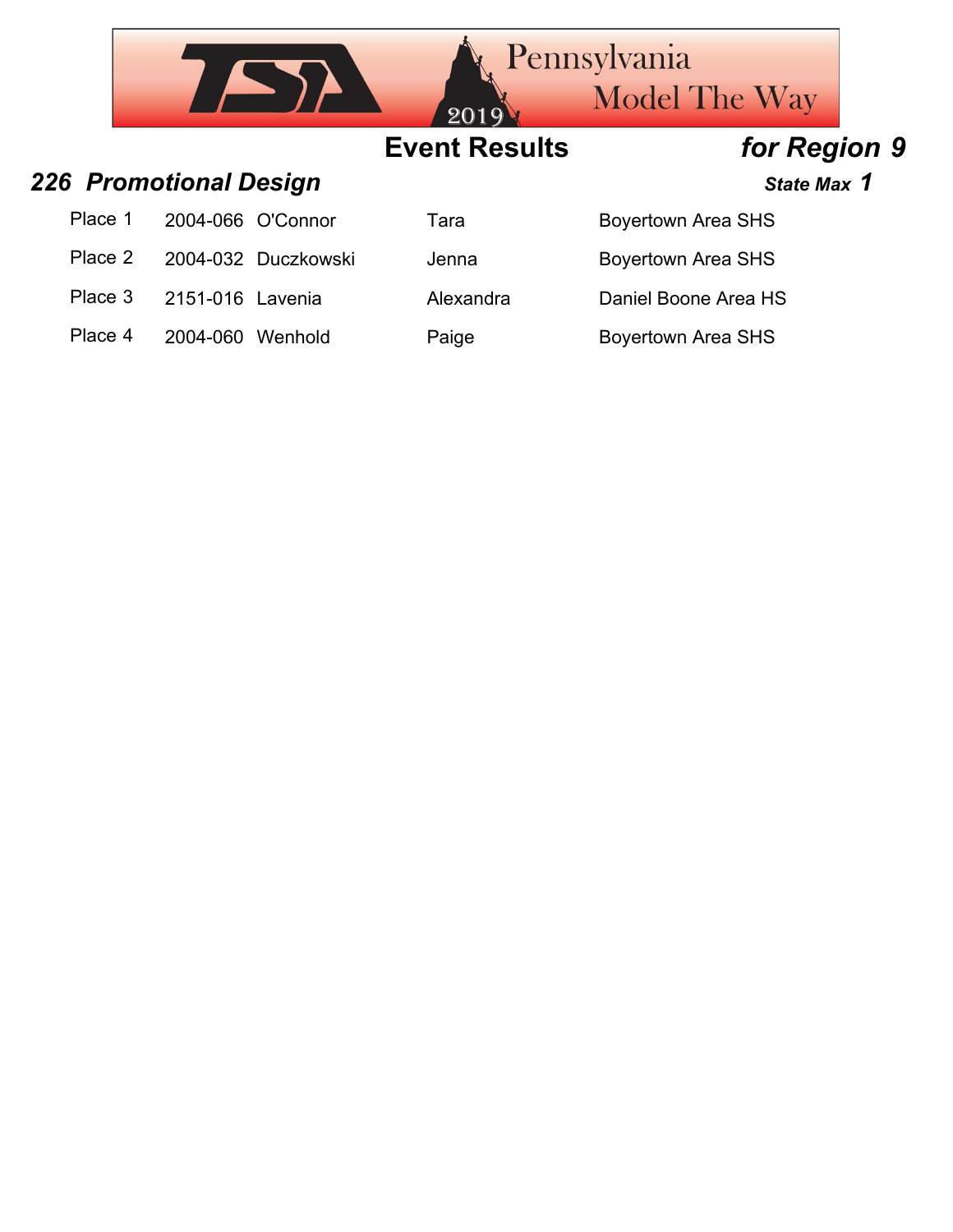

Place 2 2199-901 Team A Scranton Prep HS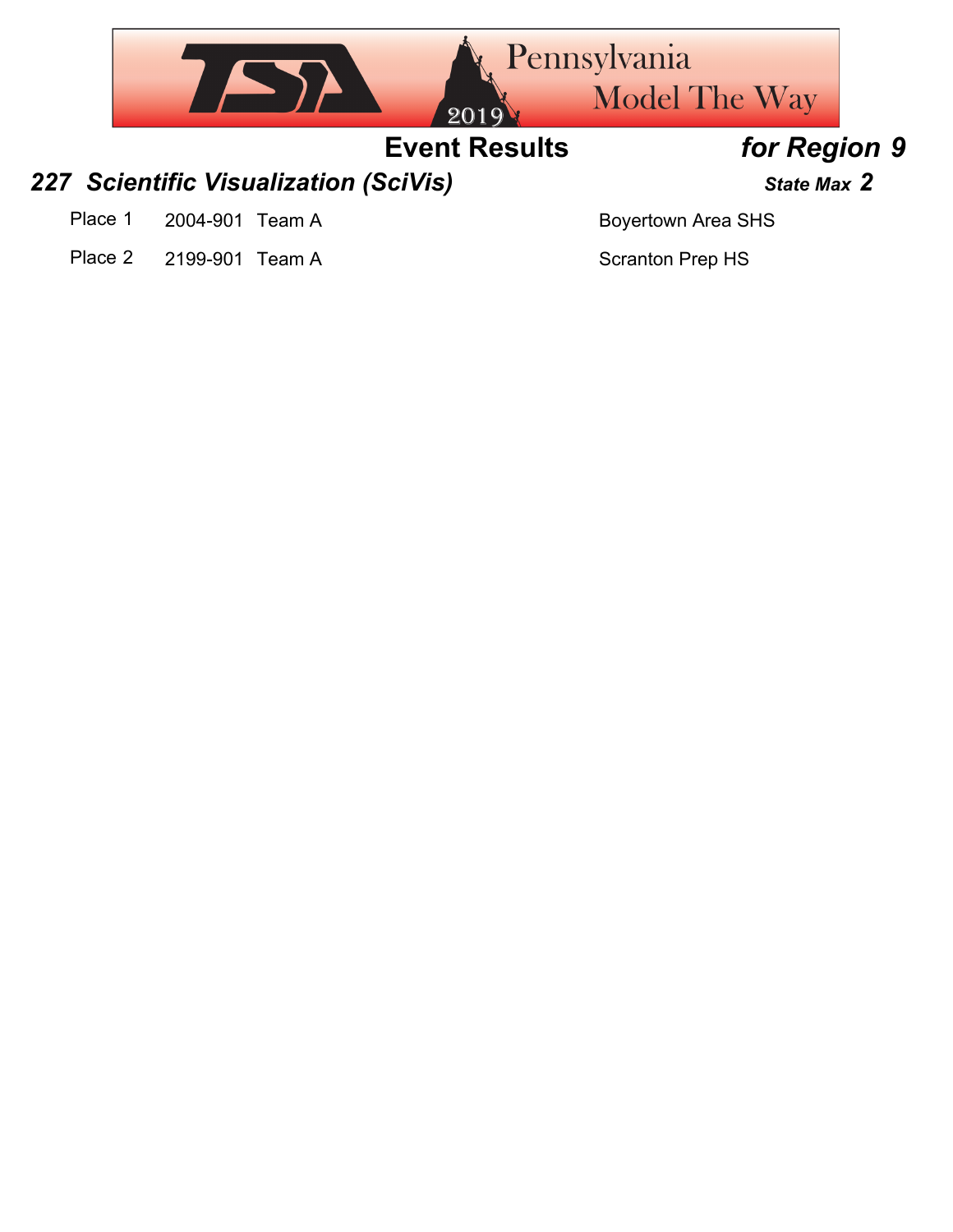

Place 3 2004-902 Team B Boyertown Area SHS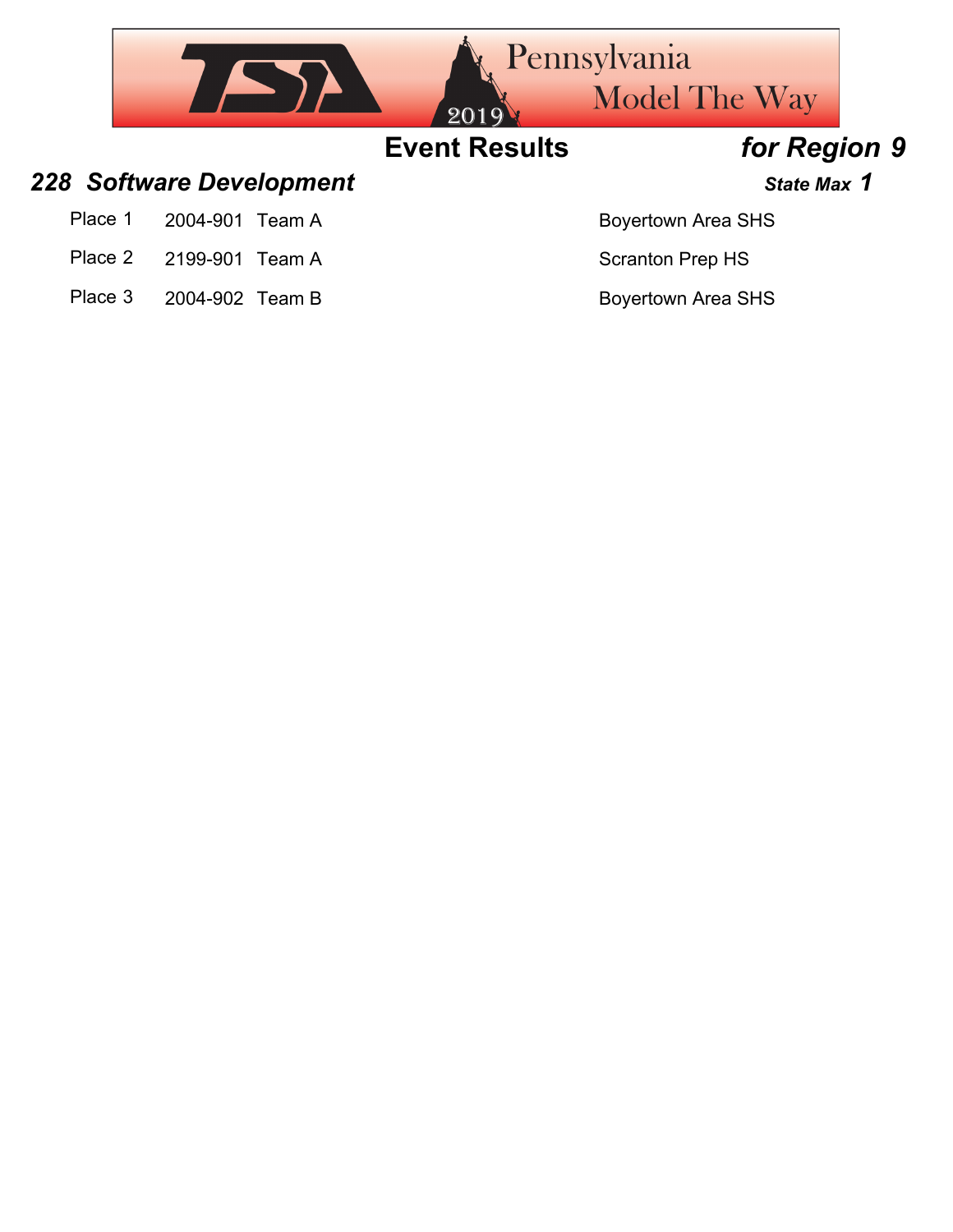## Pennsylvania  $752$ Model The Way **Event Results** *for Region 9 229 Structural Design & Engineering State Max Q* Place 1 2206-901 Team A Boyertown Freshman Place 2 2151-905 Team E Daniel Boone Area HS Place 3 2206-903 Team C Boyertown Freshman

- Place 4 2206-902 Team B Boyertown Freshman
- Place 5 2047-901 Team A Upper Perkiomen HS
- Place 6 2004-903 Team C Boyertown Area SHS
- Place 7 2151-903 Team C Daniel Boone Area HS
- 
- 
- -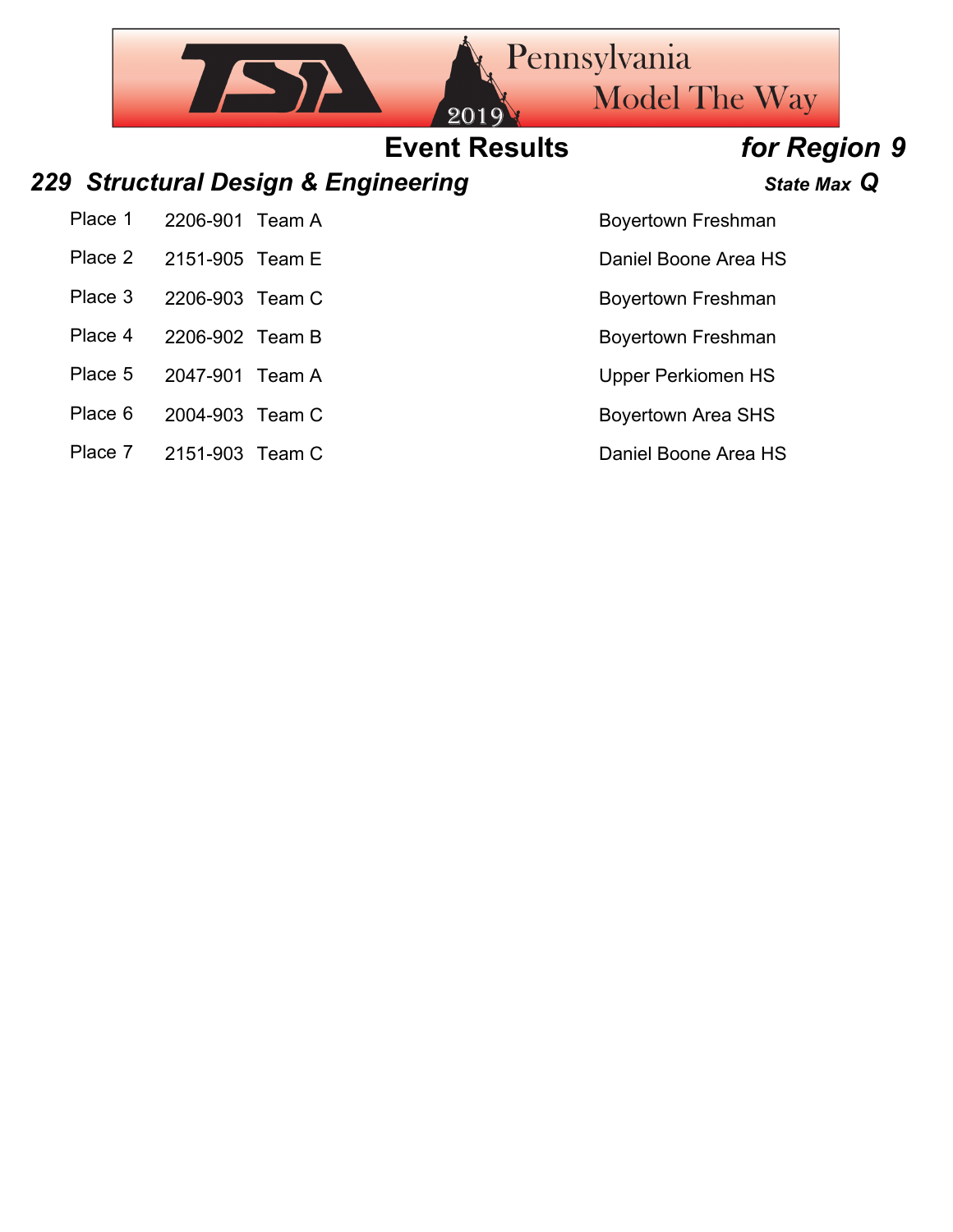## **Event Results** *for Region 9*

### *232 Technology Problem Solving State Max Q*

 $\sqrt{2}$ 

Place 1 2111-901 Team A Easton Area HS Place 2 2004-901 Team A Boyertown Area SHS Place 3 2151-903 Team C Daniel Boone Area HS Place 4 2004-902 Team B Boyertown Area SHS

Place 5 2051-902 Team B Bangor Area HS

Place 6 2206-902 Team B Boyertown Freshman

Place 7 2195-901 Team A Cley Valley HS

Place 8 2111-902 Team B Easton Area HS

Pennsylvania

Model The Way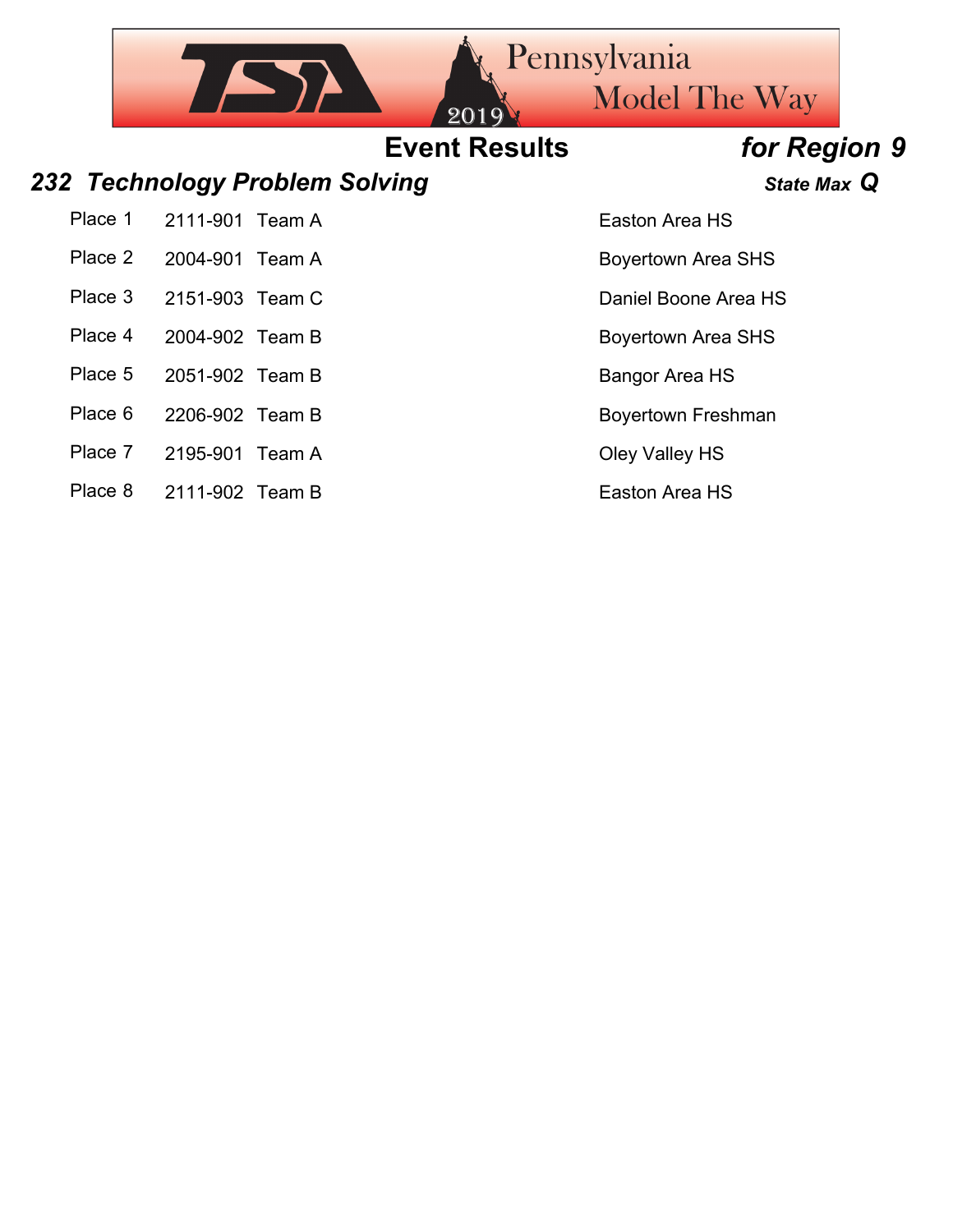|         | Pennsylvania<br><b>Model The Way</b> |                             |                              |                           |  |
|---------|--------------------------------------|-----------------------------|------------------------------|---------------------------|--|
|         |                                      |                             | 2019<br><b>Event Results</b> | for Region 9              |  |
|         |                                      | 233 Transportation Modeling |                              | State Max 2               |  |
| Place 1 | 2004-051                             | Kneidinger                  | Michael                      | <b>Boyertown Area SHS</b> |  |
| Place 2 | 2004-035                             | <b>Black</b>                | John                         | <b>Boyertown Area SHS</b> |  |
| Place 3 | 2004-038                             | Burisky                     | Joseph                       | <b>Boyertown Area SHS</b> |  |
| Place 4 | 2111-012 Niosi                       |                             | Domenic                      | Easton Area HS            |  |
| Place 5 | 2151-031 Vitabile                    |                             | Kayla                        | Daniel Boone Area HS      |  |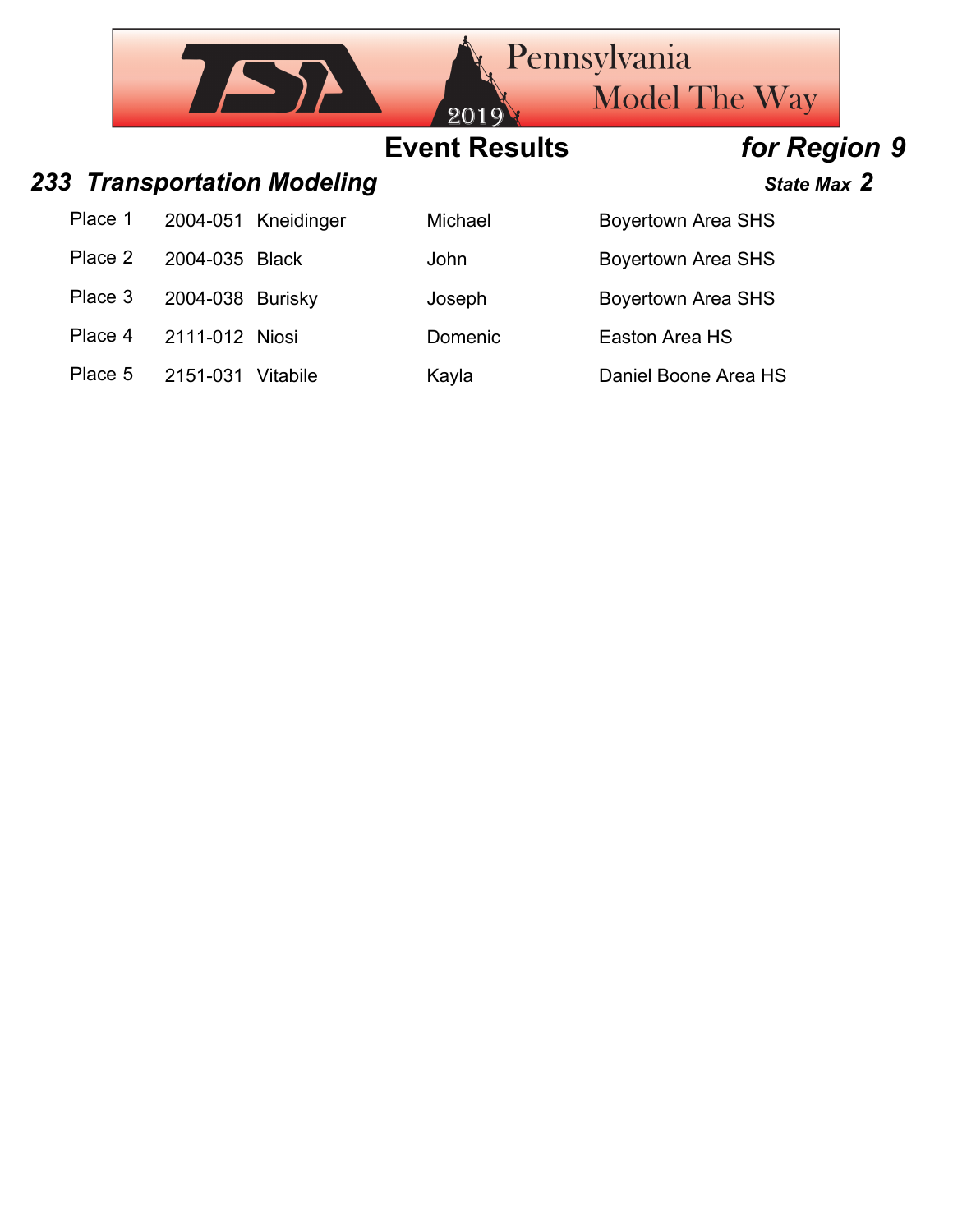

- 
- 
- Place 3 2063-902 Team B Stroudsburg HS

Place 2 2051-901 Team A Bangor Area HS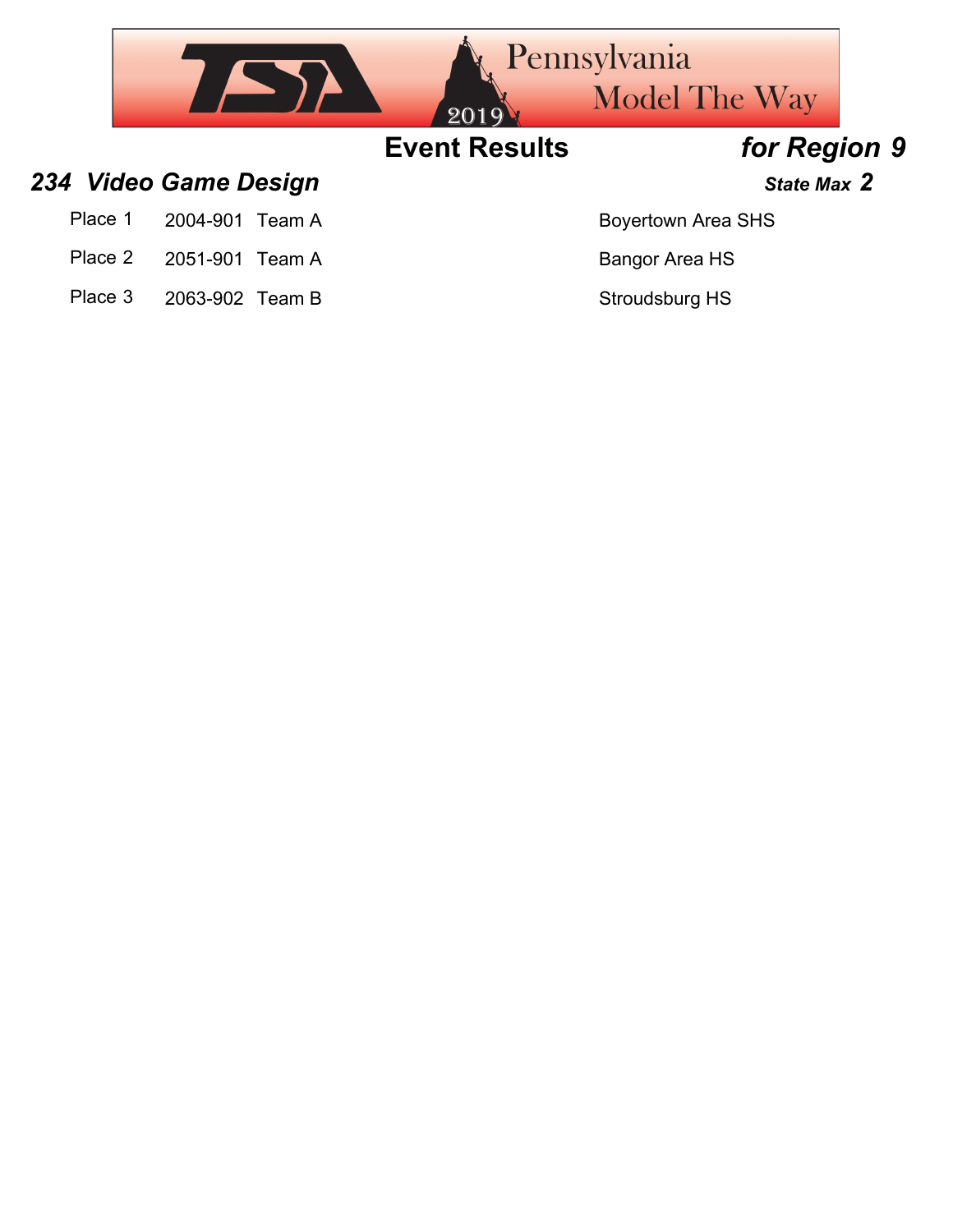

- Place 1 2004-901 Team A Boyertown Area SHS
- Place 2 2004-902 Team B Boyertown Area SHS
- Place 3 2087-901 Team A Exeter Township SHS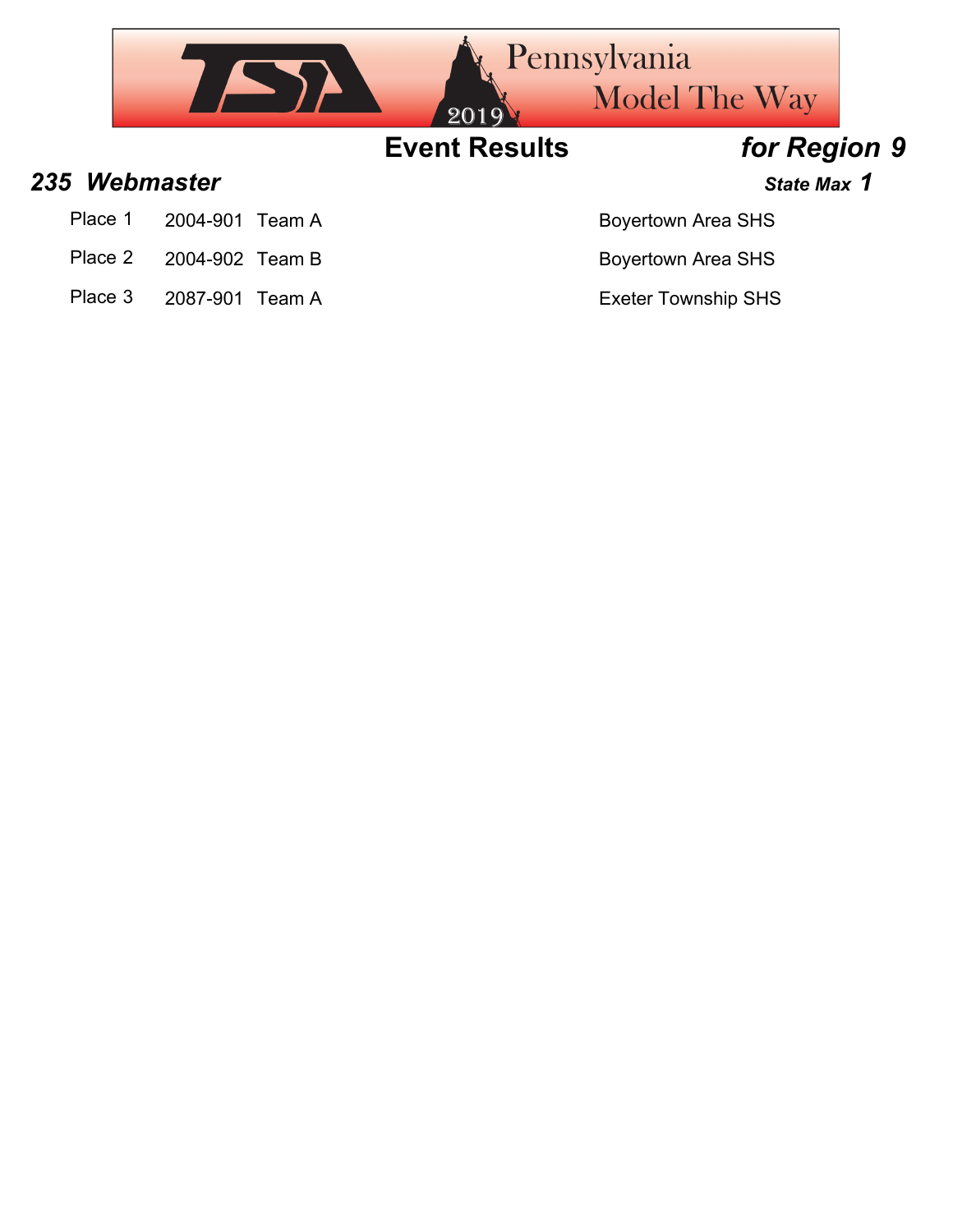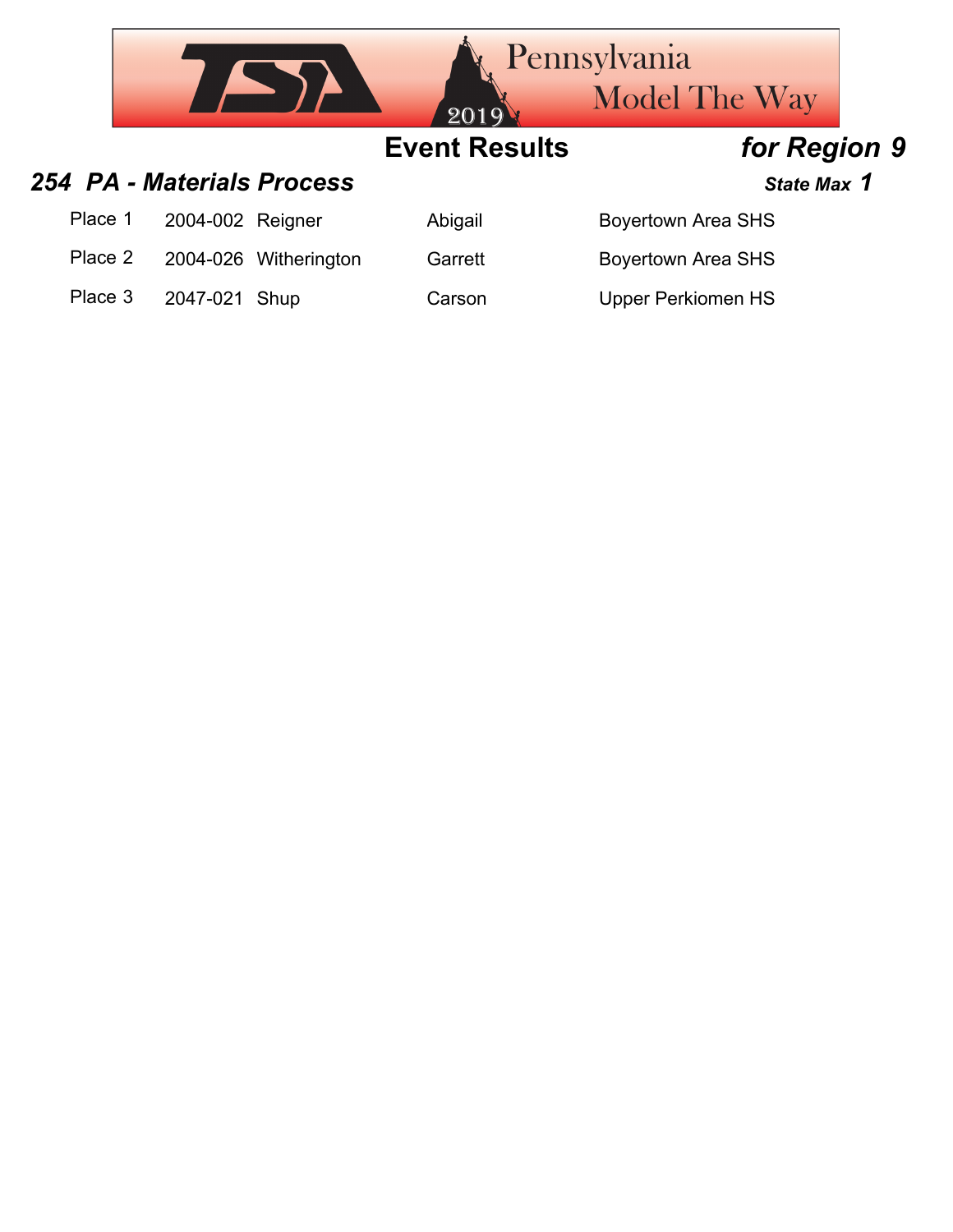

- Place 1 2087-901 Team A Exeter Township SHS
- 
- 
- 
- 
- Place 5 2063-901 Team A Stroudsburg HS
- Place 6 2004-901 Team A Boyertown Area SHS
- Place 7 2149-901 Team A East Stroudsburg HS North
- Place 8 2111-901 Team A Easton Area HS

- Place 2 2149-903 Team C East Stroudsburg HS North
- Place 3 2149-902 Team B East Stroudsburg HS North
- Place 4 2206-901 Team A Boyertown Freshman
	-
	-
	-
	-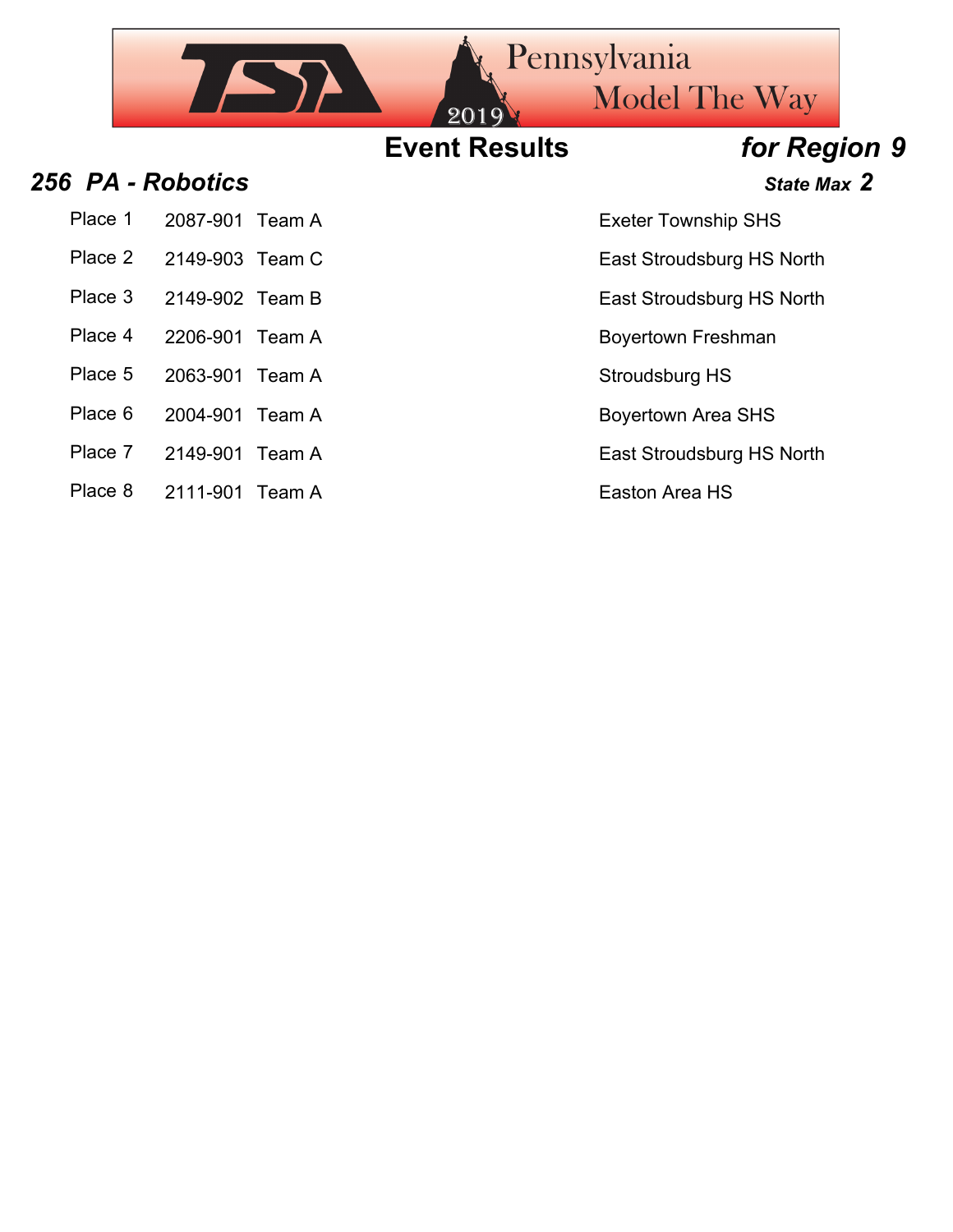## **Event Results** *for Region 9*

### 257 PA - Safety Illustration *257 PA - Safety Illustration*

 $752$ 

| Place 1 | 2004-066 O'Connor                                                | Tara    | <b>Boyertown Area SHS</b> |
|---------|------------------------------------------------------------------|---------|---------------------------|
| Place 2 | 2004-059 Starry                                                  | Paige   | <b>Boyertown Area SHS</b> |
| Place 3 | 2004-042 Poe                                                     | Katelyn | <b>Boyertown Area SHS</b> |
|         | $\mathbf{D}$ $\mathbf{A}$ $\mathbf{A}$ $\mathbf{A}$ $\mathbf{A}$ |         |                           |

- 
- 
- Place 7 2063-021 WILSON ANDREW Stroudsburg HS
- Place 8 2004-032 Duczkowski Jenna Boyertown Area SHS

| ı ara   |
|---------|
| Paige   |
| Katelyn |

| <b>Boyertown Area SHS</b> |  |
|---------------------------|--|
| <b>Boyertown Area SHS</b> |  |
| <b>Boyertown Area SHS</b> |  |

Place 4 2151-024 Santos Ally Ally Daniel Boone Area HS

Place 5 2151-010 Demers John Daniel Boone Area HS

Place 6 2004-015 Quinn Christina Boyertown Area SHS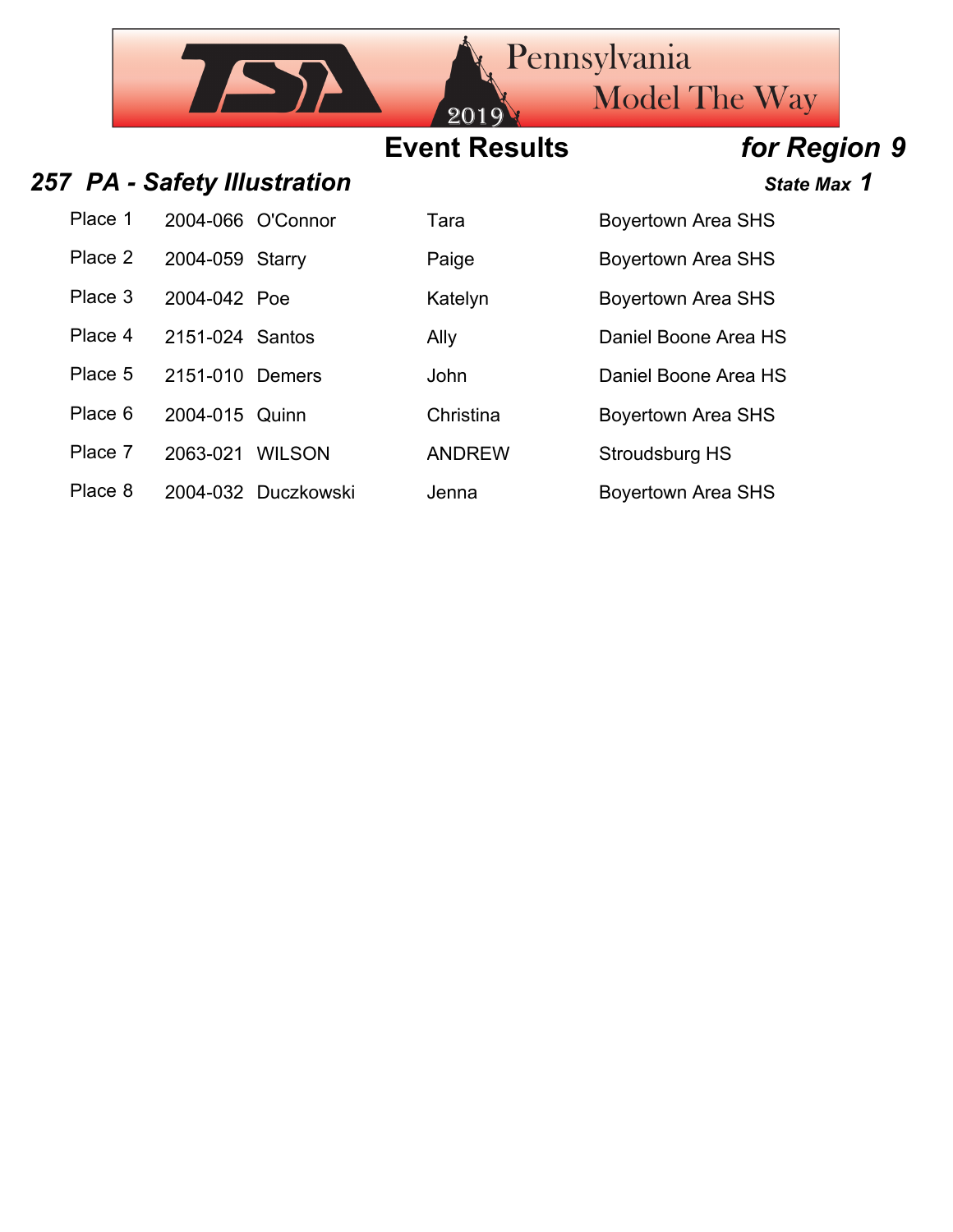## **Event Results** *for Region 9*

20

### 271 Chapter Team - Written *Chapter Team - Written* **State Max** 0

IAN

| Place 1 | 2004-039 Famous  |                 |
|---------|------------------|-----------------|
| Place 2 | 2151-003 Worrall |                 |
| Place 3 | 2004-011 Cuthill |                 |
| Place 4 | 2206-002 Martin  |                 |
| Place 5 | 2004-014 Angus   |                 |
| Place 6 | 2004-069 Bellino |                 |
| Place 7 | 2004-002 Reigner |                 |
| Place 8 | 2004-008 Hamrick |                 |
| Place 9 |                  | 2063-018 RUSCHM |
|         |                  |                 |

Place 10 2149-002 Donovan Kately

| Place 1  | 2004-039 Famous  |                   | Joshua           | <b>Boyertown Area SHS</b> |
|----------|------------------|-------------------|------------------|---------------------------|
| Place 2  | 2151-003 Worrall |                   | Alex             | Daniel Boone Area HS      |
| Place 3  | 2004-011 Cuthill |                   | <b>Broderick</b> | <b>Boyertown Area SHS</b> |
| Place 4  | 2206-002 Martin  |                   | Madison          | <b>Boyertown Freshman</b> |
| Place 5  | 2004-014 Angus   |                   | Christopher      | <b>Boyertown Area SHS</b> |
| Place 6  | 2004-069 Bellino |                   | Trevor           | <b>Boyertown Area SHS</b> |
| Place 7  | 2004-002 Reigner |                   | Abigail          | <b>Boyertown Area SHS</b> |
| Place 8  | 2004-008 Hamrick |                   | Asher            | <b>Boyertown Area SHS</b> |
| Place 9  |                  | 2063-018 RUSCHMAN | <b>ETHAN</b>     | Stroudsburg HS            |
| Place 10 | 2149-002 Donovan |                   | Katelyn          | East Stroudsburg HS North |

Pennsylvania

Model The Way